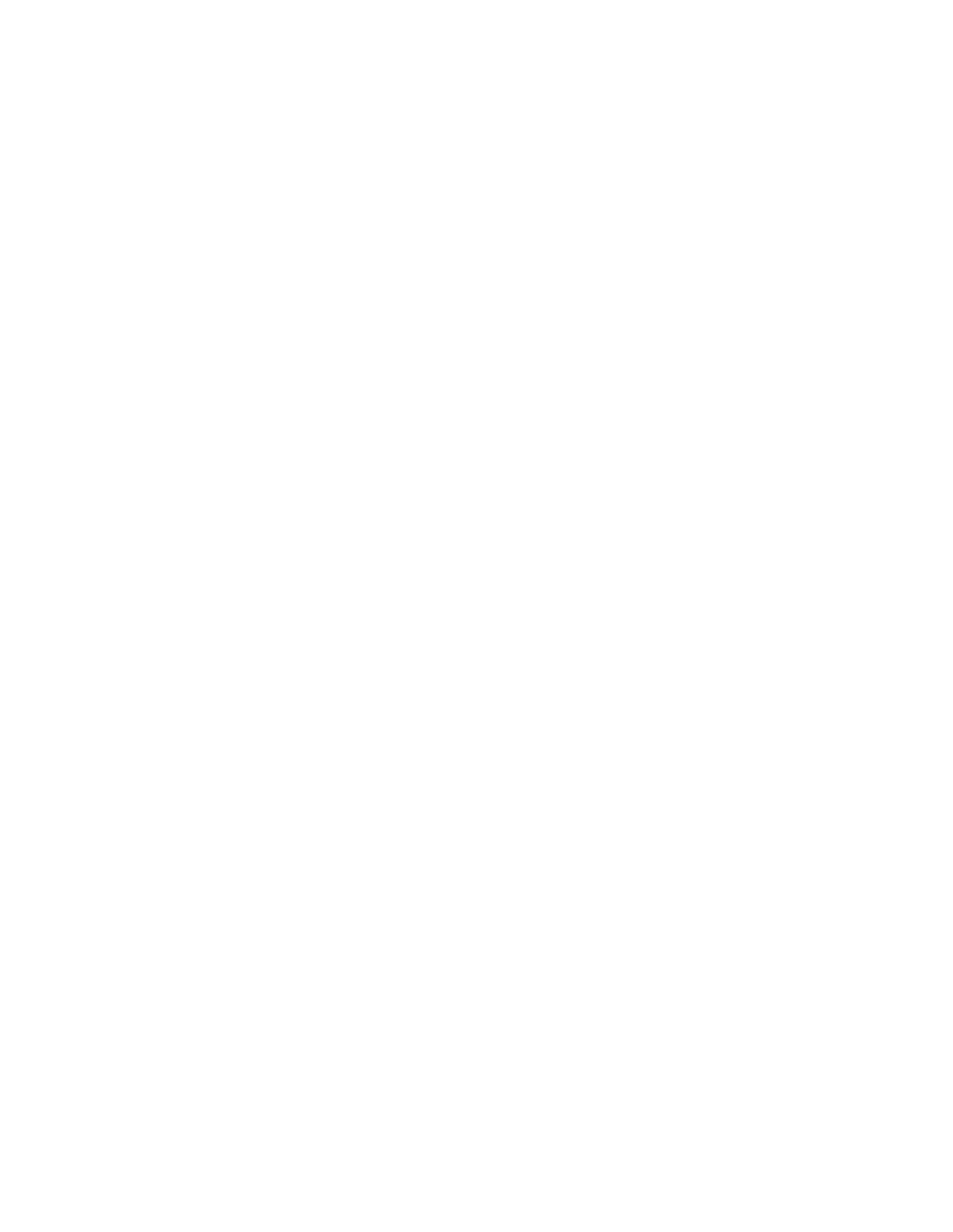# **Table of Contents**

| A.             |                                                                            |  |
|----------------|----------------------------------------------------------------------------|--|
|                | i.                                                                         |  |
|                | ii.                                                                        |  |
|                | BANKRUPTCY FILING AFTER DIVORCE ACTION<br>iii.                             |  |
|                | $IS COMPLETED 1 1 1 2 2 3 4 4 5 6 1 1 1 2 1 3 1 4 1 1 2 1 3 1 4 1 1 2 1 2$ |  |
|                | iv.                                                                        |  |
| В.             |                                                                            |  |
|                | i.                                                                         |  |
|                | ii.                                                                        |  |
|                |                                                                            |  |
| A.             |                                                                            |  |
| В.             |                                                                            |  |
| C.             |                                                                            |  |
| D.             |                                                                            |  |
|                | PROCEDURE FOR DETERMINING NONDISCHARGEABILITY  11<br>i.                    |  |
|                | ii.                                                                        |  |
|                |                                                                            |  |
|                |                                                                            |  |
|                |                                                                            |  |
|                |                                                                            |  |
|                | NONDISCHARGEABILITY OF OTHER OBLIGATIONS<br>iii.                           |  |
|                |                                                                            |  |
|                |                                                                            |  |
|                |                                                                            |  |
|                |                                                                            |  |
| A.             |                                                                            |  |
| <b>B.</b>      |                                                                            |  |
|                | i.                                                                         |  |
|                | ii.                                                                        |  |
|                | iii.                                                                       |  |
| $\mathbf{C}$ . |                                                                            |  |
| D.             |                                                                            |  |
|                |                                                                            |  |
| А.             |                                                                            |  |
| В.             |                                                                            |  |
| C.             |                                                                            |  |
| D.             |                                                                            |  |
|                |                                                                            |  |
|                |                                                                            |  |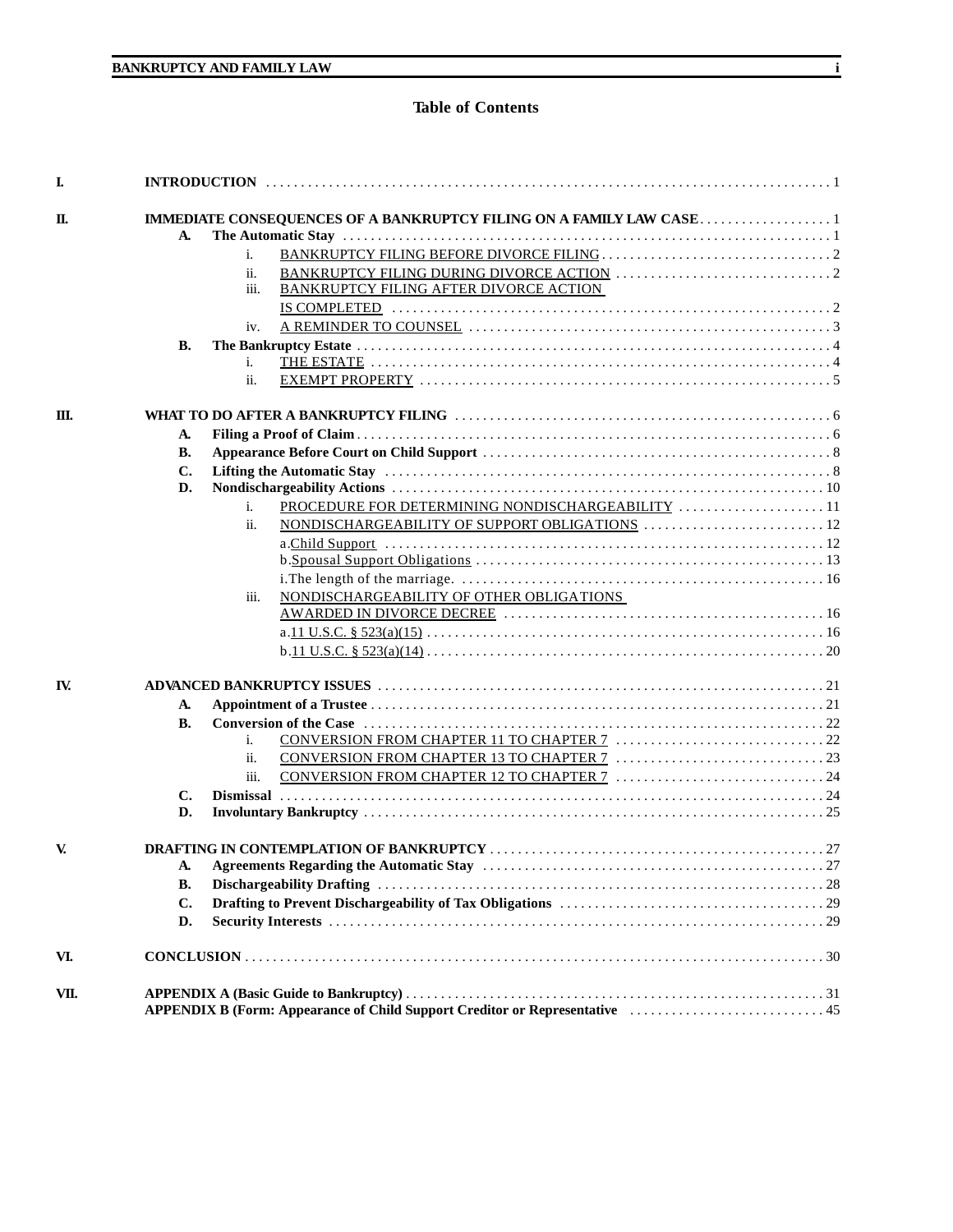# **TABLE OF AUTHORITIES**

| Champion v. Champion (In re Champion), 189 B.R. 516 (Bankr. D.N.M. 1995)  16, 17                 |
|--------------------------------------------------------------------------------------------------|
| Chapman v. Chapman (In re Chapman), 187 B.R. 573 (Bankr. N.D. Ohio 1995)  17, 18                 |
|                                                                                                  |
|                                                                                                  |
| DuVoisin v. Foster (In re Southern Indust. Banking Corp.), 809 F.2d 329, 331 (6th Cir. 1987)  46 |
|                                                                                                  |
|                                                                                                  |
|                                                                                                  |
|                                                                                                  |
|                                                                                                  |
| Hartley v. Townsend (In re Townsend), 177 B.R. 902, 904 (Bankr. E.D. Mo. 1995)  19, 32           |
| Highlands Insurance Co. v. Alliance Operating Corp. (In re Alliance Operating Corp.),            |
|                                                                                                  |
|                                                                                                  |
|                                                                                                  |
|                                                                                                  |
| In re All Media Properties, Inc., 5 B.R. 126 (Bankr. S.D. Tex. 1980)                             |
|                                                                                                  |
|                                                                                                  |
|                                                                                                  |
|                                                                                                  |
|                                                                                                  |
|                                                                                                  |
|                                                                                                  |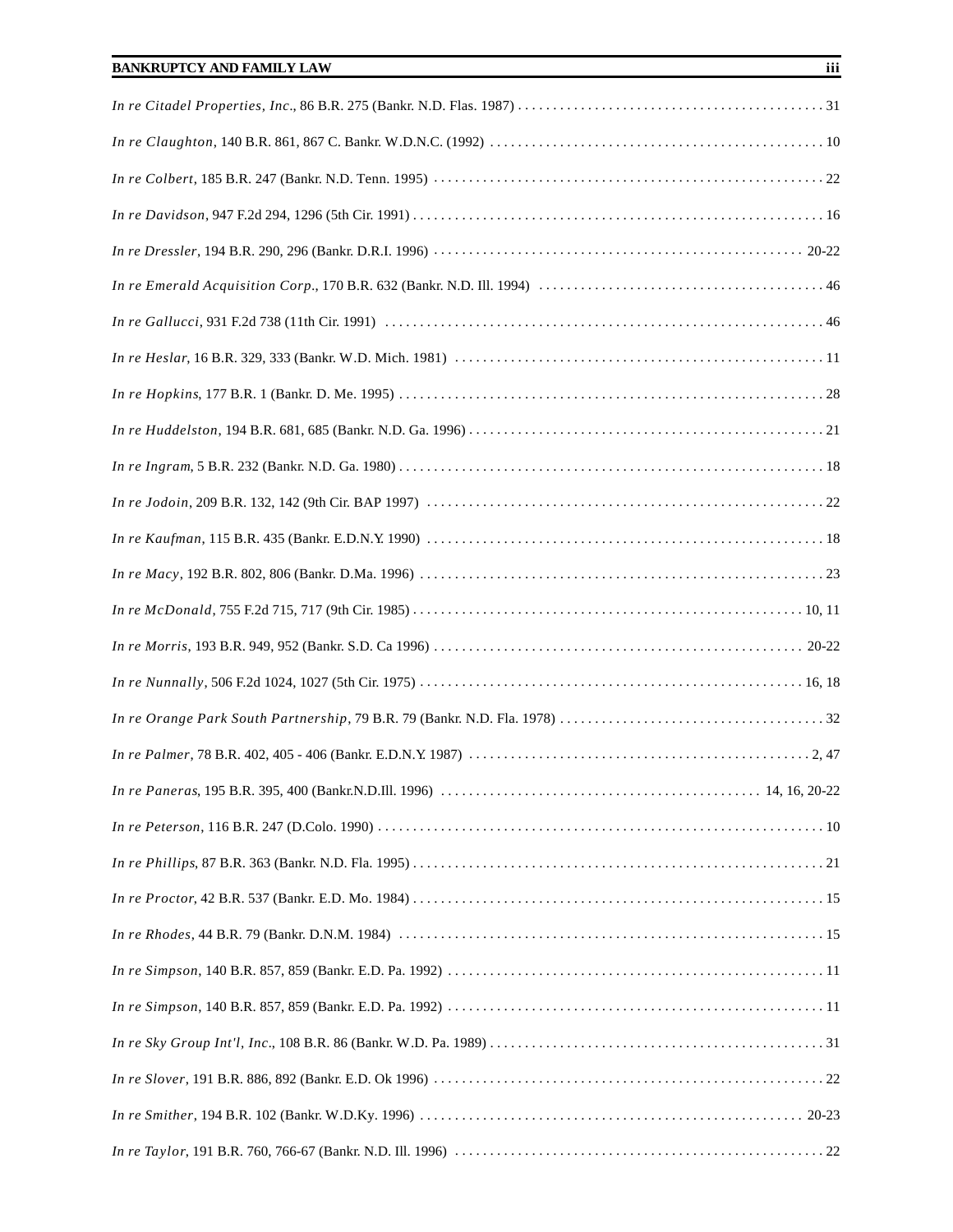| Moody v. Amoco Oil Company, 734 F.2d 1200 (7th Cir. 1984) |  |  |  |
|-----------------------------------------------------------|--|--|--|
|                                                           |  |  |  |
|                                                           |  |  |  |
|                                                           |  |  |  |
|                                                           |  |  |  |
|                                                           |  |  |  |
|                                                           |  |  |  |
|                                                           |  |  |  |
|                                                           |  |  |  |
|                                                           |  |  |  |
|                                                           |  |  |  |
|                                                           |  |  |  |
|                                                           |  |  |  |
|                                                           |  |  |  |
|                                                           |  |  |  |
|                                                           |  |  |  |
|                                                           |  |  |  |
|                                                           |  |  |  |
|                                                           |  |  |  |
|                                                           |  |  |  |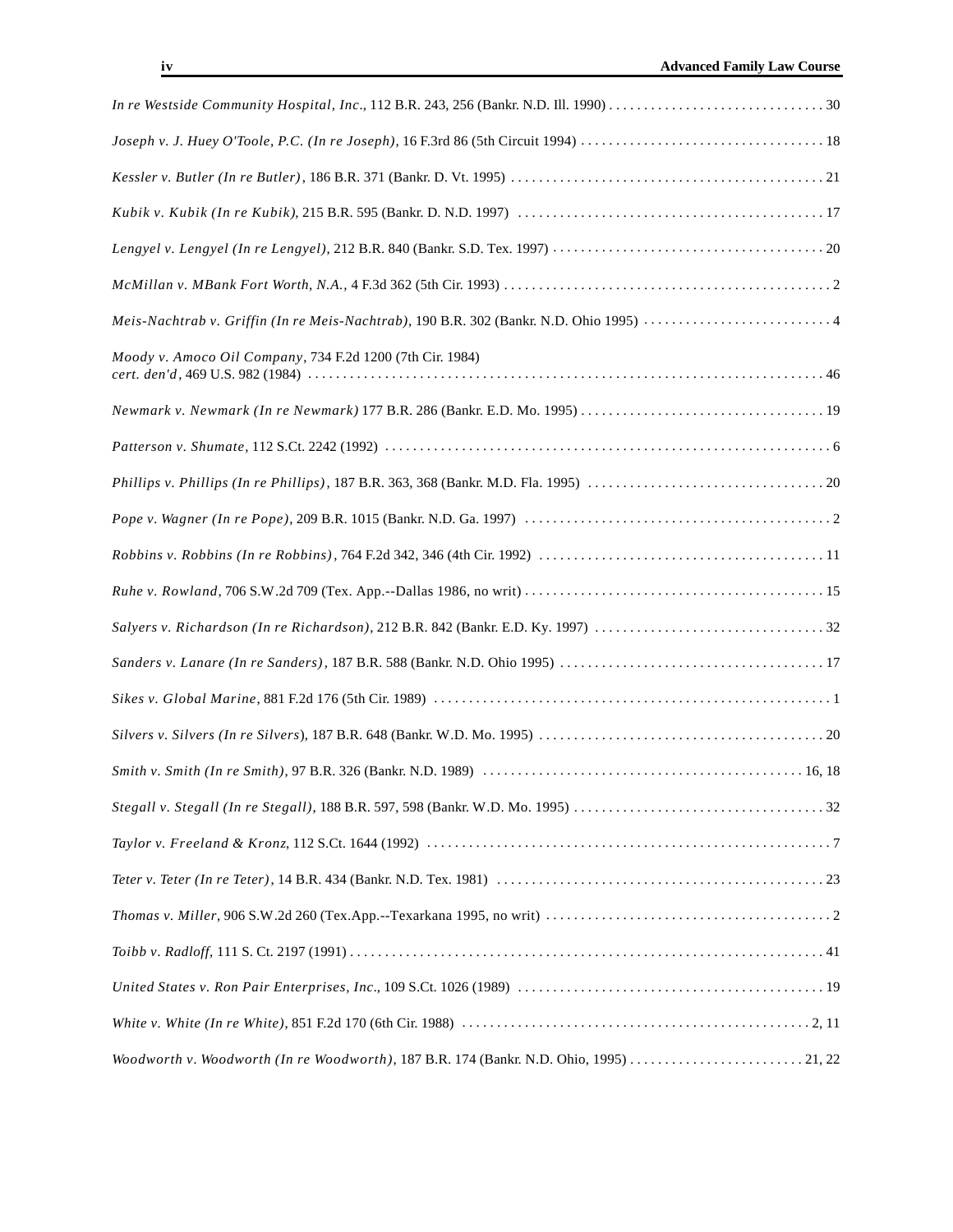# **I. INTRODUCTION**

When family law mixes with bankruptcy law, the already tense situation of a divorce orsuit affecting the parent-child relationship rises to a new level. Former husband and wife forge a new and no less amicable relationship as debtor and creditor. The debtor spouse may stop child support or other promised payments to the nondebtor spouse. Bankruptcy law and its procedural rules which, at least temporarily, shield the debtor spouse from legal action, often leave the nondebtor spouse at wits end. Moreover, counsel for the nondebtor spouse may find his or her livelihood dragged into the quagmire with retainer or fees already received the subject of attack.

This article seeks to provide the nonbankruptcy practitioner with a basic roadmap of howa bankruptcy filing impacts a family law case. The article provides an outline of the basic purpose and scope of bankruptcy law, the direct consequences of a bankruptcy filing on a family law case, and an outline of a basic course of action for the nondebtor spouse in the event of a bankruptcy filing. After review of the basic issues, the paperwilldiscuss more advanced legalstrategies which ma y be useful in cases involving substantial assets and/or fraud. Finally, the paper will address drafting decrees and agreements incident to divorce in anticipation of a bankruptcy filing.

# **II. IMMEDIATE CONSEQUENCES OF A BANKRUPTCY FILINGON A FAMILY LAW CASE**

The filing of a petition for bankruptcy creates: (1) an automatic stay; and (2) the bankruptcy estate. As set forth below, these two results of a bankruptcy filing dramatically affect a family law case.

#### **A. The Automatic Stay**

Upon the filing of a bankruptcy petition, without further notice, an automatic stay is immediately created. 11 U.S.C.  $\S 362$ <sup>1</sup>. In nontechnical terms, the automatic stay is the mother of all temporary injunctions. The automatic stay precludes a nondebtor spouse from continuing or taking any actions against the debtor spouse and his property. The automatic stay remains in place until one of the following events: (1) the case is closed; (2) the case is dismissed; (3) the debtor is discharged; or (4) a court order terminates or modifies the stay. 11 U.S.C.  $\S 362(c)$ , (d), (e) and (f). Intentional violations of the automatic stay are sanctionable. 11 U.S.C. § 362(h). The Fifth Circuit considers actions taken in violation of the stay voidable ratherthan void. *See, Sikes v. Global Marin e* , 881 F.2d 176 (5th Cir. 1989). However, the Texas Supreme Court in *Howell v. Thompson*, 839 S.W.2d 92 (Tex. 1992) has held that acts taken by state courts in violation of the stay are void. *See also*, *Thomas v. Miller*, 906 S.W.2d 260 (Tex.App.-- Texarkana 1995, no writ). Accordingly, if a judicial determination froma Texas state court is necessary and

the automatic stay affects that determination,seek relief from the automatic stay.<sup>2</sup>

The automatic stay affects a family law case differently depending on the stage of the family law proceedings.

# i. BANKRUPTCY FILING BEFORE DIVORCE FILING

If the debtor spouse files bankruptcy prior to the filing of the div orce action by either spouse, the bankruptcy filing will preclude the filing of a divorce action by the nondebtor spouse. This is due to the division of the marital estate pursuant to a divorce proceeding. Tex. Fam. Code § 7.001. However, a debtor spouse is technically not prohibited from filing for divorce while the stay is in place. *See, McMillan v. MBank Fort Worth, N.A.,* 4 F.3d 362 (5th Cir. 1993) (debtor not bound by au tomatic stay); *Freeman v. Commissioner of Internal Revenue*, 799 F.2d 1091 (5th Cir. 1986) (same). As a practical matter, the debtor who wants to file for divorce should be prepared to consent to relief from the stay forthe nondebtorspouse, as it is unlikely that the state court will allow only one side to present its case. If the nondebtor spouse wants to p roceed with a divorce action, she must obtain relief from the automatic stay as provided in 11 U.S.C. § 362(d). *See, e.g., White v. White (In re White* ), 851 F.2d 170 (6th Cir. 1988). As discussed more fully *infra*, while relief from the stay is likely, the bankruptcy court has broad authority to structure the scope of relieffrom the automatic stay so as to limit the authority of the state court to proc eed with the divorce action. For example, bankruptcy courts will often allow the state court to render judgment, but require that the bankruptcy case govern enforcement of the judgment. *See, e.g.In re Palmer*, 78 B.R. 402, 406 (Bankr. E.D. N.Y. 1987). *See*, *Pope v. Wagner (In re Pope)*, 209 B.R. 1015 (Bankr. N.D. Ga. 1997) (bankruptcy court must accord full faith and credit to judgment of state court that stay not applicable under 11 U.S.C. § 365(b)(2)).

# ii. BANKRUPTCY FILING DURING DIVORCE ACTION

The bankruptcy filing by a spouse during the course of an already filed divorce action will immediately bring the divorce action to a halt. *In re White*, 851 F.2d at 171. Again, the non-debtor spouse must seek relief in the bankruptcy court to continue litigating the divorce action. As discussed *infra*, bankruptcy judges usually will grant relieffromthe stay as they have little desire to handle a domestic relations case. *In re White*, 851 F.2d at 172-173 (bankruptcy court wise to defer to the divorce court's expertise on the question of characterization of property). As noted above, the bankruptcy court, however, is likely to require that enforcement actions occur in the bankruptcy case.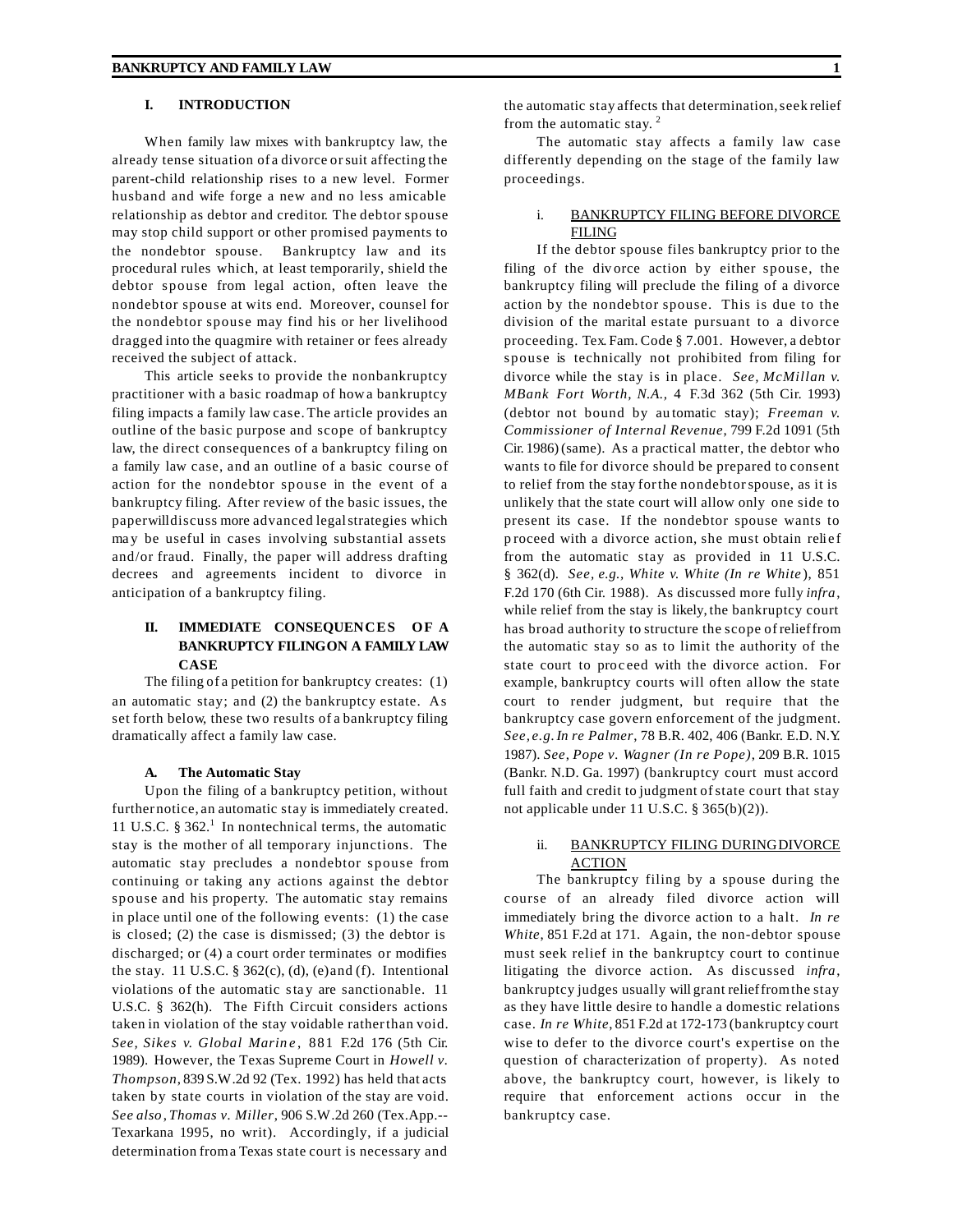#### iii. BANKRUPTCY FILING AFTER DIVORCE ACTION IS COMPLETED

A bankruptcy filing by one spouse after divorce will prevent the nondebtorspouse fromseeking judicial enforcement of the divorce decree and/or any agreement incident to divorce against the debtor spouse outside the bankruptcy court without relieffrom the automatic stay. Thus, if monetary obligations from the property division remain unpaid at the time of filing, the non-debtor spouse must pursue her claim in the bankruptcy court by: (1) filing of a Proof of Claim; (2) prosecuting non-dischargeability action; and (3) seeking relief from the automatic stay to pursue e nforcement in state court. However, recent amendments to Section 362 of the Bankruptcy Code provide that the nondebtorspouse (or other dependent of the debtor) may seek to enforce future or past-due support obligations owed by the debtor, i.e., alimony or child support, without the need to seek relief from the stay; provided, however, the nondebtor spouse proceeds against property which is not property of the bankruptcy estate. 11 U.S.C.  $\frac{8}{362(b)(2)}$ .<sup>3</sup> Nevertheless, this begs the question: what is property of the estate? The answerto this question is discussed below after a brief public service announcement.

# iv. A REMINDER TO COUNSEL

The foregoing discussion has focused on the impact of the automatic stay on the nondebtorspouse. In the spirit of service to the bar, this paper will digress to remind practitioners of the impact of the automatic stay on their own actions. The following story should serve as a reminder to counsel.

The debtor filed a bankruptcy petition under Chapter 13 of the Bankruptcy Code. The debtor scheduled her debt to her former domestic relations lawyer as an unsecured claim. In a telephone conversation, the debtor informed her domestic relations lawyer that she filed a Chapter 13 petition. In addition,the domestic relations lawyer received notice from the court of the debtor's Chapter 13 filing.

After the petition date, the debtor requested that her domestic relations lawyer represent her in negotiating a settlement of a debt imposed on her by her divorce decree. The debtor agreed to pay her domestic relations lawyer for postpetition services rendered as such services were incurred. The domestic relations lawyer also maintained thatshe and the debtor entered into a postpetition oral contract which required the debtor to pay prepetition fees. The domestic relations lawyer sent the debtor bills for the prepetition fees.

Although the domestic relationslawyerperformed postpetition legal services for the debtor, the dollar amount of such services was de minimis, totaling \$75. The debtor made postpetition payments to her domestic relations lawyer in the amount of \$450.

The debtor then sued her domestic relations lawyerforthe return of the \$375 collected in violation of the automatic stay. The debtor also sought the award of attorneys' fees in the amount of \$875. The debtor also alleged damages in the amount of \$2,500 for emotional distress. In addition, the debtor sought punitive damages in the amount of \$5,000.

The bankruptcy court found that the domestic relations lawyer willfully violated the automatic stay. The bankrup tcy court rejected the domestic relations lawyer's argument that the agreement to repay the prepetition debt did not violate the stay Instead, the bankruptcy court found such agreement violated the discharge injunction of Section 524.<sup>4</sup> The bankruptcy court awarded the debtor \$375 of damages, the amount collected from the debtor in violation of the automatic stay. The bankruptcy court awarded the debtor additional damages in the amount of \$562.50 for attorneys' fees. Further, the court awarded punitive damages to the debtor in the amount of \$250.00. Thus, the court awarded the debtor \$1,187.50 becausecounsel tried to collect fees of approximately \$2,600.

The moral to the story: If your client files bankruptcy, do not try to collect your outstanding fees. *See Meis-Nachtrab v. Griffin (In re Meis-Nachtrab)*, 190 B.R. 302 (Bankr. N.D. Ohio 1995).

### **B. The Bankruptcy Estate**

# i. THE ESTATE

The filing of a bankruptcy petition creates an estate. The estate includes all of the debtor's legal and equitable interest in property as of the commencement of the case,  $11 U.S.C.$  §  $541(a)(1)$ , subject to the debtor's right to exempt property from the estate pursuant to 11 U.S.C. § 522. Further, while most property acquired by a debtor after the bankruptcy petition's filing is not property of the estate, certain "windfalls" that the debtor acquires or becomes entitled to acquire within 180 days afterthe filing of the bankruptcy petition such as: (1) by bequest, devise or inheritance; (2) a result of a property settlement agreement with the debtor's spouse, or of an interlocutory or final decree; or (3) benefits of a life insurance policy or death benefit plan, are property of the estate. 11 U.S.C.  $\S$  541(a)(5). Property of the estate also includes proceeds,products, offspring, rents or profits from property of the estate, except earnings from services performed by an individual debtor after commencement of the case. 11 U.S.C. § 541(a)(6) In addition, property of the estate includes any interest in pro perty that the estate acquires after commencement of the case, i.e., through a legal action such as an avoidance lawsuit. 11 U.S.C.  $$541(a)(7).$ <sup>5</sup>

As the estate is a statutory successor to the debtor, the filing of a petition, as a general proposition, marks the creation of the estate. 11 U.S.C. § 541(a). The concept of an "interest" for purposes of section 541 includes title or fee, if in a nontechnical sense the debtor owns the property; a limited or life estate; a leasehold interest; a contract right; a lien, a possessory right or any other kind of interest that derives from the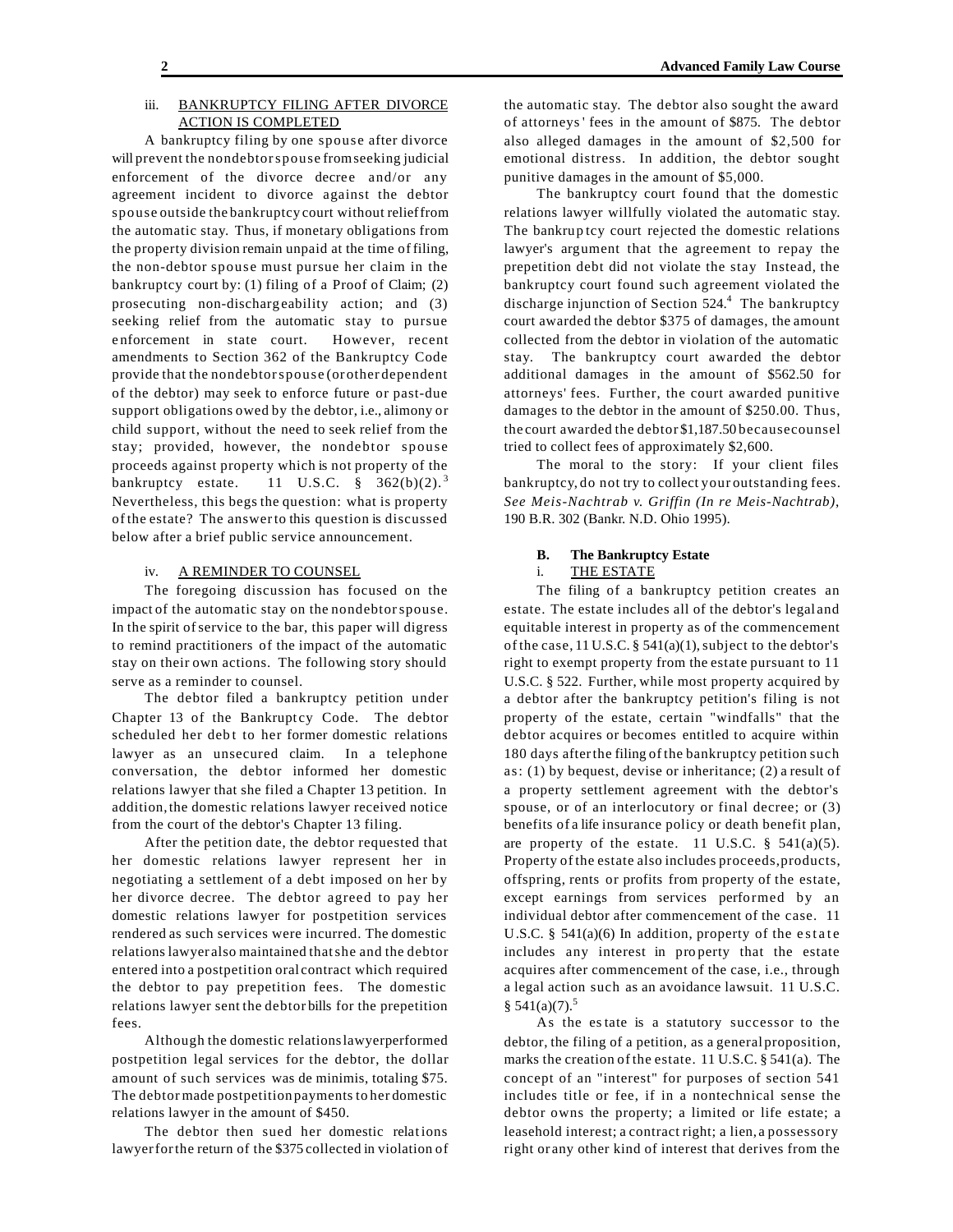debtor's relationship to property. By operation of law, the estate takes over the debtor's position with respect to all property, both exempt and nonexempt. However, an individual debtor is entitled to exempt certain property. 11 U.S.C. § 522(b).

In the case of ongoing divorce actions,family law practitioners will want to take note that property of the estate also includes community property over which the debtor has any legalmanagement power or control, or that is subject to the claims of the debtor's creditors. 11 U.S.C. § 541(a)(2). On the other hand, once a divorce is concluded and the community property interest of the parties has been divided, community property interest of the parties should terminate. Hence, separate property of the nondebtor divorced spouse should not be held to be property of the estate. See *In re Robertson* (Anderson *v. Connie*) 203 F.3d 855 (5<sup>th</sup>) Cir. 2000)(Louisiana law applied). Under Texas law, debts contracted during the marriage are presumed to be on the credit of the community and are joint community obligations unless the creditor agreed to look solely to the separate estate. *Cockerham v. Cockerham*, 527 S.W.2d 162 (Tex. 1975). Thus, if the parties are not divorced and community creditors exist, the entire interest of both spouses in that property, and not merely the debtor's interest, becomes part of the bankruptcy estate of the firstspouse to file bankruptcy. 11 U.S.C. §  $541(a)(2)(B)$ .<sup>6</sup> The family practitioner should be aware that property of the estate will include any unused retainer held by either the debtor or nondebtor spouse's counsel if it is paid from community funds. Likewise, counsel for the nondebtor spouse must advise her client that all bank accounts created with community funds are likely property of the bankruptcy estate. Accordingly, any action taken to use or transfer such property can expose the counsel or nondebtor spouse to liability to the bankruptcy estate (or debtorin-possession) for such funds.

However, there is an important exception from property of the estate - an individual's post-petition earnings are not part of the estate. 11 U.S.C. §  $541(a)(6)$ .<sup>7</sup> Thus, in Chapter 7 and 11, a debtor's postpetition earnings and property acquired after filing remain available to the party seeking to enforce support claims pursuant to 11 U.S.C. § 362(b)(2) without relief from the automatic stay.

There are two other exceptions to the rule that all prepetition property interests of the debtor at bankruptcy pass to the bankruptcy estate. First, any power that the debtor can exercise only for someone else's benefit, i.e., power of appointment under a will that prohibits appointments to the debtor himself or to his estate, is excluded from the estate. 11 U.S.C. § 541(b)(1). Second, under 11 U.S.C. § 541(c)(2), a spend-thrift trust, precluding the debtor's ability to transfer his beneficial interest in a trust, is not property of the bankruptcy estate, if the spend-thrift restriction is enforceable under applicable nonbankruptcy law. This includes not only traditional spend-thrift trusts

under state law, but also the debtor's interests in an ERISA qualified pension plan. *Patterson v. Shumate*, 504 U.S. 753 (1992).

#### ii. EXEMPT PROPERTY

One way the bankruptcy provides a debtor a fresh start is through its exemption provisions. 11 U.S.C. § 522(b) authorizes an individual debtor to exempt certain property — that is to take from the estate free from general unsecured claims. Thereafter prepetition unsecured creditors otherthan taxing agencies holding nondischargeable claims and claimants for spousal or child support usually cannot reach property claimed as exempt. 11 U.S.C. § 522(c). Further, exempt property is not ordinarily available to pay any part of the administrative expenses of the case. 11 U.S.C. § 522(k). However, purchase money liens on exempt property which existed prior to filing are enforceable. 11 U.S.C.  $§ 522(c).$ 

Under the Bankruptcy Code, the debtor has a choice between a specified list of federal exemptions and the exemptions provided by state law. Any state is granted the powerto "opt out" of the federal exemption alternative pursuant to 11 U.S.C. § 522(b)(1) and thus limitits domiciliaries to state-created exemptions in their bankruptcies. Since Texas has not opted out, the federal and state exemptions are available to Texas debtors. Given Texas' extremely generous exemptions pursuant to Texas Property Code Chapters 41 and 42, most debtors in Texas utilize state law exemptions; however, in limited circumstances — particularly where the debtor's assets are of limited value or are primarily cash or cash equivalents — the federal exemptions may provide greater protection.<sup>8</sup> Nevertheless, the debtor must choose between state or federal exemption schemes and cannot mix the two. Spouses who are joint de btors or whose cases are jointly administered must make the same choice or they will be deemed to have elected the federal scheme. 11 U.S.C. § 522(b).

11 U.S.C. § 522(l) implemented by Bankruptcy Rule 4003 governs the procedure for obtaining exemptions. Normally the debtor's schedules his Chapter 13 statement mustspecify the items claimed as exempt. *See* Bankr. R. 1007 and 4003. A dependent, which may include an estranged or former spousewith children, however, can claim exemptions if the debtor fails to do so. Counsel for nondebtor spouses will want to note that they must timely file any objections to exemptions within thirty days of the date originally scheduled for the meeting of creditors under 11 U.S.C. § 341(a); otherwise,the debtor's claimed exemptions are automatically allowed. 11 U.S.C. § 522(l); *See Taylor v. Freeland & Kronz*, 503 U.S. 638 (1992) (exemption, even though not authorized under law, is allowed absent timely objection).

## **III. WHAT TO DO AFTER A BANKRUPTCY FILING**

Having reviewed the immediate implications of a bankruptcy filing, this paper comes to the nuts and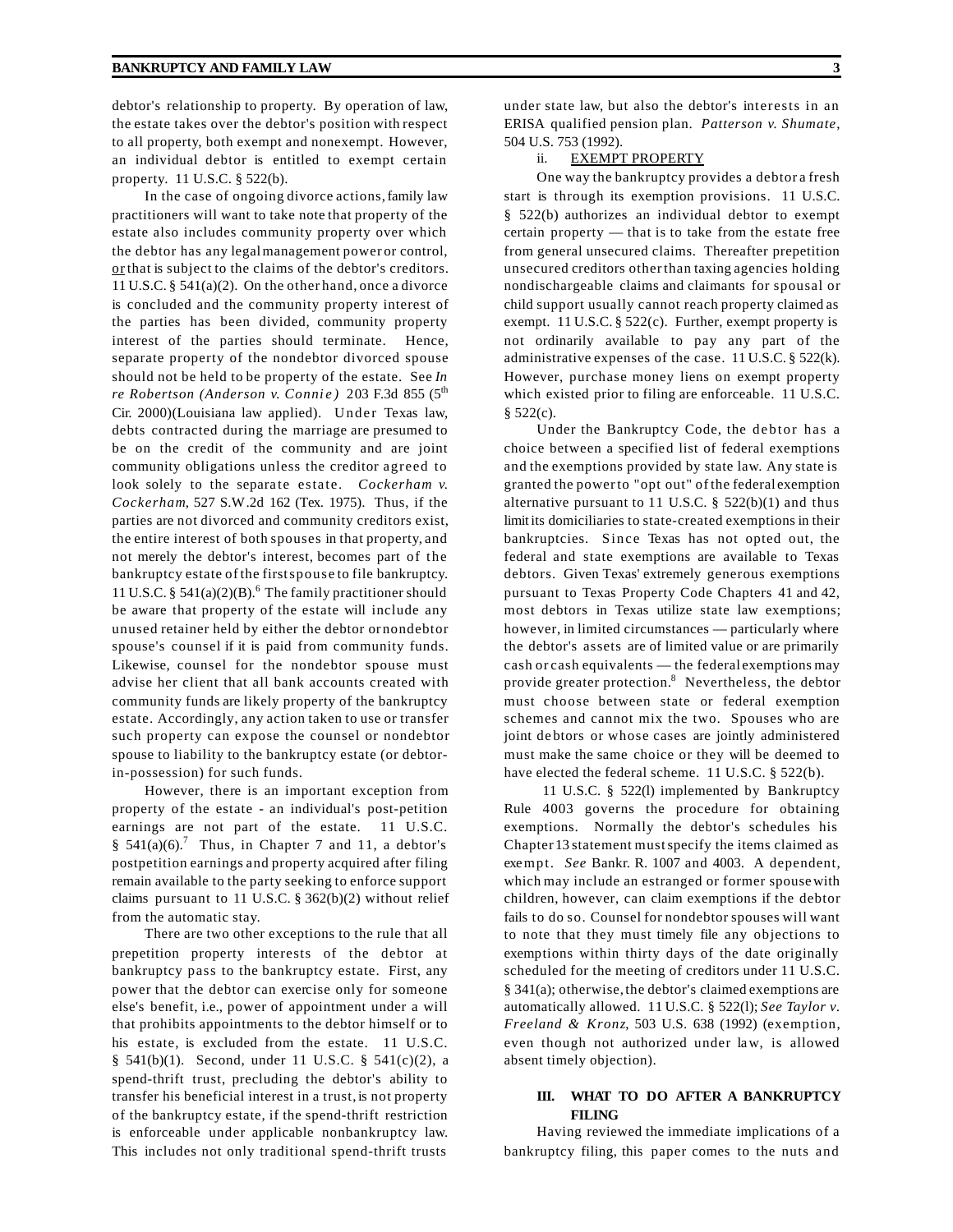bolts section for family law practitioners: "What does the nondebtor spouse do after the bankruptcy filing of the debtor spouse?" $9$  In part, the stage of the family law case dictates the actions of the nondebtor spouse. Themajorityof bankruptcy cases require the nondebtor spouse to take one or more of the following basic actions: (1) file a Proof of Claim; (2) file notice of intervention as child support creditor; (3) seek modification of the automatic stay; and (4) prosecute nondischargeability actions.

#### **A. Filing a Proof of Claim**

This is the simplest, least expensive action any nondebtorspouse can take in response to herspouse's bankruptcy filing. Typically, the court will include a Proof of Claim form in a notice of bankruptcy filing. Official Bankruptcy Form 10. The deadline for filing a Proof of Claim differs depending on the chapter under which the debtor has filed and the local rules. *See* , Bankr. R. 3002. The practical rule is to file a Proof of Claim as soon as possible. Do not wait for the deadline, do not wait for notice from the court to file a Proof of Claim, and above all, do not wait for the debtor spouse to advise when to file a Proof of Claim.<sup>10</sup>

Often it is difficult to determine the exact nature and extent of the amount of a Proof of Claim early in the debtor's case. This is especially true when the divorce case is still pending. In such a case, the creditor should file a Proof of Claim in an undetermined amount. So long as the creditoridentifies the potential grounds and priority status of a claim against the debtor spouse, even if the amounts are unspecified,she can amend the Proof of Claim within a reasonable period of time after precise amounts are known. *Cf. Highlands Insurance Co. v. Alliance Operating Corp. (In re Alliance Operating Corp.)*, 60 F.3d 1174, 1175 (5th Cir. 1995) (amendments which seek to reclassify as opposed to supplement the amount of a claim not permitted after bar date). However, in the absence of a timely filed Proof of Claim, a creditor shall not receive any distribution from estate property, until all other creditors are paid in full; nevertheless, the claim will be discharged for purposes of the debtor's fresh start.

A spouse or ex-spouse may have secured claims (claims secured by a lien against property), unsecured priority claims (for unpaid support or maintenance) and general unsecured claims. Even if the exact amounts of these claims are not identified, each of the type of claims should be so identified on the Proof of Claim. The claimant may accomplish this by checking the appropriate boxes and filling in the appropriate space with "determined." Nevertheless, the claimant must exercise reasonable diligence, as a proof of claim is filed under penalty of perjury. In the event the precise amount and nature of a claim is known, as in the case when the divorce has been completed, proofs of claim should be co mpleted in detail, both as to class and amount. It is also important to attach supporting documentation to the Proof of Claim such as the Divorce Decree, the agreement incident to divorce, or temporary support orders.

By filing a Proof of Claim, the nondebtor spouse shall receive any distribution which she is legally entitled from the bankruptcy estate, regardless of whether such claims are later determined to be nondischargeable under applicable law.<sup>11</sup> Filing of the Proof of Claim also assures the nondebtor spouse that she has the right to be heard in any phase of the case. In filing a Proof of Claim, it is important to serve a copy of the Proof of Claim on the debtor, the debtor's counsel, any trustee appointed in the case, and any such trustee's counsel to ensure that all parties are on notice of its filing.

The nondebtor spouse should also be sure that creditors to whom she is also liable, file their proofs of claim. This ensures the debtor's assets, if any exist, will go to pay such claims. In the event creditors do not file such proofs of claim, the nondebtor spouse may file a p roof of claim on their behalf within thirty (30) days after the general bar date for claims established by the court. Bankr. R. 3005(a).

#### **B. Appearance Before Court on Child Support**

Although not included in the Bankruptcy Code, the Bankruptcy Reform Act of 1994 (P.L. 103-349), Section  $304(g)$  now provides that a child support creditor or her representative may appear before the Bankruptcy Court without the need to meet any local rule requirement for attorney appearance. This may be done by filing a form detailing the child support debt. A proposed form is provided in Appendix  $B<sup>12</sup>$  Filing this notice with the Bankruptcy Court ensures that a child support creditor or her attorney will have the right to appear before the Bankruptcy Court to be heard on any phase of the bankruptcy case. To verify its efficacy, the practitioner should serve a copy on the debtor, debtor's counsel, the United States Trustee and any appointed trustee in the case.

### **C. Lifting the Automatic Stay**

As noted above, one of the immediate impacts of a bankruptcy filing on the family law case is the imposition of the automatic stay pursuant to 11 U.S.C. § 362. As also noted, the automatic stay remains in place unless the debtor's case is dismissed, the debtor is discharged under the appropriate provisions of Bankruptcy Code, or the stay is modified. Nevertheless, neither the language of the automatic stay provision set forth in 11 U.S.C. § 362 nor the policy underlying that provision relegates the nondebtor spouse to an immutable world of limbo. *In re Claughton*, 140 B.R. 861, 867 (Bankr. W.D.N.C. 1992),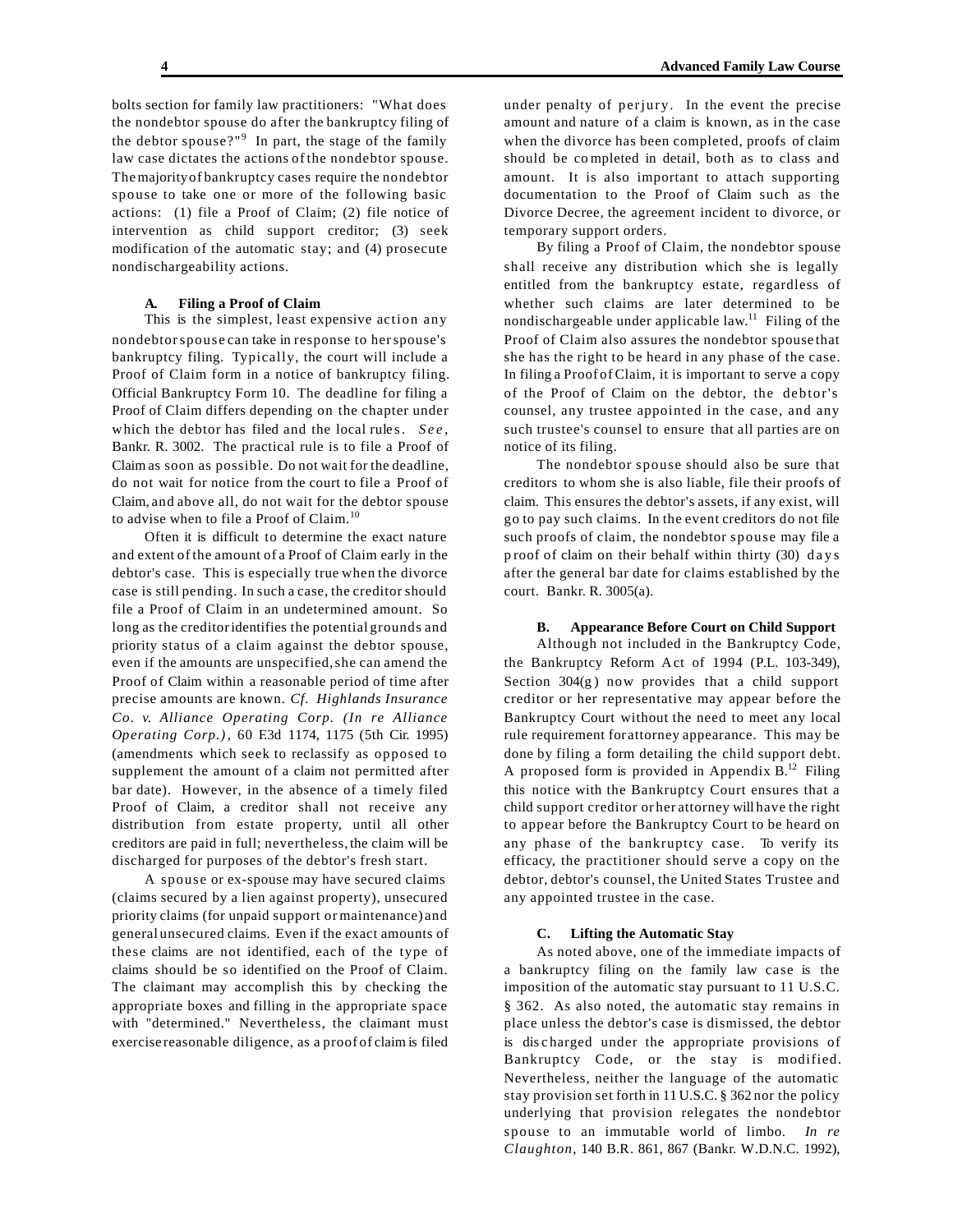*aff'd*, 172 B.R. 12 (Bankr. W.D.N.C. 1993), *aff'd*, *Claughton v. Mixson*, 33 F. 3d 4  $(4<sup>th</sup>$  Cir. 1994). Recognizing that some actions are better suited to resolution outside the bankruptcy forum, Congress specifically granted the bankruptcy court the power to modify the automatic stay in order to allowlitigation to go forward in another forum. *Id.* In particular, 11 U.S.C. § 362(d) provides:

On request of a party in interest and after notice and hearing, the court s hall grant relieffromthe stay provided under[§362(a)], such as by terminating, annulling,modifying or conditioning the stay (1) for cause . . . .

11 U.S.C. § 362(d)(1) (emphasis added).

To determine whether "cause" exists to allow litigation to go forward in a nonbankruptcy forum, the court must evaluate the following factors, any one of which can form the proper foundation for lifting the automatic stay for cause:

1. The modification of the automatic stay allowing litigation to conclude in a different forum will promote judicial economy:

2. The issues in the pending litigation will involve issues of state law so that the expertise of the bankruptcy court is unnecessary;

3. The estate can properly be protected; or

4. The hardships incurred by the Movant for relief from the stay are outweigh prejudice to the debtor.

*See e.g. In Re Claughton*, 140 B.R. at 867-868; *In re McDonald*, 755 F.2d 715, 717 (9th Cir. 1985) (judicial economy and state law issues); *In re Peterson*, 116B.R. 247 (D.Colo. 1990) (hardship).

The United States Supreme Court has recognized that divorce and custody are particularly apt for resolution by state courts as "`[t]he whole subject of domestic relations of husband and wife, parent and child, belongs to the law of the states and not to the law of the United States N . . . state family and familyproperty law must do `major damage' to `clear and substantial' federal interests before the Supremacy Clause will demand that state law be overridden." *Hisquierdo v. Hisquierdo* , 439 U.S. 572, 581 (1979). Similarly, the federal courts of appeal have recognized the appropriateness of modifying the automatic stay to allow divorce proceedings to continue in state courts. *See In re McDonald*, 755 F.2d 715, 717 (9th Cir. 1985) ("[i]t is appropriate for the bankruptcy court to avoid incursions into family law matters [including property distribution] out of consideration of court economy, judicial restraint, and deference to our state court brethren and in their established expertise in such matters."). *Accord, Robbins v. Robbins (In re Robbins)*, 764 F.2d 342, 346 (4th Cir. 1992); *White v. White (In re White)*, 851 F.2d 170, 173 (6th Cir. 1985). Bankruptcy courts have also consistently and routinely

noted that "a property settlement involves an inquiry into factors regularly considered by state courts in divorce proceedings, an inquiry which . . . is best left to state courts." *In re Heslar*, 16 B.R. 329, 333 (Bankr. W.D. Mich. 1981). One bankruptcy judge has even noted that in the case of divorce and custody proceedings "relief[from the automatic stay]should be freely given . . . to such matters, since they usually impinge upon the debtor's ec onomic affairs only to a relatively slight degree." *In re Simpson*, 140 B.R. 857, 859 (Bankr. E.D. Pa. 1992). Thus, if the nondebtor spouse reque sts relief from the automatic stay to pursue a divorce action, bankruptcy courts most likely will grant such relief. However, the practitioner should anticipate that such relief will be conditioned upon the enforcement of the judgment before the bankruptcy court. This is particularly the case with an enforcement

action against nonexempt property. As discussed, *supra*, recent changes in the bankruptcy code relieve the nondebtor spouse of the need to seek relief from the automatic stay in order to pursue or continue an action to (1) establish paternity; (2) establis h or modify an order for alimony, maintenance or support; or (3) collect alimony, maintenance or support from property that is not property of the estate. 11 U.S.C. § 362(b)(2). Thus, in Chapter 7 and 11 proceedings, the debtor spouse's postpetition earnings may be pursued without modification of the automatic stay for purposes of collecting support forthe nondebtorspouse or children of the marriage. In addition, once the period to object to the debtor's claimed exemptions has passed, the nondebtorspouse may, to the extent permitted by state law, pursue support claims against otherwise exempt property. However, in Chapter 13 proceedings, a debtor's postpetition earnings are property of the estate. 11 U.S.C. § 1306(a)(2). Accordingly, relief from the stay will have to be sought to bring postpetition enforcement actions against a Chapter 13 debtor's postpetition earnings.

#### **D. Nondischargeability Actions**

Next nondebtor spouses should determine whether it is necessary to commence a proceeding for determination of dischargeability in a spouse's or exspouse's bankruptcy proceeding. Despite the underlying policy of the Bankruptcy Code to provide a fresh start for the bankrupt, support and maintenance obligations are always nondischargeable. In Chapter 7, 11 and 12 cases other debts arising from divorce decrees may also be nondischargeable.The groundsfor nondischargeability of obligations typically arising from a family law case are specified in 11 U.S.C.  $§ 523(a)(5)$  and  $(a)(15)$ .

11 U.S.C.  $\S$  523(a)(5) provides that a discharge under §§ 727, 1141, 1228(a) 1128(b) or 1328(b) does not discharge an individual debtor from any debt: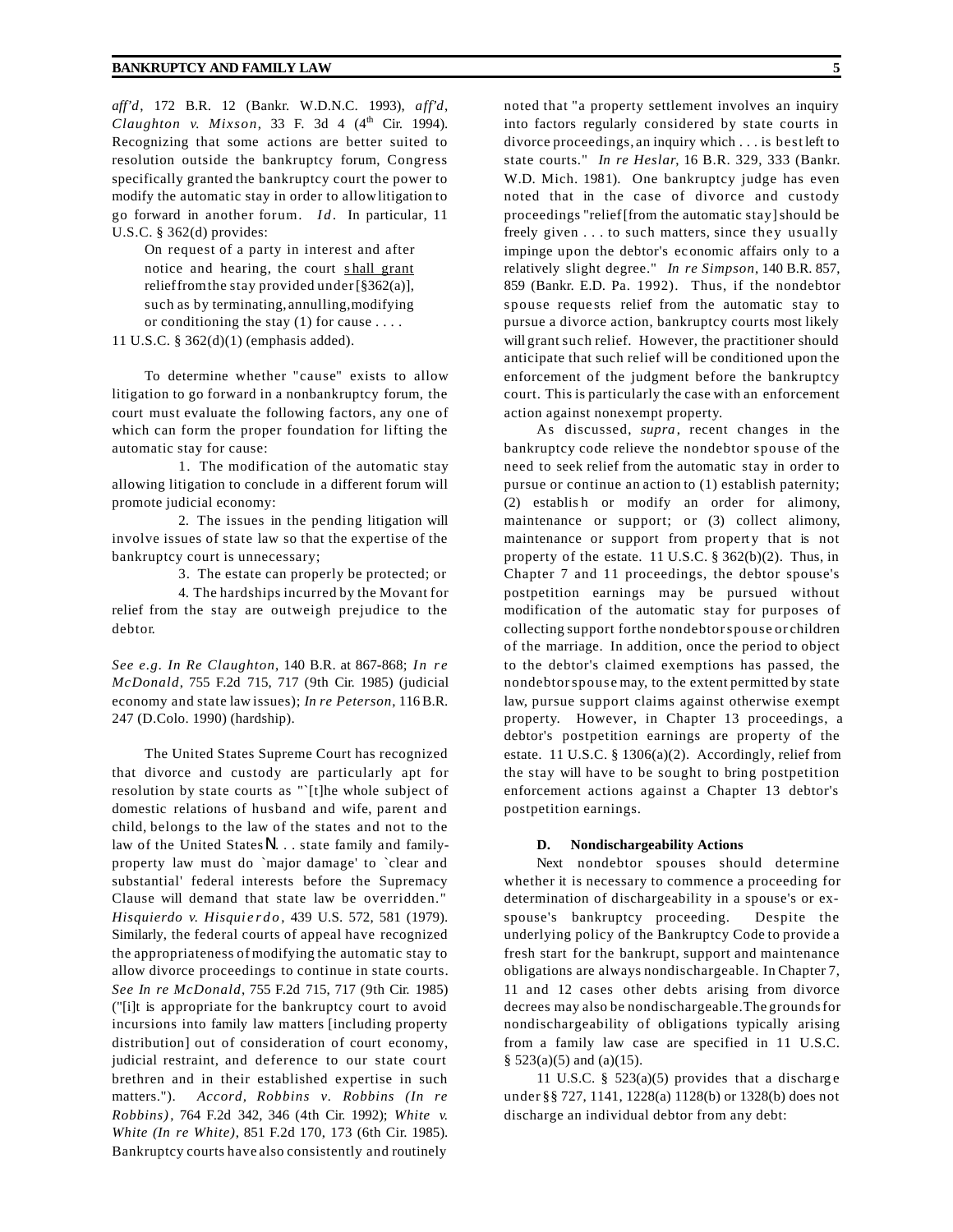[T]o a spouse, former spouse or child of the debtor, for alimony to, maintenance for, or support of such spouse or child in connection with a separation agreement, divorce decree, or other order of court at record, or property settlement agreement, but not to the extent that --

(A) such debt is assigned when another entity, voluntarily, by op eration of law, or otherwise (other than debts . . . assigned to the federal government or to a state or any political subdivision of such state); or

(B) su ch debt includes a liability designated as alimony, maintenance or support, unless such liability is actually in the nature of alimony, maintenance or support.

Recently,Congress also provided a new exception to discharge under §  $523(a)(15)^{13}$  which provides that a debt is not dischargeable if the debt is:

[N]ot of the kind described in  $\lbrack 8 \rbrack$  523(a)(5)] that is incurred by the debtor in the course of a divorce or separation or in connection with a separation agreement, divorce decree or other order of a court of record, a determination made in accordance with state or territoriallaw by a governmental unit less

(A) The debtor does not have the ability to pay such debt from income or property of the debtor not reasonably necessary to be expended for the maintenance or support of the debtor or a dependent of the debtor and, if the debtoris engaged in a business, for payment of expenditures necessary forthe continuation, reservation and operation of such business; or

(B) Discharging such debt wou ld result in a bene fit to the debtor that outweighs the detrimental consequences to a spouse, former spouse, or child of the debtor; . . .

The  $§$  523(a)(15) nondischargeability provision is a viable option in Chapter 7, Chapter 11, and Chapter 12 proceedings. However, § 523(a)(15) usually does not apply to a Chapter 13 case. 11 U.S.C. §1328(a)(2); *See In re Auld*, 187 B.R. 351, 352 (Bankr. D. Kan. 1995). An exception to this rule occurs when a Chapter 13 debtor seeks a § 1328(b) hardship discharge, then a creditor may use  $\S$  523(a)(15) as sword against the debtor and file a complaint for nondischargeability. *In re Auld*, 187 B.R. at 352.

§ 523(a)(15) offers nondebtor spouses an additional protection from an ex-spouse's bankruptcy filing, however, as discussed below, this protection is

limited. This section of the article will discuss the procedure associated with pursuing a nondischargeability action as well as the key issues that have arisen in the case law interpreting each of the above family law specific nondischargeability provisions.

# i. PROCEDURE FOR DETERMINING NONDISCHARGEABILITY

Ordinarily, a bankruptcy judge determines the nondischargeability of a particular claim. It is possible, however, to pursue a declaration that support obligations are nondischargeable in state court. In the bankruptcy court, an action to determine the dischargeability of a debt is an adversary proceeding. Bankr. R. 7001(6). As such, the procedural rules for such a proceeding is governed by Part VII of the Bankruptcy Rules together with specific provisions of Bankr. R. 4007.

Either the debtor or a creditor can institute an action by filing a dischargeability complaint. While there is no time limit to bringing a nondischargeability action under  $\S$  523(a)(5), proceedings to determine dischargeability under  $\S$  523(a)(15) must be brought within 60 days after the first day scheduled for the initial meeting of creditors pursuant to 11 U.S.C.  $\S 341^{14}$ , unless the time is otherwise extended by the court.<sup>15</sup> 11 U.S.C.  $\S$  523(c)(1) and Bankr. R. 4007. As discussed more fully below, because a fact issue usually exists as to whether a judgment is "actually in the nature of alimony, maintenance or support," the practical effect of the time limita tion to bring an action under  $§$  523(a)(15), means that in most Chapter 7, 11 and 12 cases that it is necessary to bring an action within 60 days of the first date scheduled for the creditors' meeting. This is particularly true in Texas where alimony can only be provided by judicial decree in limited circumstances.<sup>16</sup> The practitioner should note the "malpractice trap" that the Bankruptcy Code sets by this relatively short statute of limitations. Accordingly, the family law practitioner, upon being advised of an exspouse's bankruptcy filing, should immediately make certain his nondebtor-spouse client is aware of this quick timetable. Missing the deadline means that if the debt is not actually a support-type obligation, it is discharged even though it may fall within the exception provided by 11 U.S.C. § 523(a)(15). 11 U.S.C. §  $523(c)(1)$ .

Upon a determination that a nondebtor spouse's claims are nondischargeable, the nondebtor spouse may continue to pursue her claims against the debtor despite his bankruptcy filing. Thus, if the debtor emerges frombankruptcy debt-free,save and exceptthe nondebtor spouse's cla ims, future acquisitions of property may be executed upon, postpetition bank accounts may be garnished and other actions associated with judgment collection and decree enforcement may be taken.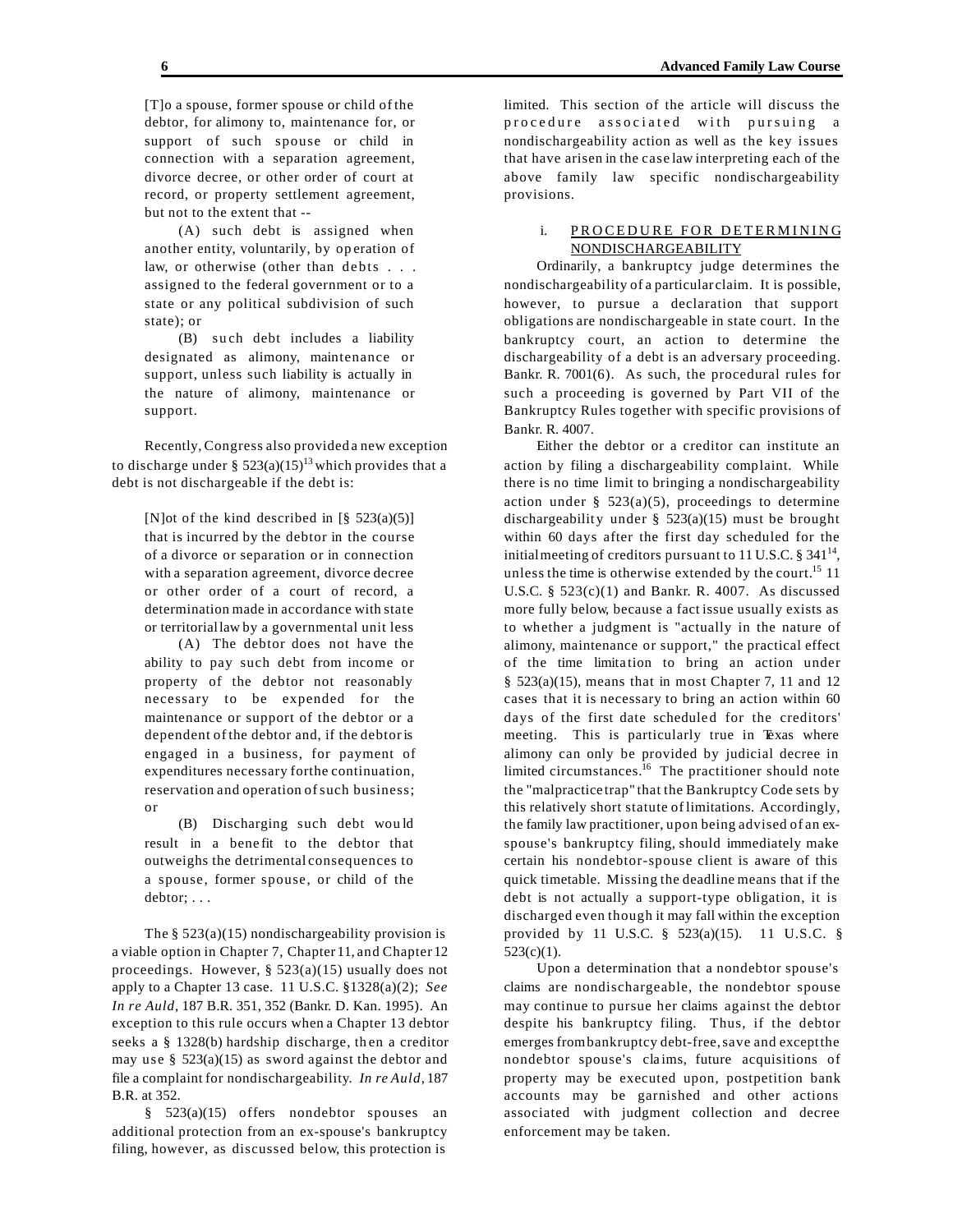# ii. NONDISCHARGEABILITY OF SUPPORT OBLIGATIONS

# a. Child Support

Child support obligations will not be discharged in bankruptcy. However, it is essential to understand that federal bankruptcy law and not state law determines what constitutes support for a child. *See, e.g., In re Paneras*, 195 B.R. 395, 400 (Bankr. N.D. Ill. 1996); *Bonheur v. Bonheur (In re Bonheur)*, 148 B.R. 379, 382 (Bankr. E.D.N.Y. 1992). This has both its advantages and disadvantages, which, of course, will depend upon whether you represent the debtor or nondebtor spouse. This article will discuss the advantages and disadvantages of the issue from the perspective of the nondebtor spouse.

The advantage to having federallaw apply comes from the fact that bankruptcy courts have given the term "child support" broad construction. For example, bankruptcy courts have held that a debtor's agreement to pay for four years of college for his child was in the nature of child support and thus nondischargeable. *See, e.g., In re Brown*, 74 B.R. 968 (Bankr. E.D. Conn. 1987) (the debtor's obligation to pay for a child's higher education was nondischargeable despite fact that debtor was no longer obligated to support the child understate law.); *In re Proctor*, 42 B.R. 537 (Bankr. E.D. Mo. 1984). Thus even in Texas, where court-ordered child support obligations usually end when a child turns 18 or graduates from high school, a properly drafted property settlement containing an agreementfor payment of a child's higher education may preclude the debtor spouse from discharging this obligation. However, to avoid discharge, the obligation should clearly benefit the child. *In re Brown*, 74 B.R. at 973.<sup>17</sup>

Another advantage of having the determination under federal law is that a valid property settlement agreement renders a contractual support obligation nondischargeable in bankruptcy, even where the court has decreased the court-ordered support obligation. For example, in *Ruhe v. Rowland*, 706 S.W.2d 709 (Tex. App.--Dallas 1986, no writ), the husband contractually agreed to pay \$750 per month in support. Later, the husband had his court-ord ered support obligation reduced to \$350. When the husband was sued in contract for the difference, this resulting judgment was held to be nondischargeable. *Id*.

A disadvantage comes from the fact that the bankruptcy court may look beyond the language of the decree or property settlement to determine if the obligation is, in reality, one forsupport of the child. For example, in *In re Rhodes*, 44 B.R. 79 (Bankr. D. N.M. 1984), the court found that lump-sum payment that denominated as child support was in reality compensation for a spouse's share of the community estate, and hence dischargeable. Thus, to avoid discharge problems related to child support provisions, it is important to ensure that decrees or stipulations provide that payments are in monthly installments as opposed to lump-sumpayments, and clearly designate

child support payments as such. On the other hand, if you represent the debtor spouse, do not give up until you have reviewed the divorce decree and property settlement agreement that a debt merely denominated his child support is nondischargeable.

Practitioners should note that the discussion above has been focused on analysis of the dischargeability of obligations created by an original divorce decree. The analysis as to the dischargeability of obligations arising under a judgment relating solely to child support, including the award of attorneys'fees, is much less complexunder current case law in the Fifth Circuit. See, e.g. *In re Hudson*, 107 F.3d 355, 357 (5th Cir. 1997)(because the ultimate purpose of a proceed on child support is to provide support for the child, attorneys' fees awarded in connection with such a proceeding are in the nature of child support, and thus nondischargeable). Thus, when state court judgment in a modification proceeding awarded both child support and attorneys'fees to the non-debtor spouse, the bankruptcy court found as a matter of law the attorneys fee award was nondischargeable pursuant to 11 U.S.C. § 523(a)(5). *In re Fulton (Whipple v. Fulton)*, 236 B.R. 626 (Bankr.E.D.Tex. 1999; *accord In re Dvorak (Dvorak v. Carlson)*, 986 F.2d 940, 941(5th Cir. 1993).

#### b. Spousal Support Obligations

As with child support, the question of whether a debt actually constitutes alimony, maintenance or support, and is therefore nondischargeable, is a question of federal bankruptcy law, and not state law. *In re Biggs*, 907 F.2d 503 (5th Cir. 1990); *In re Paneras*, 195 B.R. 395, 400 (Bankr. N.D. Ill. 1996). Bankruptcy courts frequently have found payments ordered to former spouses to be nondischargeable, even in Texas, which until recently had no court ordered alimony provisions.<sup>18</sup> Thus, a debt or obligation awarded pursuant to a decree of divorce may be categorized as alimony support or maintenance by the bankruptcy court if the court finds the intent of the accord or agreement to be support. *See, e.g.*, *In re Davidson*, 947 F.2d 294, 1296 (5th Cir. 1991); *In re Nunnally*, 506 F.2d 1024, 1027 (5th Cir. 1975); *but see In re Fox*, 5 B.R. 317, 320 (Bankr. N.D. Tex. 1980).

While state lawdoes not govern the determination of nondischargeability, it may serve as a guide to determine the nature of an obligation. *Champion v. Champion (In re Champion)*, 189 B.R. 516 (Bankr. D.N.M. 1995). Thus, the mere fact that an obligation is designated as alimony does not necessarily mean that it is alimony if a decree or property settlement agreement designates payments as alimony. *Smith v. Smith (In re Smith)*, 97 B.R. 326 (Bankr. N.D. 1989). However, if the debtorspouse treats such payments as alimony for tax purposes, the debtor spouse will be estopped fromseeking to disclose the obligation. *In re Davidson*, 947 F.2d 1294, 1296. Moreover, the assumption of marital debts may be support even if a decree or agreement provides for express support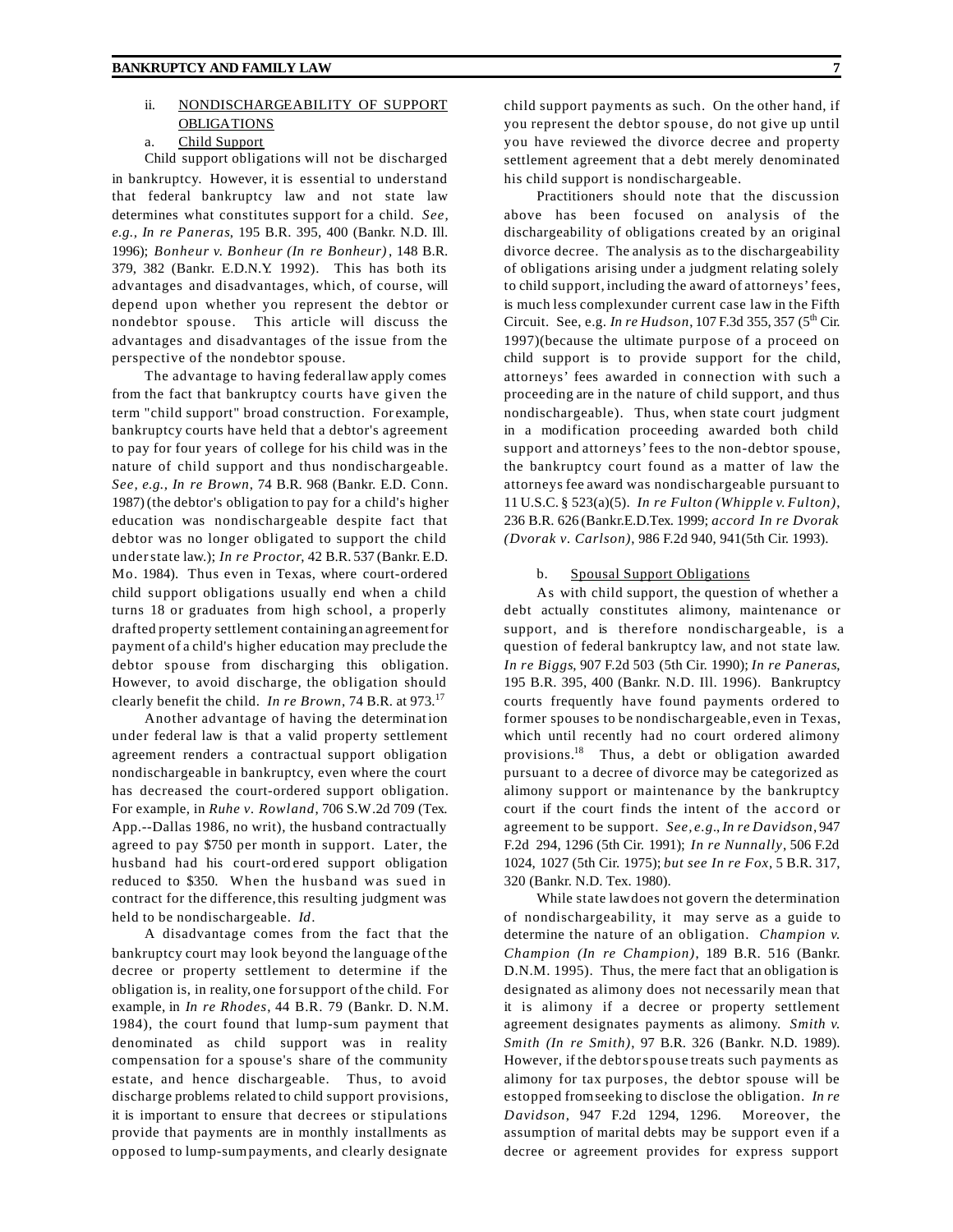elsewhere. *Chapman v. Chapman (In re Chapman)*, 187 B.R. 573 (Bankr. N.D. Ohio 1995); *See also Kubik v. Kubik (In re Kubik)*, 215B.R. 595 (Bankr. D. N.D. 1997) (husband's obligation to pay obligations related to maritalhomestead nondischargeable support in light of award of marital resident to nondebtor spouse for purposes of raising minor children). Instead, the bankruptcy court will separa tely examine each obligation. *See, e.g. Sanders v. Lanare (In re Sanders)*, 187 B.R. 588 (Bankr. N.D. Ohio 1995).

As noted at the beginning of this section, the nondischargeability actions are an exception to the bankruptcy code's general policy of providing a fresh start to debtors. Thus, the burden of proofrests on the nondebtorspouse to establish that the debt in question is actually in the nature of alimony maintenance or support for the purpose of nondischargeablility. *Bell v. Bell (In re Bell)*, 189 B.R. 543 (Bankr. N.D. Ga. 1995). *S ee generally, Grogan v. Garner*, 498 U.S. 279 (1991) (creditor seeking determination that debt is nondischargeable has the burden of proof by preponderance of the evidence). However, bankruptcy courts have differed on how  $\S$  523(a)(5) will be construed. *See In re Champio n* , 189 B.R. at 520 (support under § 523 construed broadly) *compare with In re Bell*, 189 B.R. at 547 (section 523 construed narrowly).

Bankruptcy courts, under the guidance of the various circuit courts of appeals, have developed a list of evidentiary factors whereby they determine the intent of the parties and then the state court determines whetherthe nature of the obligation is actually alimony, maintenance or support. These factors include:

- (a) The length of the marriage;
- (b) Whether there are minor children in the care of the creditor spouse;
- (c) The parties' standard of living during the marriage;
- (d) Whether the creditor spouse had shown, at the time of the divorce, a need for support, in other words, whether the former spouse was shown at the time ofthe divorce to be at a disadvantage or a dependent in a dependant position in relation to the debtor during the marriage;
- (e) The financial resources of each spouse, including income from employment or elsewhere;
- (f) Where the payments were made periodically, or over an extended period, or in a lump sum;
- (g) Whether payments were fashioned to balance at this proportion of income of the parties;
- (h) The ages,health,work skills and educational levels of the parties; and

(i) Whether the terms of the agreement indicated the agreement was for support rather than property division.

*See, e.g. In re Billingsly*, 93 B.R. 476 (Bankr. N.D. Tex. 1987); *In re Benich v. Benich (In re Benich)*, 811 F.2d 943 (5th Cir. 1987); *In re Nunnally*, 506 F.2d 1024 (5th Cir. 1975). In the case of a contested divorce the bankruptcy court will examine the intent of the family law court as well as the evidence adduced in support of the decree. *In re Chapman*, 189 B.R. at 518 (interpreting Texas decree). To determine the "true" nature of payments, courts have examined whether payments to provide alimony continue when the recipient dies or remarries and whether the obligation is to be paid in installments. *In re Ingram*, 5 B.R. 232 (Bankr. N.D. Ga. 1980). (If the obligation continues regardless of remarriage or death, courts often find that the debt is dischargeable. *See In re Kaufman*, 115 B.R. 435 (Bankr. E.D.N.Y. 1990). Furthermore, at least one court has noted that if the property settlement awards virtually all the property to one spouse, and also provides for periodic payments to that spouse, such payment must be in the nature of support. *In re Smith*, 97 B.R. at 329.

One important issue which has arisen in connection with the issue of whether obligations to the nondebtor spouse under a divorce decree or property settlement are actually in the nature of support has been the award of attorn eys' fees to the nondebtor spouse. Several bankruptcy courts have considered whether attorneys' fees pursuant to a divorce decree awarded directly to the nondebtorspouse's law firmare in fact entitled to discharge because such a debt is not a debt owing to "a spouse, former spouse, or child of the debtor" as required by the express language of § 523(a)(5). The Fifth Circuit held in *Joseph v. J. Huey O'Toole, P.C. (In re Joseph)*, 16 F.3rd 86 (5th Cir. 1994), that a debtor's obligation to pay his wife's attorneys' fees was a nondischargeable debt so long as it was in the nature of alimony, maintenance or support. Similarly, the Eighth Circuit reversing the district court, ruled that a debt for attorneys' fees payable directly to the attorney, rather than the wife, was nondischargeable. *Holliday v. Kline (In re Kline)*, 65 F.3rd 749 (8th Cir. 1995) (if obligation meets qualifications as support, it is nondischargeable even if payable directly to attorney). However, other courts have not been as kind to counsel. *See Hartley v. Townsend (In re Townsend)*, 177 B.R. 902, 904 (Bankr. E.D. Mo. 1995) (court awards of attorneys' fees directly to the attorney, and not to the "spouse, formerspouse or child" are dischargeable debts); *Newma rk v. Newmark (In re Newmark )* 177 B.R. 286 (Bankr. E.D. Mo. 1995) (same). Accordingly, counsel should be aware that the award of attorneys' fees directly to the law firm may create an issue regarding dischargeability in a subsequent bankruptcy filing. This is particularly true in light of the United States Supreme Court's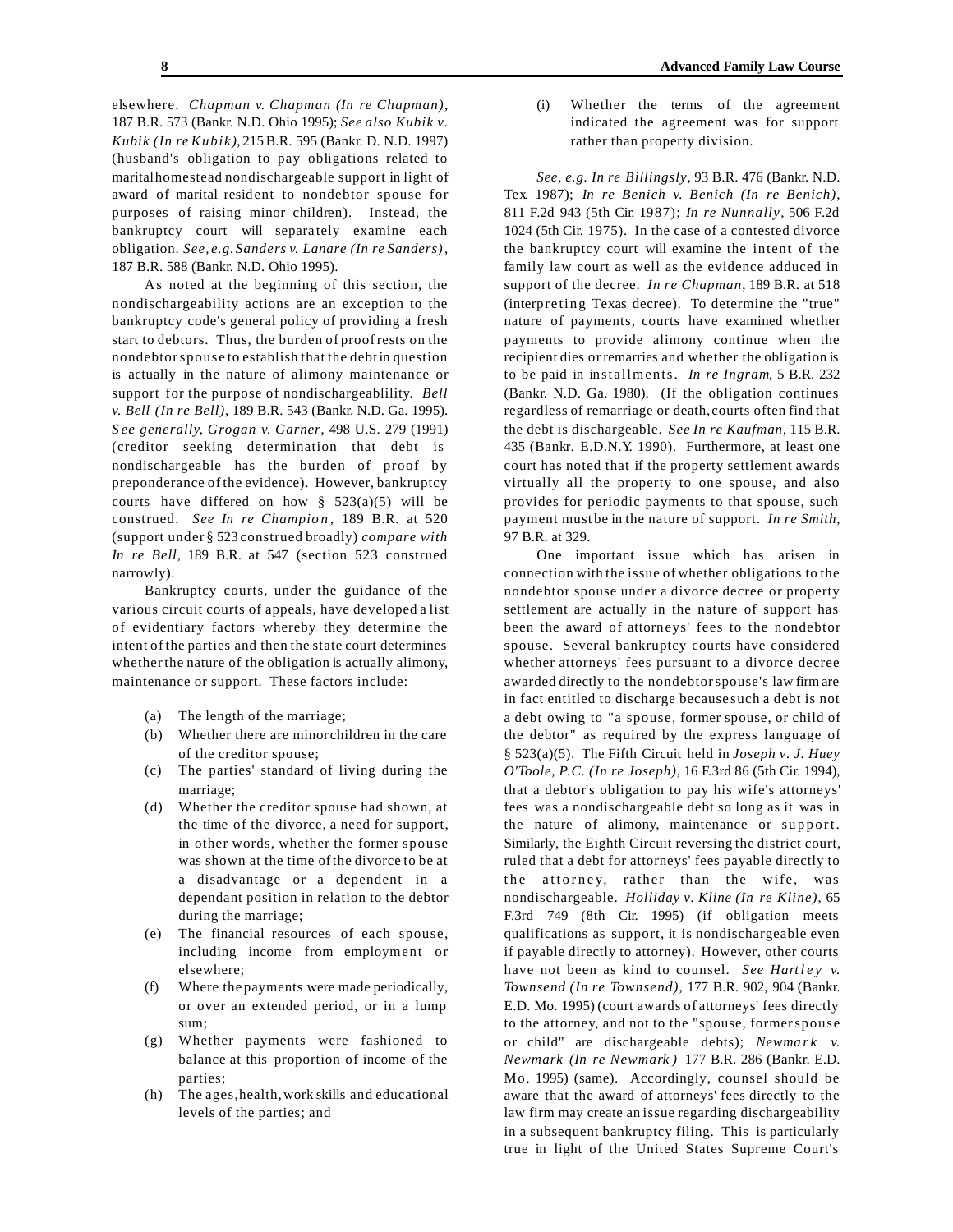interpretation of the Bankruptcy Code according to its p lain language. *See, e.g., United States v. Ron Pair Enterprises, Inc.*, 489 U.S. 235 (1989).

# iii. NONDISCHARGEABILITY OF OTHER OBLIGATIONS AWARDED IN DIVORCE DECREE

# a.  $11 \text{ U.S.C.}$  §  $523(a)(15)$

In a recent amendment to the Bankruptcy Code, Congress added a new exception proscribing the discharge of certain debts awarded in a divorce decree or separation agreement, even though these debts are not in the nature of alimony, maintenance, or support.<sup>19</sup>

Under 11 U.S.C.  $\S$  523(a)(15), debts other than alimony, maintenance or support obligations are also nondischargeable in Chapter 7, 11 and 12 cases unless (a) the debtor lacks the ability to pay such debt from future income; or (b) the discharge of such debt will result in a benefit to the debtor that outweighs the detrimentalconsequences to the spouse,formerspouse or child of the debtor. The goal of this Bankruptcy Code section is to protect spouses who have agreed to lower alimony, maintenance or support payments or have agreed to property settlements on the basis of "hold-harmless" clauses regarding debts incurred during the course of the marriage. *See* 140 Cong. Rec. H10752, H10770 (daily ex. Oct. 4, 1994) (statement of Chairman Brooks).

Importantly, unlike  $\S$  523(a)(5) actions, which state courts may hear, only the bankruptcy courts can hear § 523(a)(15) actions. 11 U.S.C. § 523(c)(1); *In re Smither*, 194 B.R. 102 (Bankr. W.D. Ky. 1996); *Collins v. Hesson (In re Hesson)*, 190 B.R. 229, 236 (Bankr. D. Md. 1996). Further, as previously noted, the action must begin within sixty days of the first date set for the meeting of creditors under 11 U.S.C. § 341(a). *In re Smither*, 194 B.R. at 107. The "exceptions" to the discharge exception provided in 11 U.S.C. § 523(a)(15)(A) and (B) force the Bankruptcy Court to address the competing equities of the debtor and nondebtor spouse. One bankruptcy court has noted this section will require bankruptcy courts to "revisit, in excruciating det ail, the anger, bitterness and pain the debtor and the debtor's spouse have felt and now feel. *Silvers v. Silvers (In re Silvers*), 187 B.R. 648 (Bankr. W.D. Mo. 1995). *See also, In re Hesson* 190 B.R. at 236 (with the advent of  $\S$  523(a)(15), bankruptcy courts are thrust into the business of domestic relations,a practice previously condemned).

One battleground in the bankruptcy courts is the burden of proof under 11 U.S.C. § 523(a)(15). A majority of courts interpreting this section have placed the burden of establishing nondischargeability on the spouse, while placing the burden of establishing the exception under 11 U.S.C.  $\S$  523(a)(15)(A) or (B) on the debtor. *See In re Morris*, 193B.R. 949, 952 (Bankr. S.D. Cal. 1996); *Hill v. Hill (In re Hill)*, 184 B.R. 750 (Bankr. N.D. Ill. 1985) (debtor bears the burden of proof to show that exceptions undersubparagraphs (A) and (B)

of Section 523(a)(15) apply); *Accord Phillips v. Phillips (In re Phillips)*, 187B.R. 363, 368 (Bankr. M.D. Fla.1995). Texas bankruptcy courts have followed this procedure. *Garza v. Garza (In re Garza)*, 217 B.R. 197 (Bankr. N.D. Tex. 1998); *Lengyel v. Lengyel (In re Lengyel)*, 212 B.R. 840 (Bankr. S.D. Tex. 1997); *Gamble v. Gamble (In re Gamble)*, 196 B.R. 54 (Bankr. N.D. Tex. 1996), *aff'd*, *Matter of Gamble*, 143 F.3d 223 (5th Cir. 1998). On the other hand, some courts have held, based primarily on the fresh-start policy behind the Bankruptcy Code, that the nondebtorspouse bears the burden of proof to establish that the debt is nondischargeable. *In re Paneras*, 195 B.R. 395, 400 (Bankr. N.D. Ill. 1996); *In re Dressler*, 194 B.R. 290, 296 (Bankr. D.R.I. 1996). However, once the nondebtor spouse has made the initialshowing that the obligation at issue is a claim based on an award made in a divorce proceeding, the debtor bears the burden of going forward, but not the burden of proof, to show his qualifications fordischarge under§ 523(a)(15)(A)or (B). *In re Smither*, 194 B.R. at 107. *In re Silvers*, 187 B.R. at 649. However, at least one court has held that the nondebtor spouse has the burden to establish that the debtor is able to pay the debts and that the discharge will be too detrimental to the nondebtor spouse. *Kessler v. Butler (In re Butler)*, 186 B.R. 371 (Bankr. D. Vt. 1995) (debtor spouse bears burden of proof to establish debtoris able to pay debt despite bankruptcy and discharge would create greater harm to debtorthan a nondebtorspouse); *see In re Dressler*, 194B.R. at 303. Notably, the *Butler* opinion calls for interpretation of the statute as a "reversal of exceptions to the exception" *Id*.

Once the Court has determined who has the burden of proof, the trial will focus on the debtor spouse's ability to pay such obligations and the relative harm to each spouse caused by granting or denying the debtor's discharge. In the instance where the debtor spouse is unemployed or underemployed to no fault of his own, courts are likely to grant the exception under 523(a)(15)(A) has been met. *See Woodworth v. Woodworth (In re Woodworth)*, 187 B.R. 174 (Bankr. N.D. Ohio, 1995) (where debtor has shown that despite lack of employment, he has sought temporary work,and debtor would have to expend funds reasonably necessary for his maintenance and support in order to pay subject debts, debtor has met requirements of § 523(a)(15)(A)). However, in the absence of evidence of the debtor's complete inability to pay the debt as a result of unemployment or disability, many bankruptcy courts have drafted case law and have analyzed Chapter 13 proceedings using the "disposable income" test of 11 U.S.C. §13.25(b)(2).<sup>20</sup> *In re Paneras*, 195 B.R. 395 (Bankr. N.D. Ill. 1996); *In re Huddelston*, 194 B.R. 681, 685 (Bankr. N.D. Ga. 1996); *In re Dressler*, 194 B.R. at 304; *In re Morris*, 193 B.R. at 953; *Hill v. Hill (In re Hill)*, 184 B.R. 750 (Bankr. N.D. Ill. 1995). This analysis includes examining the amount and terms of the debt that the creditor claims is nondischargeable and the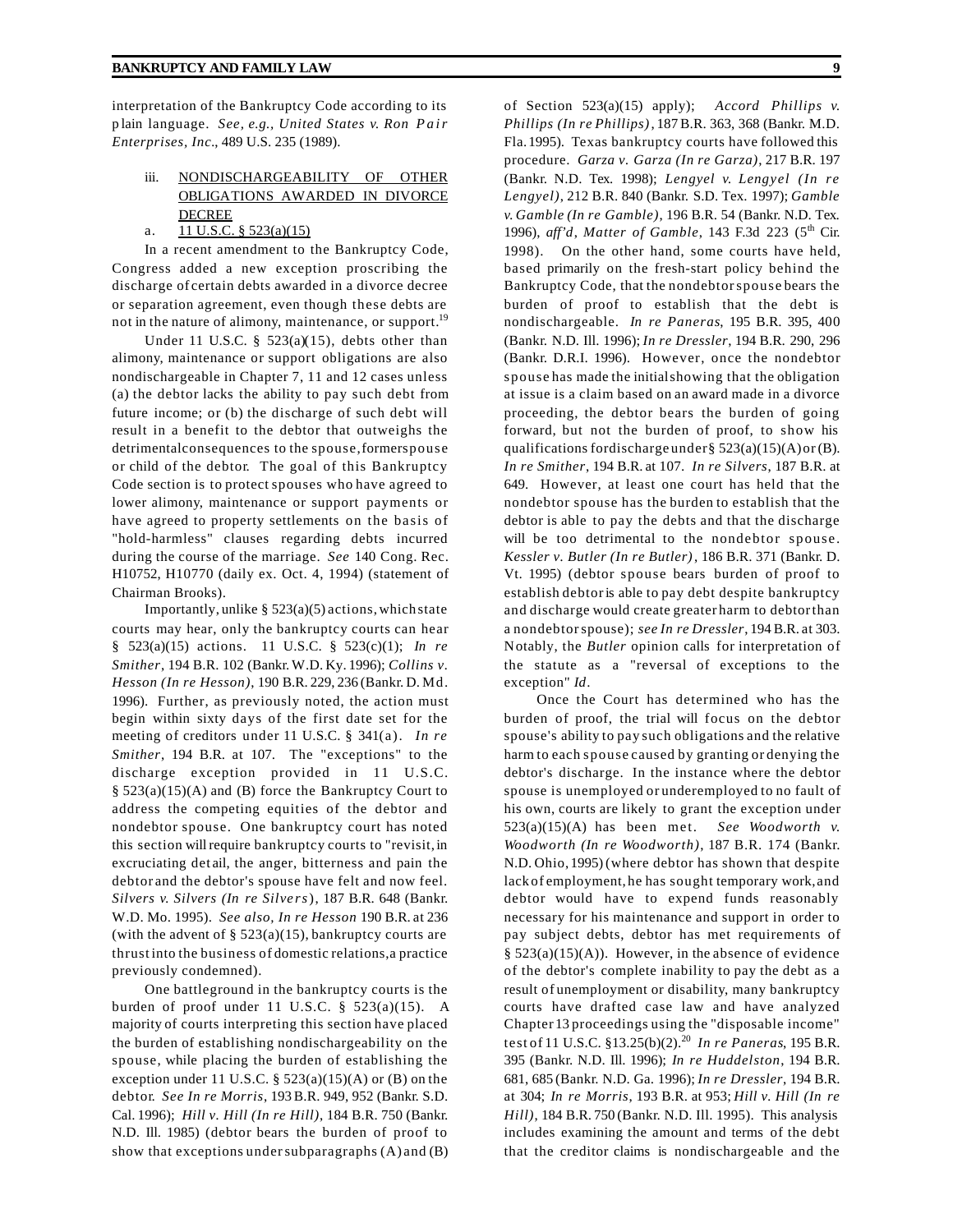debtor's current income and property compared to his reasonable and necessary expenses. *In re Smither*, 194 B.R. at 108. If the court concludes that the debtor has no "disposable income" to fund payments of an obligation, the debtor prevails and the debt is discharged despite § 523(a)(15). *In re Hesson*, 190B.R. at 237. Fortunately, for practitioners,if courts continue to use a disposable income test under  $\S 523(a)(15)(A)$ , an extensive body of case law exists and analysis will become vastly more simple.<sup>21</sup>

In addition to the disposable income test, courts may consider other factors such as the debtor's opportunity formore lucrative employment,the debtor's future debt burden, and the debtor's past performance on the debt in question. *In re Huddelston*, 194 B.R. at 688. In situations where either or both of the parties have remarried, the court may include the new spouse(s)' income in disposable income. *In re Smither*, 194 B.R. at 108. Furthermore, many recent cases have begun to examine whetherthe expenses used to derive disposable income are reasonably necessary. *In re Smither*, 194 B.R. at 108; *In re Slover*, 191B.R. 886, 892 (Bankr. E.D. Ok. 1996).

A second issue that the bankruptcy courts must address under  $\S$  523(a)(15) is at what time must it make the financial analysis required under § 523(a)(15). *See In re Hesson*, 190 B.R. at 238. At present, bankruptcy courts are split on this issue as well. At least one court has decided that for purposes of the affirmative defenses under  $\S$  523(a)(15)(A) and (B) the measuring point is the date of filing of the adversary comp laint. *Carroll v. Carroll (In re Carroll )*, 187 B.R. 197, 200 (Bankr. S.D. Ohio 1995); *Hill v. Hill (In re Hill)*, 84 B.R. at 754. On the other hand, the *Hesson* court deemed the measuring point for the affirmative defense at the time of trial. 190 B.R. at 238; *Accord In re Jodoin*, 209 B.R. 132, 142 (9th Cir. BAP 1997); *In re Paneras*, 195 B.R. at 405; *In re Smither*, 194 B.R. at 107; *In re Dressler*, 194 B.R. at 301; *In re Morris*, 193 B.R. at 952; *Belcher v. Owens (In re Owens)*, 191B.R. 669, 674 (Bankr. E.D. Ky 1996). Finally, some courts have chosen to examine the ability to pay over time rather than using a specific reference point. *See In re Taylor*, 191 B.R. 760, 766-67 (Bankr. N.D. Ill. 1996), *aff'd*, *Taylor v. Taylor*, 199 B.R. 37 (Bankr. N.D. Ill. 1996); *In re Craig*, 196 B.R. 305, 310 (Bankr. E.D. Va. 1996); *Matter of McGinnis*, 194 B.R. 917, 920 (Bankr. N.D. Ala. 1996).

Pursuant to the hardship exception under 11 U.S.C.  $\S$  523(a)(15)(B), the court will consider not only whether the nondebtor spouse can pay the debts, but whether the creditor can collect the debt from the nondebtor spouse. *In re Hesson*, 190 B.R. at 239-41. Accordingly, in the situation where the debtor spouse owes the nondebtor spouse money, as opposed to a third party, a discharge is likely in the absence of a showing of compelling need by the nondebtor spouse. *In re Huddelston*, 194 B.R. at 688; *In re Dressler*, 194 B.R. at 305; *In re Smither*, 194B.R. at 110; *In re Hesson*, 190 B.R. at 241. Furthermore, in situations where the

nondebtorspouse has only nonexempt property,courts have been inclined to find that the debtor has met the exception under 11 U.S.C. § 523(a)(15)(B). *In re Woodworth*, 187 B.R. at 177-78.

Another issue which adversaries have litigated under  $\S$  523(a)(15), is whether the nondebtor spouse is entitled to an award of attorneys' fees. *In re Colbert*, 185 B.R. 247 (Bankr. N.D. Tenn. 1995). The nondebtor spouse sought an award of attorneys' fees incurred in a dischargeability proceeding in the bankruptcy court, u nder a Tennessee statute. The bankruptcy court, however, found no authority under the Bankruptcy Code to award fees to a prevailing creditor in a nondischargeability action. 185 B.R. at 249. However, the bankruptcy court opined that the nondebtorspouse could petition the state court for an award of fees and a determination of nondischargeability of such fees under § 523(a)(5) and Tennessee law. 185 B.R. at 250, n.4. Unfortunately, this case does not answer the question of whether divorce settlements or accords, which contain a provision for the award of attorneys' fees associated with its enforcement would entitle the nondebtor spouse to an award of attorneys' fees incurred in connection with prosecuting a nondischargeability action. *Cf. Teter v. Teter (In re Teter)*, 14 B.R. 434 (Bankr. N.D. Tex. 1981) (awarding attorney's fees on nondischargeability action to enforce alimony agreement). In *In re Macy*, the court held that the creditor's attorney fees in a  $\S$  523(a)(5) action enforcing the debtor's liability for nondischargeable support were not dischargeable. *In re Macy*, 192 B.R. 802, 806 (Bankr. D.Mass. 1996), *aff'd as modified*, *Macy v. Macy*, 192 B.R. 802 (Bankr. D.Mass. 1996), *aff'd*, 114 F.3d 1 ( $1^{\text{st}}$  Cir. 1997).

Another unresolved issue under 11 U.S.C. §  $523(a)(15)$  is whether a debt can be partially discharged or modified. *In re Smither*, 194B.R. at 109. The *Smither* court held that courts may grant partial discharges and modifications of §  $523(a)(15)$  debt if it is paid over a reasonable amount of time. Denying these alternatives would contradict  $\S 523(a)(15)$ 's legislative history and policy. *In re Smither*, 194 B.R. at 109.

## b.  $11 \text{ U.S.C.}$  §  $523(a)(14)$

Although there is no case law on point, the author believes that it may be possible to use the provisions of  $§$  523(a)(14) to declare a debtor's obligations to ind emnify the nondebtor spouse from certain income t ax obligations as nondischargeable pursuant to §  $523(a)(14)$ . Section  $523(a)(14)$  provides that a debt incurred to pay a taxto the United States that would be nondischargeable pursuant to  $\S$  523(a)(1) is itself nondischargeable. The legislative history regarding the enactment of  $\S$  523(a)(14) indicated its anticipation of Internal Revenue Service rulings allowing credit card payment of taxes. Congress designed this provision to facilitate individuals charging taxes on their credit cards. However, the language of the statute is not this narrow and the plain meaning of the provisions of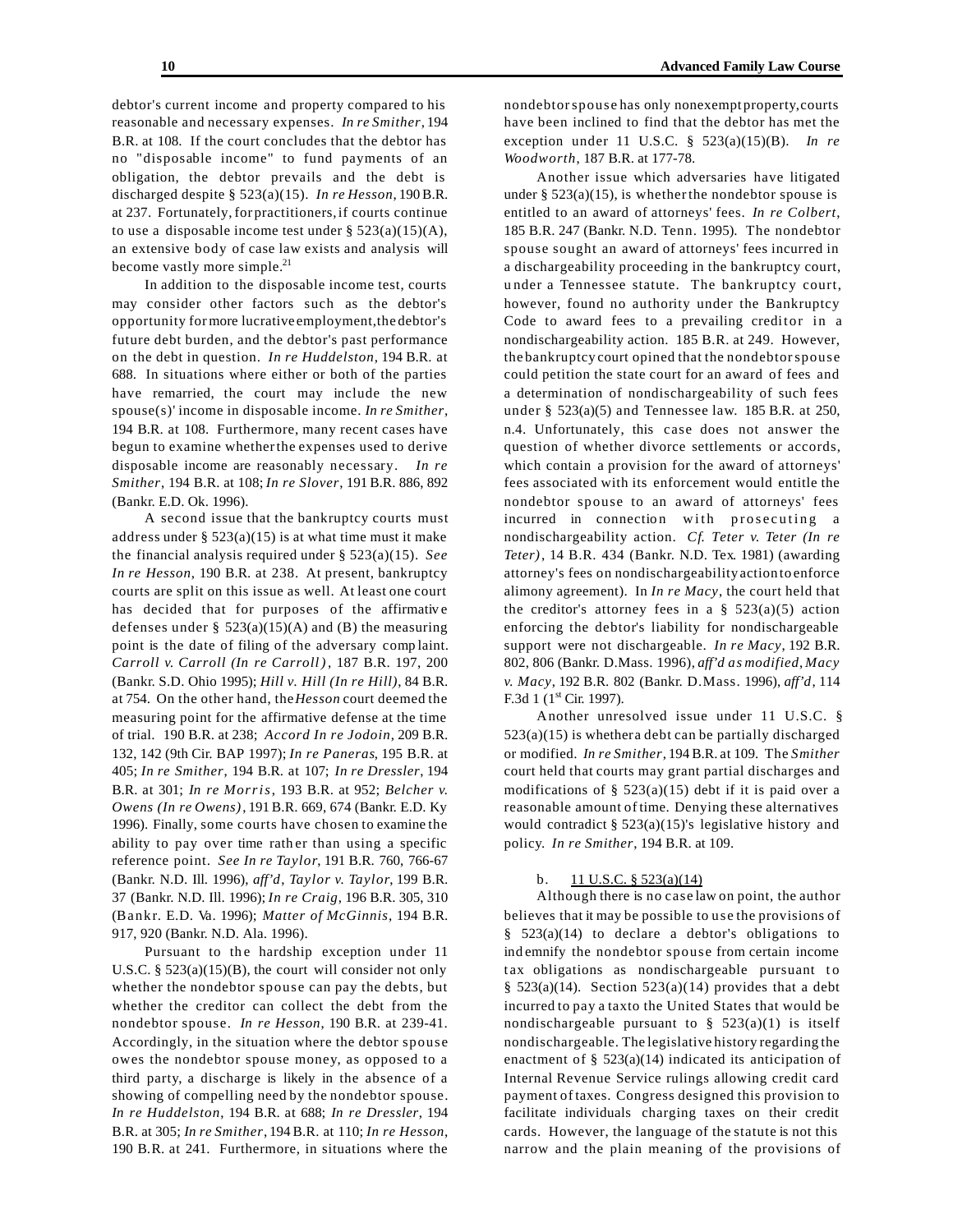§ 523(a)(14) provide a well-reasoned argument that an obligation to hold harmless a nondebtor spouse from income tax obligations is in fact an obligation incurred by the nondebtor spouse to pay a tax to the United States. Thus, if the obligations to the United States are nondischargeable, $^{22}$  the obligations to the nondebtor spouse should likewise be nondischargeable.

#### **IV. ADVANCED BANKRUPTCY ISSUES**

The next section of this article will explore what many family law practitioners may consider as more bankruptcy than they really want to know. The first four parts of this discussion will focus on strategies which are appropriate for a nondebtor spouse facing complex bankruptcy/family law situations especially when there are substantial assets at stake or when a suspicion ofserious fraud by the debtorspouse exists:  $(1)$  seeking an appointment of a bankruptcy trustee,  $(2)$ converting the case from one chapter to another, (3) seeking dismissal of a bankruptcy case, and (4) filing an involuntary bankruptcy proceedin g. The last part of the discussion will look at how a debtorspouse can use a bankruptcy filing to unwind a "bad deal" in a divorce case.

#### **A. Appointment of a Trustee**

As discussed above, many times a debtor with substantial assets and liabilities will file a bankruptcy proceeding underChapter 11 to avoid losing control of his assets and operation of his business while he seeks to restructure debt obligations. Unlike Chapter 7, 12 or 13, the initial filing of a Chapter 11 case does not give rise to an appointment of a court ordered trustee. Instead, the debtor remains a "debtor-in-possession" and retains control of his property and may continue to operate its business. *See* 11 U.S.C. §§ 1107 and 1108. This situation need not maintain the status quo. Creditors may seek the appointment of a trustee any time after the commencement of the case before confirmation of a plan under 11 U.S.C. § 1104. Section 1104 requires that the court to appoint a trustee:

- a. For a cause, including fraud, dishonesty, incompetence, or gross mismanagement of the affairs of the debtor . . . either before or after the commencement of the case . . . or
- b. If such appointment is in the interest of creditors, any equity security holders, and other interests of the estate . . . .

11 U.S.C. § 1104(a). Thus in a case where a nondebtor spouse can develop evidence that the debtor spouse has mismanaged his assets prior to the filing, or is mismanaging his assets during the Chapter 11 proceedings,either dishonestly and fraudulently orjust through gross incompetence, the court may seek the appointment of an independent trustee. In a case where true fraud or dishonesty exist, or the debtor is just plainly incapable of managing his own affairs, the

However, a creditor can gain a strategic advantage by filing a motion for appointment of a trustee. This is because the debtor will be faced with the risk of losing control of his assets, and thus, he may become more conciliatory in negotiating a resolution of the parties' claims. When pursuing this type strategy, however, one must be sure that legitimate grounds exist for the appointment of a trustee. *See* Bankr. R. 9011 (incorporating Fed. R. Civ. Proc. 11). In addition, creditor must be prepared to accept the fact that if the trustee is appointed, he will act for the benefit of all creditors of the estate, and not merely the creditorwho seeks appointment of a trustee.

Once the court appoints a trustee, the nondebtor spouse can increase the likelihood of the trustee's success in the case by assisting the trustee. The trustee receives compensation when he liquidates assets of the estate. With the exception of cash in the bank, the trustee must sell assets to pay himself and creditors. Thus, the more information as to the location of assets, the value of assets, and the potential buyers ofassets, that the nondebtorspouse can make available to the trustee, the greater likelihood of distribution to the nondebtor spouse and other creditors.

#### **B. Conversion of the Case**

Although a debtor who voluntarily files a bankruptcy petition chooses the chapter of the Bankruptcy Code under which he initially files his case, the case need not remain under the same chapter. As noted throughout this paper, the chapter under which the bankruptcy case proceeds may dramatically impact the rights of the nondebtorspouse creditor. Generally, the nondebtor spouse may want to seek conversion of a case under Chapter 11, 12 or 13, wherein the debtor retains control of his assets, to Chapter 7 where a trustee is appointed to liquidate the debtor's nonexempt property. The standard for conversion under each of these chapters differs. The final result is the appointment of a trustee although, as discussed below, strategic as well as result oriented reasons may exist to seek this type of relief.

# i. CONVERSION FROM CHAPTER 11 TO CHAPTER 7

11 U.S.C. § 1112(b) governs when a case under Chapter 11 may be converted to one under Chapter 7. A party may request a conversion of the case to Chapter 7 for cause which includes, but is not limited to, the following reasons:

- i. Continuing loss to or diminution of the estate in absence of a reasonable likelihood of rehabilitation;
- ii. Inability to effectuate a plan;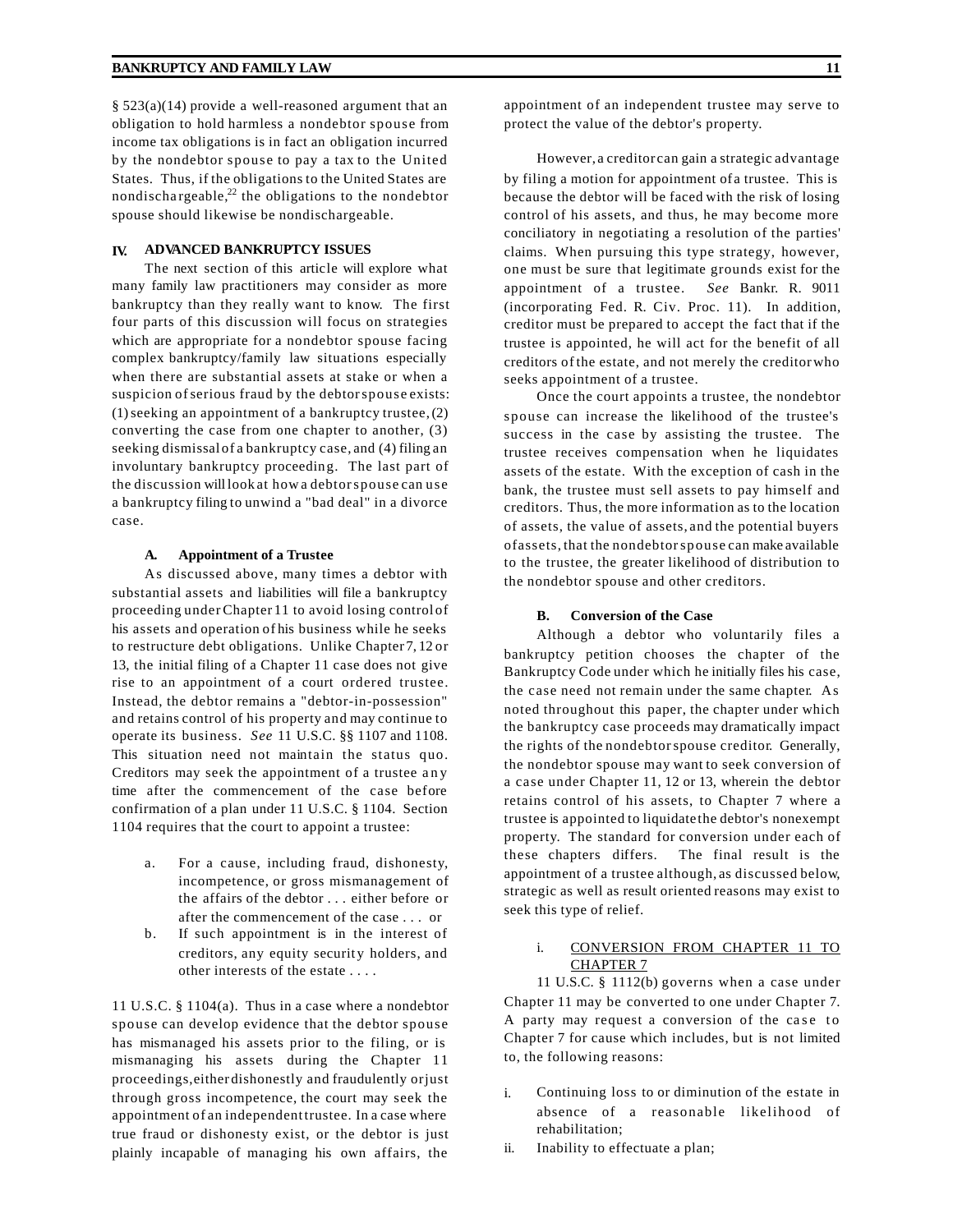- iii. Unreasonable delay by the debtor that is prejudicial to creditors;
- iv. Failure to propose a plan under §1121 of [the Bankruptcy Code] within any time fixed by the court;
- v. Denial ofconfirmation of every proposed plan and denial of a request made for additional time for filing another plan or modification of the plan;
- vi. Revocation of an Order of Confirmation under § 1144 of [the Bankruptcy Code], and denial of confirmation of another plan or a modified plan under §1129 of [the Bankruptcy Code];
- vii. Inability to effectuate substantial consummation of a confirmed plan;
- viii. Material default by a debtor with respect to a confirmed plan;
- ix. Termination of a plan by reason of an occurrence of a condition specified in the plan; or
- x. Nonpayment of any fees under Chapter 123 of Title 28.

11 U.S.C. § 1112(b). The foregoing list is not exclusive, and other reasons may exist for converting a case. Common reasons not listed above include the debtor's failure to file timely operating reports required by the United States Trustee's Office as well as the grounds discussed above for appointment of a Chapter 11 Trustee.

As discussed in the context of seeking appointment of a Chapter 11 Trustee, in certain instances, the filing of the motion to convert the case to Chapter 7 may have a strategic purpose to extract concessions from the debtor. For example, it is not uncommon for a debtor faced with a motion to convert to agree to deadlines for filing and confirming a plan of reorganization. These in turn can bring the real result desired by the nondebtor spouse: resolution.

# ii. CONVERSION FROM CHAPTER 13 TO CHAPTER 7

Conversion of a case from Chapter 13 to Chapter 7 is governed by 11 U.S.C. § 1307. As with the Chapter 11 cases, the court may convert a case to Chapter 7 for cause including the following reasons:

- (a) Unreasonable delay by the debtor that is prejudicial to creditor;
- (b) Nonpayment of fees and charges required under Chapter 123 of Title 28;
- (c) Failure to file a plan timely under §1321 of [the Bankruptcy Code];
- (d) Failure to commence making timely payments under §1326 of [the Bankruptcy Code];
- (e) De nial of confirmation under §1325 of [the Bankruptcy Code] and denial of a request for additional time for filing another plan or modification of a plan;
- (f) Material default by the debtor with respect to a term of a confirmed plan;
- (g) Revocation of the Order of Confirmation under §1330 of [the Bankruptcy Code], and denial of confirmation of a modified plan under §1329 of [the Bankruptcy Code]; or
- (h) Termination of a confirmed plan by reason of the occurrence of a condition specified in the plan other than conclusion of payments under the plan.

As noted above, an interested party may seek conversion of a case from Chapter 13 to Chapter 7 based on a true need to prevent fraud or to draft a new and better strategy. In particular, conversion of the case from Chapter 13 to Chapter 7 triggers an opportunity for the nondebtor spouse to pursue nondischargeability of property settlement obligations under §532(a)(15), which are otherwise dischargeable under Chapter 13. Accordingly, a debtor with significant property settlement obligations is usually highly motivated to perform his obligations under Chapter 13 to avoid conversion to Chapter 7.

# iii. CONVERSION FROM CHAPTER 12 TO CHAPTER 7

As noted earlier in the paper, Chapter 12 is a provision for the rehabilitation/reorganization of family farmer debt. Converting a case from Chapter 12 to Chapter 7 is governed by 11 U.S.C. §1208 and is extremely limited. Conversion can only be sought under §1208 upon a showing of fraud by debtor in connection with his bankruptcy case. 11 U.S.C. § 1208(d).

## **A. Dismissal**

As an alternative to an appointment of a trustee for conversion of the case, a nondebtor spouse may simply seek dismissal of the debtor spouse's bankruptcy. However, this is often a difficult way to proceed, particularly if the debtor spouse needs bankruptcy relief because of other claims asserted against him by creditors. In the case of Chapter 11 and Chapter 13 cases, the basis for conversion of the case to Chapter 7 also applies to dismissal of the case. 11 U.S.C. §§ 1104 and 1307. In deciding whether to convert or dismiss a case, the court will typically inquire as to the prejudice to creditors if the case is dis missed as opposed to converted to Chapter 7. In considering such matters,the court willconsiderfactors such as the length of time the case has been pending, the delays imposed on creditors by the debtor's bankruptcy filing, and the availability of assets for payment of creditors, the availability of assets for payment of continued administration under Chapter 7. In Chapter 12 proceedings, dismissal is the only relief available to creditors for a debtor's delay in moving his case to confirmation. 11 U.S.C. § 1208(c).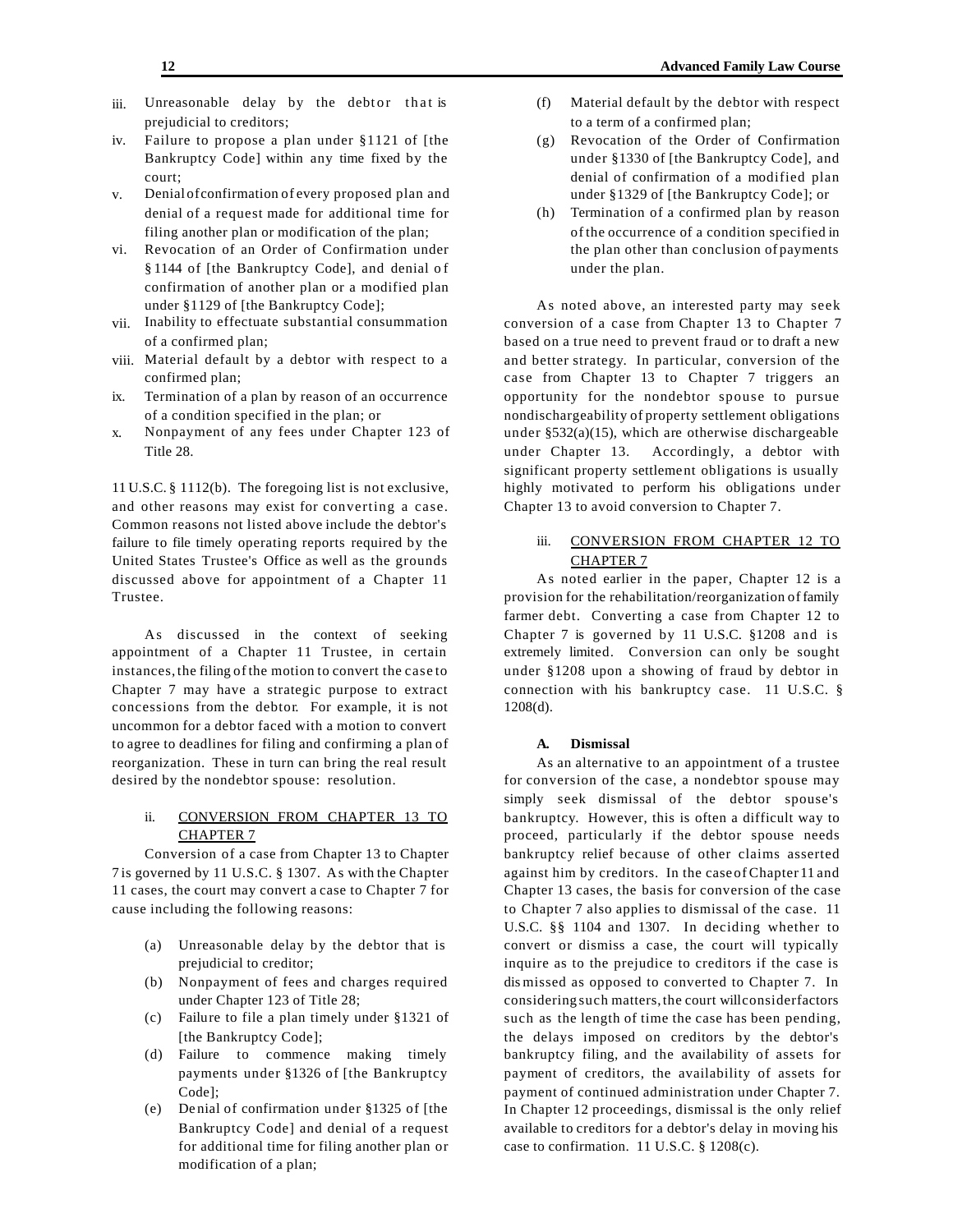#### **B. Involuntary Bankruptcy**

Although the situations will be rare, there may be certain instances in which the nondebtor spouse (or dependent children) may wish to place her former spouse into bankruptcy. *See In re Hopkins*, 177 B.R. 1 (Bankr. D. Me. 1995) (court holds ex-spouse and three minor children constitute four petitioning creditors for purpose of involuntary bankruptcy petition). The nondebtor spouse will often make this decision for reasons similar for seeking appointment of a state court receiver for the debtor spouse's assets. However, the automatic stay and the ability of a bankruptcy trustee to avoid and recover certain transfers may make an involuntary bankruptcy proceeding a more desirable remedy. Typically these reasons would include the following:

- (a) The debtors removing pro perty from its business or otherwise reducing assets which would normally be available to the nondebtor spouse for payment of her claims;
- (b) A highly leverage debtor is being controlled by his bank or is otherwise taking actions solely for the benefit of his bank creditor;
- (c) The debtor is making selective payments to c ertain creditors while avoiding his obligations to the nondebtor spouse. The filing of the bankruptcy can trap preferential payments within ninety (90) day s from the date of filing the involuntary bankruptcy petition; or
- (d) Incompetent management by the debtor of his financial affairs. An involuntary bankruptcy petition offers the petitioner the opportunity to gain control of the debtor's assets and business operations through a trustee who may be able to restore, or at least maintain, the financial value of such assets.

It should be noted that involuntarily bankruptcy proceedings are a rare event. Consultation with a bankruptcy expert is essential well in advance of implementing such a strategy. The following is a basic discussion of how an involuntarily bankruptcy proceeding works.

Section  $303(b)(1)$  requires three or more creditors holding unsecured claims, in the aggregate of \$10,000, to commence an involuntary bankruptcy, unless the debtor has fewer than twelve total creditors, in which case only one unsecured creditorwith a claim of at least \$10,000 is required to file an involuntary bankruptcy petition. 11 U.S.C. § 303(b)(1). Petitioning creditors should undertake a reasonable investigation to determine the number of creditors of the debtor, priorto filing. When in doubt, it is wise to have more than three petitioning creditors.

Unlike a voluntary bankruptcy, upon filing an involuntary bankruptcy, an order of relief is not immediately entered. Instead, the debtor has one foot in bankruptcy and one foot out of bankruptcy, until such time as the court adjudicates the debtor as bankrupt, and enters an order for relief. 11 U.S.C. §303(h). However, the debtor is under the jurisdiction of the bankruptcy court. The automatic stay is imposed immediately upon filing of the involuntary bankruptcy petition. 11 U.S.C. § 362(a). This is a very significant event as the automatic stay prevents any individual creditors from seizing the assets of the debtor for their own benefit. Instead, the debtor's assets are preserved for the benefit of all creditors.

Although the filing of an involuntary petition invokes the automatic stay, unless the court orders otherwise, the debtor may continue to operate his business affairs and continue to use, acquire and dispose of property as if an involuntary case had not been commenced. 11 U.S.C. § 303(f). Accordingly, if the involuntary petition has been commenced under Chapter 7 of the Bankruptcy Code, petitioning creditors should also contemplate moving the bankruptcy court for the appointment of an interim trustee to preserve property of the estate and to prevent loss of the estate. 11 U.S.C. § 303(g). Then, the debtor's alternatives are limited to turning over his property to the trustee or posting a bond in a sufficient amount and under courtappro ved conditions for regaining control of his property. 11 U.S.C. § 303(g).

In order to secure an order for relief declaring an involuntary bankruptcy debtor bankrupt, the petitioning creditors must show that the debtor does not generally pay its debts as they become due. 11 U.S.C. § 303(h). Accordingly, prior to filing, petitioning creditors must be sure they have an understanding of the debtor's financial situation and his dealings with creditors. Courts have looked at various factors to determine whether a debtor is paying its debts as they generally be come due, including (1) the number of debts; (2) the amount of delinquency; (3) the amount of material nonpayment; and (4) the nature of the debtor's misconduct of his financial affairs. *See, e.g. In re Westside Community Hospital, Inc.*, 112 B.R. 243, 256 (Bankr. N.D. Ill. 1990); *In re All Media Properties, Inc.*, 5 B.R. 126 (Bankr. S.D. Tex. 1980), *aff'd,* 646 F.2d 193 (5th Cir. 1981).

Petitioning creditors must exercise caution in pursuing an involuntary bankruptcy. If the debtor defeats an involuntary bankruptcy petition, meaning that the debtor has successfully shown that it is generally paying its debts as they become due, petitioning creditors may be liable for all costs and attorneys' fees incurred by the debtor to defend the involuntary bankruptcy petition. 11 U.S.C. § 303(i)(1). In addition, if the court finds that the petition was filed in bad faith, the court may award damages proximately caused by the filing of the involuntary petition and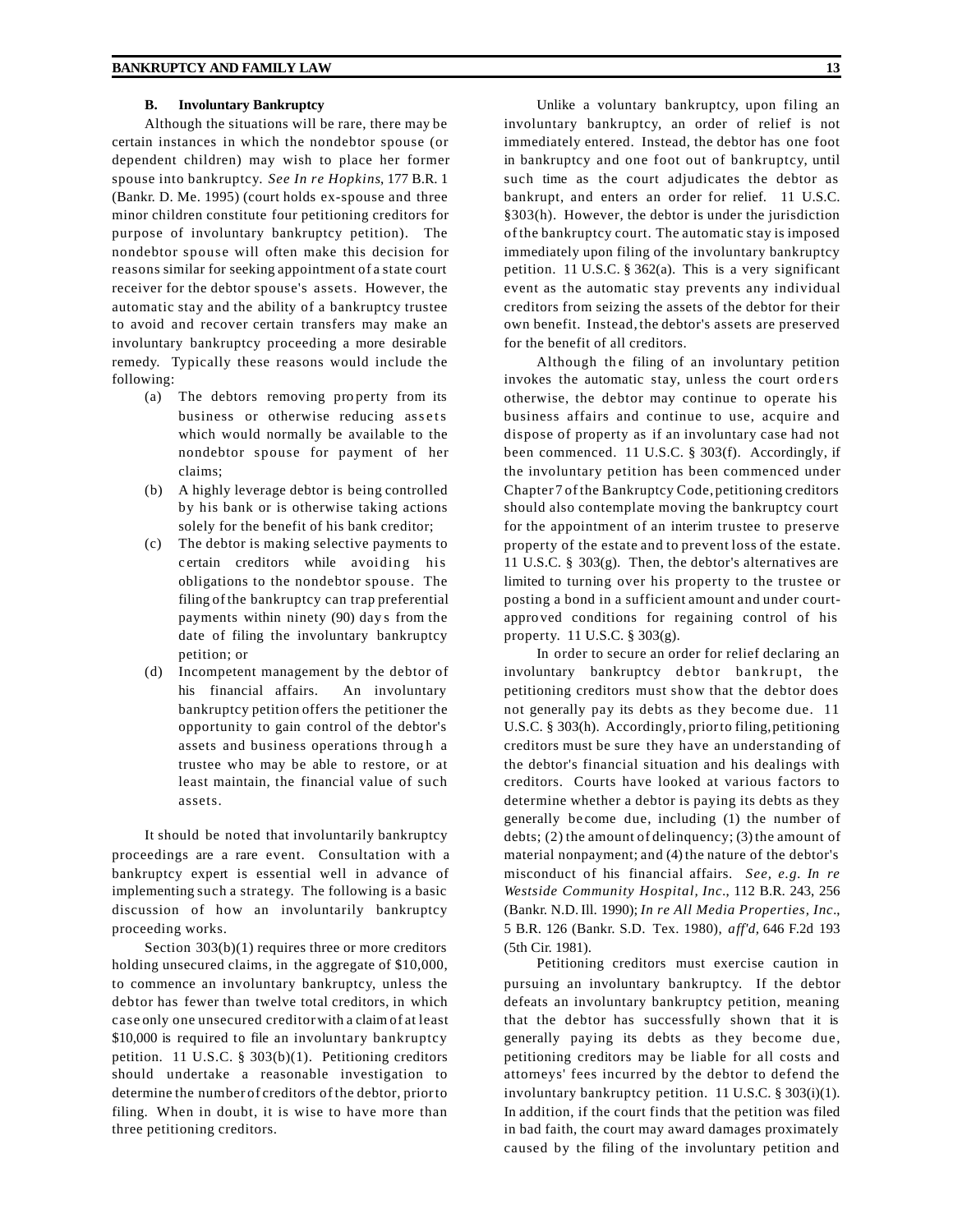punitive damages. 11 U.S.C. § 303(i)(2). Accordingly, while an involuntary bankruptcy petition is a very powerful weapon, it exposes the petitioning creditor to significant risks. Only when a creditor has performed significant due diligence regarding the debtor and the status of debtor's financial affairs should it pursue an involuntary petition.

# **V. DRAFTING IN CONTEMPLATION OF BANKRUPTCY**

Hav ing discussed the impact of a bankruptcy filing on a family law case, the actions the nondebtor spouse and her counsel must undertake in response to a bankruptcy filing, and some advance bankruptcy strategie s, this Article will now address what, if anything, the non debtor spouse can do prior to a bankruptcy filing, in terms of drafting divorce decrees, agreements incident to divorce, and other family court judgments to avoid or at least simplify matters in the ev ent of a bankruptcy filing during or after a divorce proceeding.

## **A. Agreements Regarding the Automatic Stay**

As a starting point, counselshould recognize and understand that the enforceability of any agreement in anticipation of bankruptcy is a risky proposition. Bankruptcy courts often refuse to enforce agreements which attempt to impact or preclude enforcement of the automatic stay as a matter of public policy. *See, e.g., In re Sky Group Int'l, Inc.*, 108 B.R. 86 (Bankr. W.D. Pa. 1989). Nevertheless, other courts have recognized and enforced pre-bankruptcy agreements. *See In re Citadel Properties, Inc.*, 86 B.R. 275 (Bankr. N.D. Fla. 1987) (upholding pre-bankruptcy waiver of automatic stay by debtor). Accordingly, family law practitioners may contemplate including waivers ofthe automatic stay by debtors in connection with agreements incident to divorce. This is particularly true if the nondebtor spouse retains liens against property. Simply put, these provisions provide that if the debtor spouse seeks protection underthe bankruptcy code, he waives p rotection of the automatic stay and consents to the entry of any order granting the nondebtor spouse relief from the stay to permit enforcement of the terms of the decree or agreement incident to divorce. In addition to such a waiver, if a family law practitioner anticipates a bankruptcy filing, she may want to seek stipulations from the potential debtor spouse to support a motion for relief from stay such as: (1) the debtor spouse cannot provide adequate protection of the nondebtor spouse's collateral; or (2) that the nondebtor spouse's collateral is not necessary to any potential reorganization by the debtor spouse. Several courts have held that in the absence of evidence that the creditors obtained the stipulations by coercion,fraud or mutual mistake of material facts by the parties, the stipulations are binding on the debtor. *See In re Orange Park South Partnership*, 79 B.R. 79 (Bankr. N.D. Fla.1978); *In re Aurora Investments, Inc.*, 134 B.R.

892 (Bankr. N.D. Fla. 1991). Nevertheless, the victory may be fleeting as it may still be necessary to go to the bankruptcy court to enforce the agreement.

#### **B. Dischargeability Drafting**

One avenue which the family law practitioner can traverse in pre-bankruptcy drafting is the issue of dischargeability ofsupport obligations. In this author's opinion, the practitioners will not find success by placing simple declarations of nondischargeability in documents. But rather, divorce documentation will p rovide the greatest protection against bankruptc y discharge if there are references to the existence and importance of the factors related to nondischargeability under § 523(a)(5) set forth *supra* in Section IV.D.2.b. of this paper. Second, divorce documentation should include a statement of intent to provide for spousal and/or child support. Third, when possible, payment obligations should run to a spouse rather than to a third party creditors as  $\S$  523(a) expressly applies only to debts payable to a spouse, former spouse or dependent child of the debtor. 11 U.S.C.  $\S$  523(a)(5); *see In re Townsend*, 177 B.R. at 904. In the alternative, the decree or agreement incident to divorce should require the spouse charged with paying the marital obligation to indemnify and hold the other spouse harmless for payments made to the third party creditor as part of the support obligation. *Cf. Stegall v. Stegall (In re Stegall)*, 188 B.R. 597, 598 (Bankr. W.D. Mo. 1995)(no debt to formerspouse exists as to marital debt as decree lacked hold harmless or indemnification provisions; therefore, discharge exception of § 523(a)(15) not applicable); *accord Salyers v. Richardson (In re Richardson)*, 212 B.R. 842 (Bankr. E.D. Ky. 1997). Fourth, when possible, terminate payments upon death or remarriage, as courts are more likely to find such payments in the nature of support.

## **C. Drafting to Prevent Dischargeability of Tax Obligations**

As noted above, this author believes that the new amendments to the Bankruptcy Code have a limited potential to create a nondischargeable obligation with respect to payment of marital income tax obligations under Section 523(a)(14). An indemnification and hold harmless provision by one spouse to pay the community federal income tax obligations should be nondischargeable under  $§$  523(a)(14) if the tax obligation itself if nondischargeable. As a generalrule, federal income tax obligations due for the three years preceding the bankruptcy filing will be nondischargeable. *See* 11 U.S.C. § 507(a)(8) and § 523(a)(1). Accordingly, such a provision may afford the debtor spouse some limited protection.

#### **D. Security Interests**

Another means of protecting a nondebtorspouse from the impact of the debtor spouse's bankruptcy filing is by limiting the potential debtor spouse's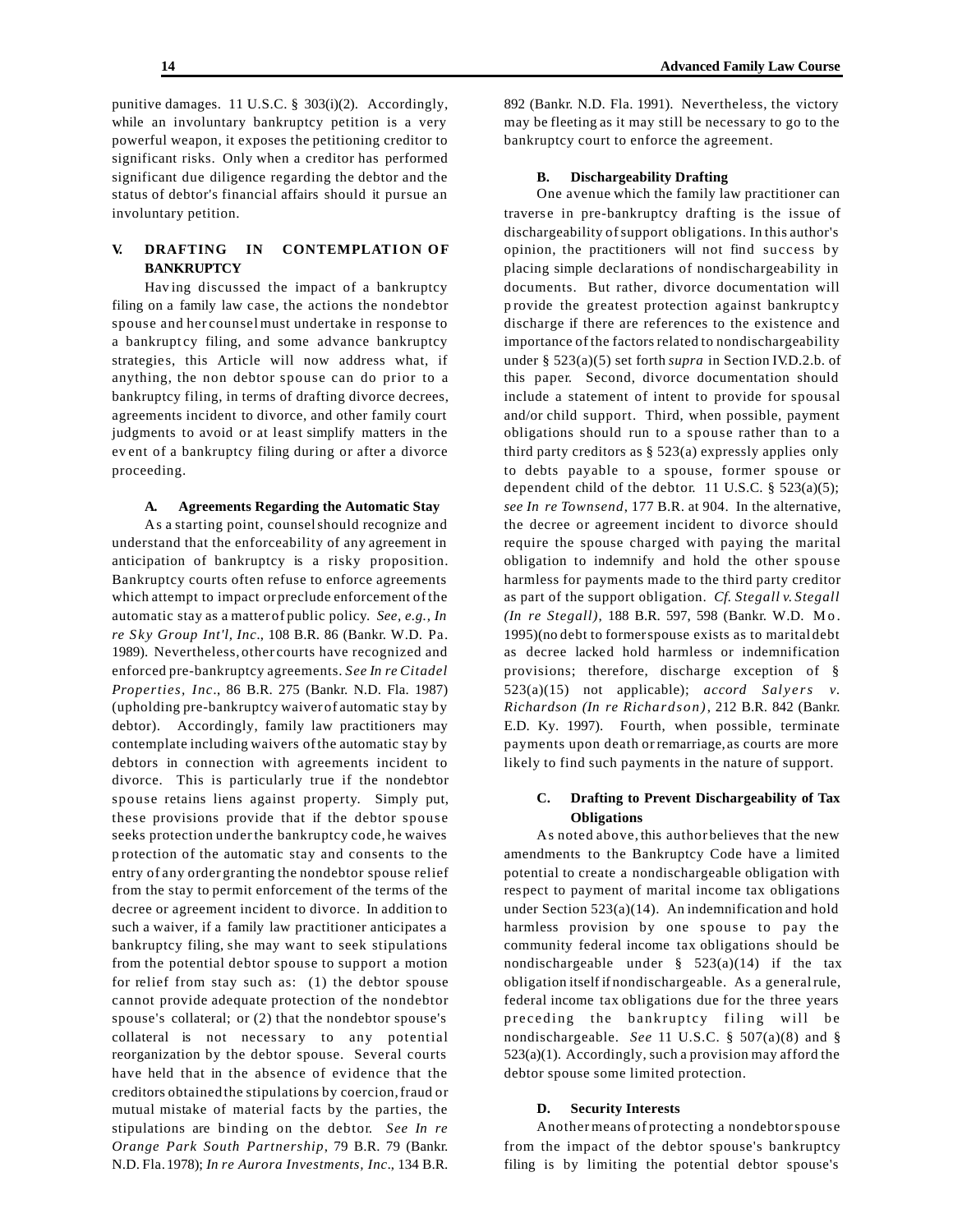interest in property by the use of a security interest or lien in the personal property retained by the potential debtor spouse pending payment. While a detailed discussion of security interest under the Uniform Commercial Code is beyond the scope of this paper, the author would note that a family law practitioner who intends to help his client take a consensual lien against personal property under an agreement incident to divorce should review Article 9 of the Texas Business and Commerce Code which defines a security interest as "an interest in pers o nal property or fixtures which secures payment or performance of an obligation." T ex. Bus. & Comm. Code § 1.201(37)(A). Generally, taking of a security interest has two components: (1) attachment and (2) perfection. Attachment occurs when (1) the collateral is placed in the possession of the secured party or an agreement is signed by the debtor describing the collateral which grants the security interest; (2) value has been given by the secured party to the debtor; and (3) the debtor has rights to the collateral. T ex. Bus. & Comm. Code § 9.203. Once a security interest has attached, the secured party can enforce same against the debtor. Perfection, on the other hand, allows the secured party to enforce its rights to the debtor's property to the exclusion of claims of creditors of the debtor. *See* Tex. Bus. & Comm. Code § 9.301. Typically, perfection occurs when the financing statement is filed with the Secretary of State and, in many instances, in the county in which the property is located. *See* Tex. Bus. & Comm. Code § 9.302. However, a secured party can perfect its security interest by possession of the collateral and, in certain instances, the secured party can only perfect its security interest by possession. Specifically , a creditor can only perfect security interests in money , instruments such as certificates of deposits, certificated stock, bonds and negotiable instruments by possession. T ex. Bus. & Comm. Code § 9.304. Perfection is critical because in the event of a bankruptcy filing,the bankruptcy trustee (orthe debtor in possession)can avoid unperfected security interests and use the property for benefit of all creditors. 11 U.S.C. § 544.

#### **VI. CONCLUSION**

The interaction of bankruptcy and family law is a complex and difficult subject. Management of the situation requires a comprehensive understanding of both bankruptcy policy and its substantive provisions. Family law practitioners must be aware of a future bankruptcy proceeding in negotiating resolution on b ehalf of their clients. Only through careful analysis can the practitioner anticipate and guide the debtor or nondebtorspouse through the intricacies of the impact of a bankruptcy filing on his or her family law case.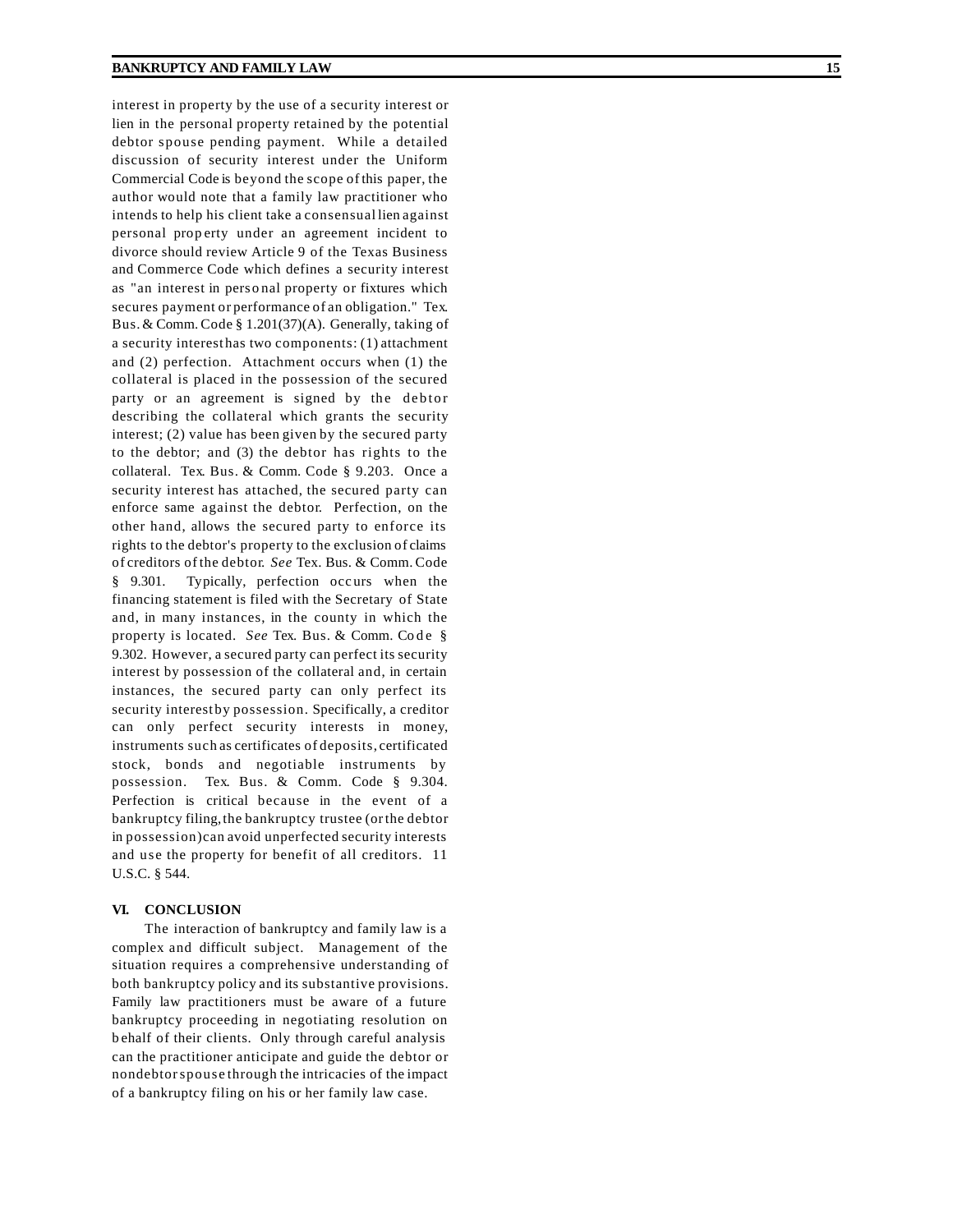# **APPENDIX A**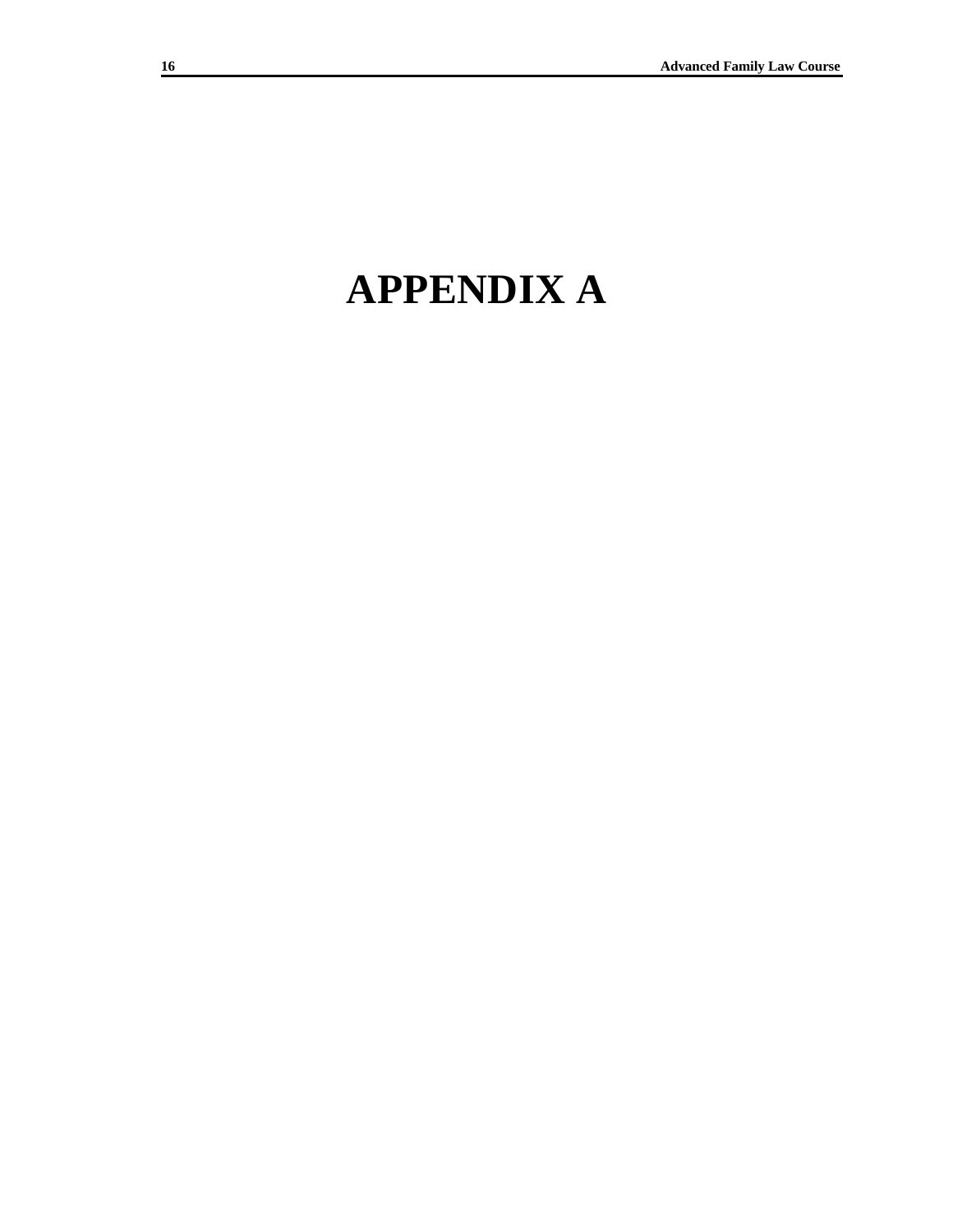## **APPENDIX A**

| $A_{\cdot}$    |                |                                                                     |  |
|----------------|----------------|---------------------------------------------------------------------|--|
|                | i.             |                                                                     |  |
|                | ii.            |                                                                     |  |
| $\mathbf{B}$ . |                |                                                                     |  |
|                | 1.             |                                                                     |  |
|                | ii.            |                                                                     |  |
|                | iii.           |                                                                     |  |
| 3.             |                |                                                                     |  |
|                | i.             |                                                                     |  |
|                | ii.            |                                                                     |  |
|                | iii.           | CHAPTER 13 - DEBT ADJUSTMENT OF AN INDIVIDUAL WITH REGULAR INCOME38 |  |
| D.             |                |                                                                     |  |
|                | $\mathbf{i}$ . |                                                                     |  |
|                | ii.            |                                                                     |  |
|                |                |                                                                     |  |
|                |                |                                                                     |  |
|                |                |                                                                     |  |
| $E_{\rm c}$    |                |                                                                     |  |
|                | i.             |                                                                     |  |
|                | ii.            |                                                                     |  |
|                | iii.           |                                                                     |  |
|                | iv.            |                                                                     |  |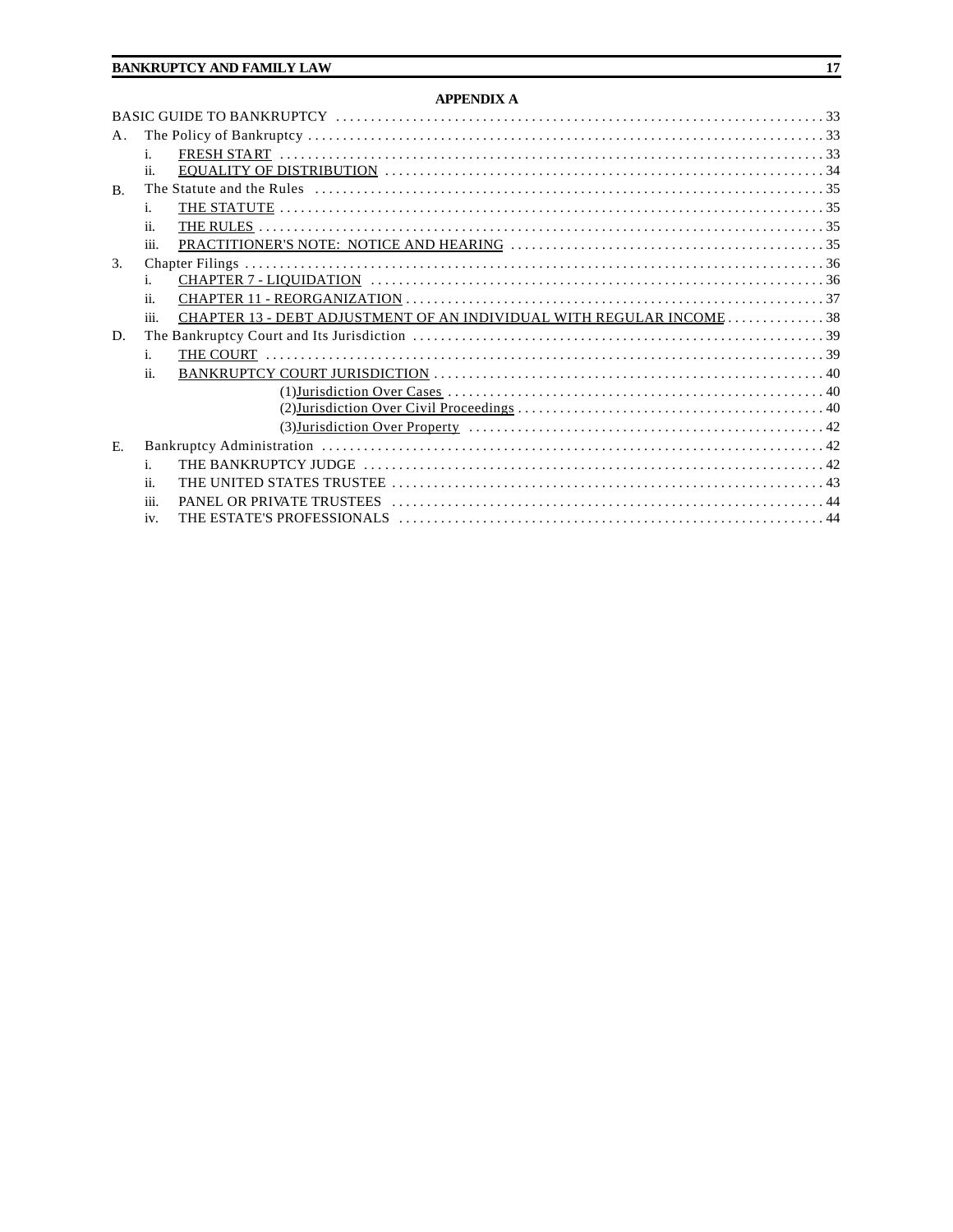# **I. BASIC GUIDE TO BANKRUPTCY**

The following basic guide to bankruptcy discusses: (1) the policy behind bankruptcy law, (2) an outline of the structure of the Bankruptcy Code and rules of procedure, (3) the various Bankruptcy Code chapters under which cases can be filed, (4) the bankruptcy court's jurisdiction, and (5) the general administrative scheme of a bankruptcy case.

#### **A. The Policy of Bankruptcy**

Bankruptcy law can often be difficult and complex. An extensive statute, cross-referenced and loaded with de fined terms, together with a set of equally complex procedural rules all affecting state-law rights require the bankruptcy practitionerto devote a substantial amount of time mastering the subject area. However, an understanding of the policy behind bankruptcy law can provide a great deal of insight to the family law practitioner on how bankruptcy works. Bankruptcy law has two fundamental purposes: (1) to provide the individual $^{23}$  debtor with a fresh start, free from the burden of debt accumulated prior to the bankruptcy filing; and (2) to provide an equality of distribution of the debtor's assets among legally similar creditors.

#### I. FRESH START

The "fresh start" concept is relatively straight forward. An honest debtor<sup>24</sup> who complies with the requirements of the Bankruptcy Code receives a discharge of liability for virtually all debts in existence at the time of filing, and in limited circumstances, for debts incurred after the filing. Generally, the debtor may retain a certain amount of exempt property to restart his life.<sup>25</sup> A discharge granted by the bankruptcy court:

- i. voids any judgment obtained at any time, to the extent that such judgment is a determination of the personal liability of the debtor with respect to any debt discharged under §§ 727, 944, 1141, 1228, or 1328 of this title, whether or not discharge of such debt is waived;
- ii. operates as an injunction against the commencement or continuation of an action, the employment of process, or an act, to collect, recover or offset any such debt as a personal liability of the debtor, whether or not discharge of such debt is waived; and
- iii. operates as an injunction against the commencement or continuation of an action, the employment of process, or an act, to collect or recover from, or offset against, property of the debtor of the kind specified in  $\S$  541(a)(2) of this title that is acquired after the commencement of the case, on account of any allowable community claim, except a community claim that is excepted from discharge under §§ 523,  $1228(a)(1)$ , or  $1328(a)(1)$  of this title, or that would be so excepted, determined in accordance with the

provisions of §§ 523(c) and 523(d) of this title, in a case concerning the debtor's spouse commenced on the date of the filing of the petition in the case concerning the debtor, whether or not discharge of the debt based on such community claim is waived.

11 U.S.C. § 524(a). Discharge provides the debtor a "fresh start" free from creditors' claims. Discharge relegates creditors to recover their claims from the property of the bankruptcy estate.

While the scope of discharge is broad, three important limits to discharge exist. First, a discharge is limited to a debtor's personal liability. Thus, to the extent a debt is secured by a lien or other interest in property, the debt remains enforceable against the property, *see,* 11 U.S.C. § 524(e), unless the lien can be avoided under other provisions of the Bankruptcy Code. *See, e.g.*, 11 U.S.C. §§ 522(f), 544 and 545. Second, the discharge is limited to the debtor. Thus, the debtor's bankruptcy filing does not affect the liability of the debtor's spouse (as well as the liability of other co-debtors and guarantors). 11 U.S.C. § 524(e). This is true even if the debtor has previously agreed to indemnify and hold the spouse harmless from such debts.<sup>26</sup> Third, the Bankruptcy Code limits the scope of discharge. Only the honest debtor can obtain a discharge, and even the honest debtor may not be able to claim that certain types of debt are dischargeable in bankruptcy. *See, e.g.*, 11 U.S.C. § 523(a)(5) and (a)(15) (limiting discharge of support obligations and other liabilities incurred in connection with divorce proceedings).

#### II. EQUALITY OF DISTRIBUTION

The second policy of bankruptcy law is to preserve the debtor's assets for equitable distribution to similarly situated creditors. In the absence of bankruptcy, a debtor who cannot pay all of his or her debts is subject to repeated "attack" by creditors using state law remedies to collect their claims, i.e., garnishment, attachment, and sequestration. Generally, creditors' claims have one of three positions in bankrup tcy: (1) secured claim, (2) priority unsecured claim, or (3) nonpriority, general unsecured claim. In the absence of bankruptcy,secured creditors foreclose their liens. The debtor's remaining unencumbered assets go to the diligent unsecured creditor who races to the courthouse first, or to those creditors whom the debtor chooses to pay first for moral, social or other reasons. Commensurate with this over-arching policy, bankruptcy law also prevents the unequitable dismemberment of the debtor's assets through a combination of the automatic stay, 11 U.S.C. § 362, and transfer avoidance and recovery provisions, 11 U.S.C. §§ 549-550. Moreover, the Bankruptcy Code also proscribes a system of priority for distribution of the value of the debtor's nonexempt property to creditors.<sup>27</sup> 11 U.S.C. § 507. Of particular import to family law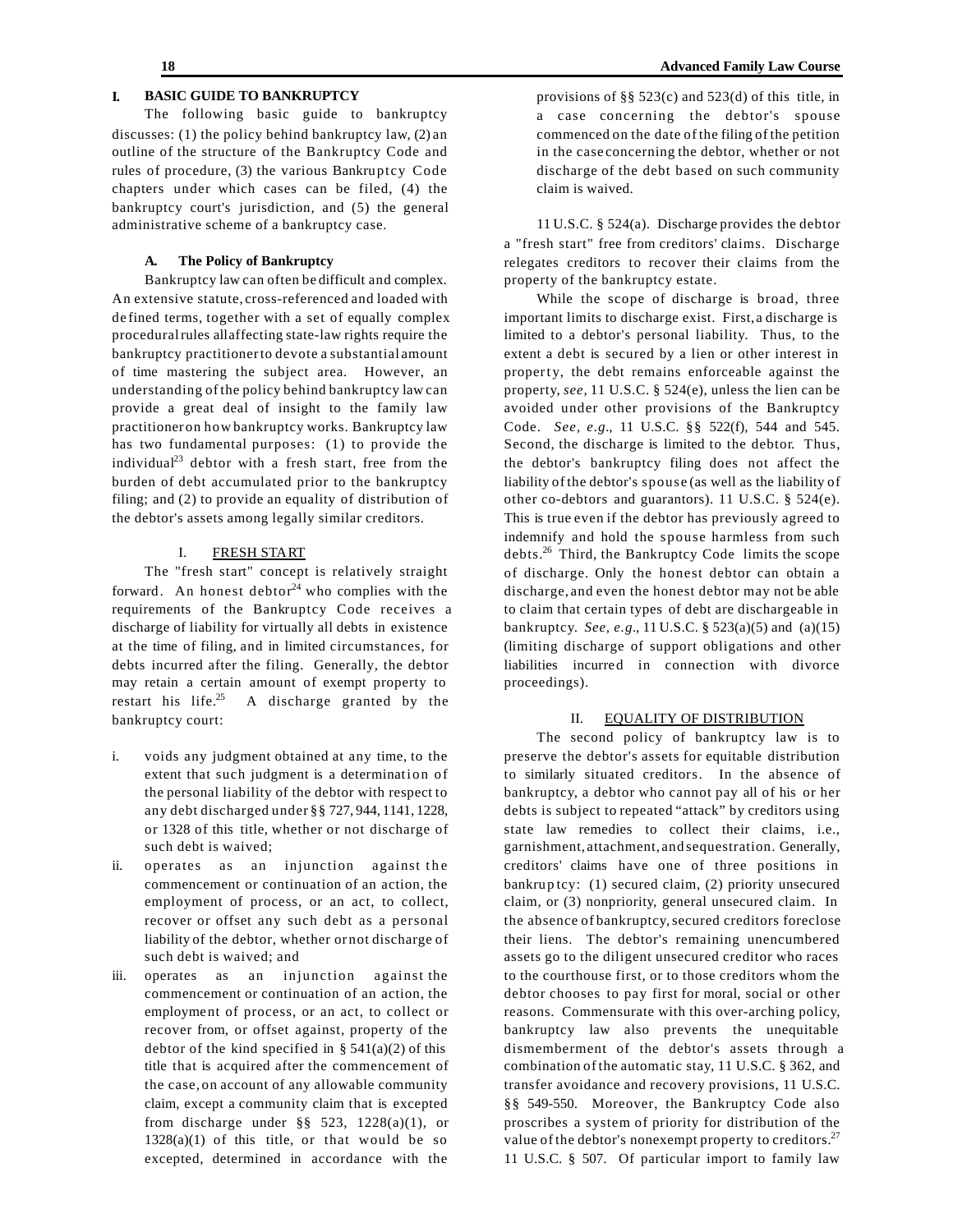practitioners is the priority established for support obligations pursuant to 11 U.S.C. § 523(a)(5) discussed *infra* in Section IV.D.<sup>28</sup>

# **B. The Statute and the Rules**

# i. THE STATUTE

The Bankruptcy Code is Title 11 of the United States Code and it contains eight chapters:

### **Chapter Description**

- 1 General Provisions
- 3 Case Administration
- 5 Creditors, Debtors and the Estate
- 7 Liquidation
- 9 Adjustment of Debts of the Municipality
- 11 Reorganization
- 12 Adjustment of Debts of a Family Farmerwith Regular Annual Income
- 13 Adjustment of Debts of an Individual with Regular Annual Income

In addition, the practitioner should also be aware that various provisions of Title 18 of the United States Code regarding federal crimes and criminalprocedure,Title 26 of the United States Code regarding federaltax law and Title 28 of the United States Code regarding jurisdiction and judicialprocedure also impact bankruptcy practice.

#### ii. THE RULES

In addition to the Bankruptcy Code, the Federal Rules of Bankruptcy Procedure promulgated by the Supreme Court, also regulate bankruptcy practice.The Federal Rules ofBankruptcy Procedure incorporate the Federal Rules of Civil Procedure. There are nine parts to the Bankruptcy Rules

#### **Part Description**

- I Commenc ement of Case; Proceedings Relating to Petition and Order for Relief
- II Officers and Administration; Notices; Meetings; Examinations; Elections; Attorneys and Accountants
- III Claims and Distribution to Creditors and Equity Interest Holders; Plans
- IV The Debtor: Duties and Benefits
- V Court and Clerks
- VI Collection and Liquidation of the Estate
- VII Adversary Proceedings
- VIII Appeals to District Court or Bankruptcy Appellate Panel
- IX General Provisions

As in state court, the practitioner should also review local rules of bankruptcy procedure as well as any "special" requirements imposed by a particular judge to proceedings in his or her court.

## iii. PRACTITIONER'S NOTE: NOTICE AND HEARING

One aspect of bankruptcy practice "hidden" in the Bankruptcy Code and its procedural rules is the concept of bankruptcy court approval of certain actions after "notice and hearing." *See, e.g.*, 11 U.S.C. § 363(b) (sale of property of estate). Under 11. U.S.C. § 102(1) the phrase "after notice and hearing:"

- (A) means after such notice as is appropriate in the particular circ umstances, and such opportunity for hearing as is appropriate in the particular circumstances; but
- (B) authorize an act without an actual hearing if such notice is given properly and if--

(i) such a hearing is not timely requested by a party in interest; or

(ii) there is insufficient time for a hearing to be commenced before such act must be done, and the court authorize such an act

11 U.S.C. § 102(1) (emphasis added). Importantly, Section 102 empowers the court to authorize action without a hearing, unless an opposing party objects. Bankruptcy courts in Texas have established a procedure for allowing for the use of a "negative notice period." After an appropriate number of days notice to parties in interest, the court will sign an order authorizing the act in the absence of an objection. *See, e .g*. Local Bankruptcy Rule of Procedure 9007 for Northern District of Texas (20 day notice for most motions). Accordingly, the nonbankruptcy practitioner must carefully review the bankruptcy pleadings upon receipt and take note of the time to respond to ensure that if any action proposed by the debtor spouse or his trustee is opposed, a timely response is filed and a hearing is set.

#### **C. Chapter Filings**

As noted above, the Bankruptcy Code contains various chapters. Chapters 1, 3, and 5 generally apply to all cases. The operative bankruptcy chapters under which an individual debtor typically files are Chapters 7, 11 and  $13.^{29}$  The chapter under which a debtor files has a direct impact on his creditors' rights and remedies. A brief description of each of the available chapters follows.

#### CHAPTER 7 – LIQUIDATION

A case under Chapter 7 of the Bankruptcy Code is a liquidation bankruptcy. Under Chapter 7, a debtor places all of its property in the hands of a private trustee subject to proper exemption ofsome or all of the property. The trustee is charged with liquidating nonexempt property, examining the debtor's transactions prior to bankruptcy, and prosecuting avoidance actions (i.e., preference claims and fraudulent transfers) to recover assets for the bankruptcy estate. 11 U.S.C. § 704. Having reduced the debtor's non-exempt property to cash and recovered any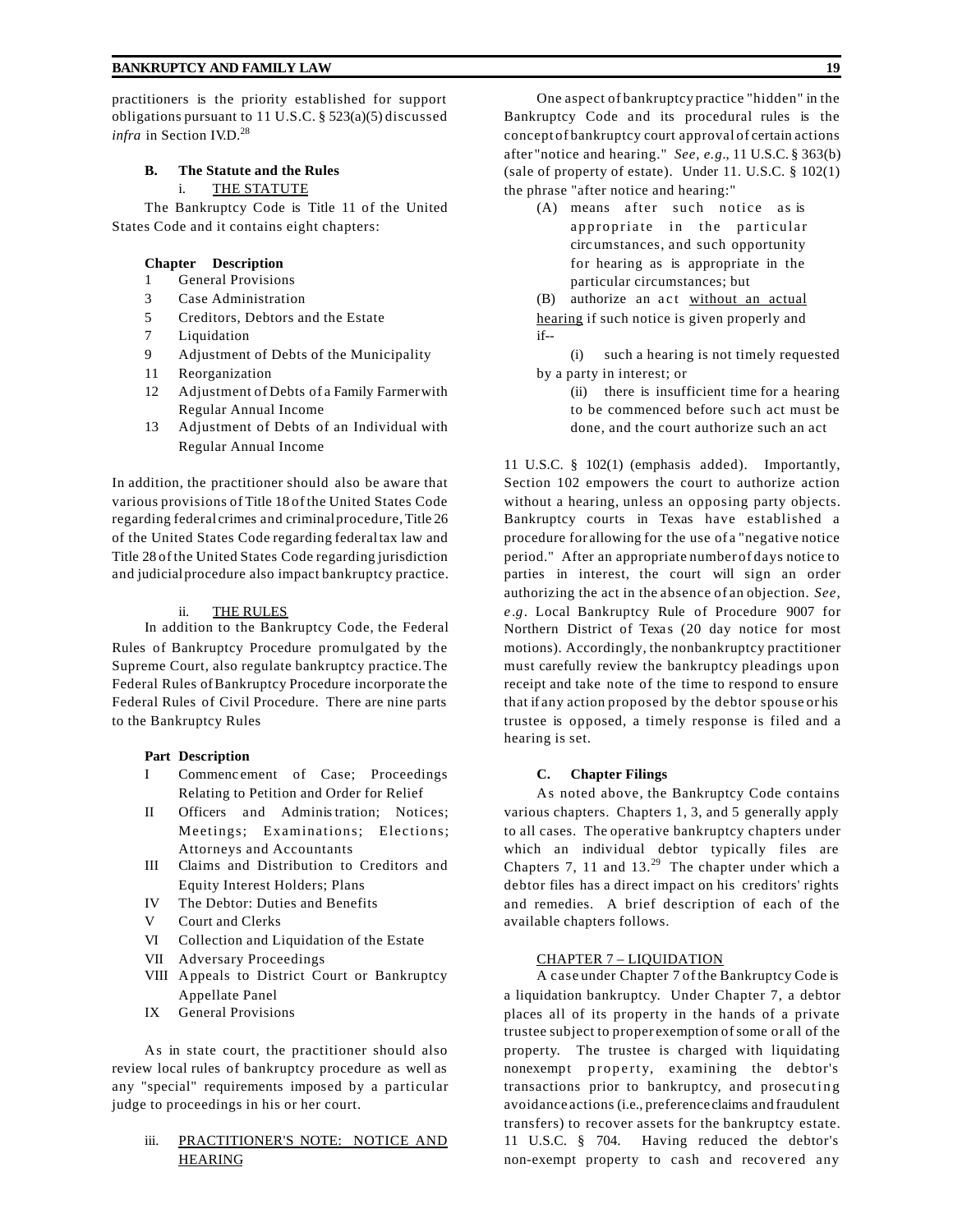avoided transfers, the trustee distributes the estate pursuant to the priority scheme proscribed by 11 U.S.C.  $§$  507.<sup>30</sup> In the event an insufficient amount exists to pay in full a particular class of creditors, a pro-rata distribution is made and junior classes go unpaid. The debtor, on the other hand, may keep his exempt property and receives a discharge to obtain the "fresh start." 11 U.S.C. § 727.

#### CHAPTER 11 - REORGANIZATION

Chapter 11 of the Bankruptcy Code typically provides corporations and partnerships with an opportunity to reorganize their financial affairs and restructure their debt obligations. The Supreme Court, however, has expressly held that individual debtors may also file bankruptcy under Chapter 11, whether or not the debtor is engaged in business. *Toibb v. Radloff,* 501 U.S. 157. The advantage to a Chapter 11 filing is the debtor's ability to remain in possession of his property and continue operating his business. 11 U.S.C. §§ 1107 and 1108. As a practical matter, a Chapter 11 proceeding is only appropriate in individual cases where substantial assets are at stake because such proceedings are complex and expensive. Often a debtor will file under Chapter 11 to retain control. However, as noted below, a debtor of modest means can obtain similar results by reorganizing under Chapter 13.

Chapter 11 serves as a business reorganization tool. The goal of a Chapter 11 case is to reorganize a debtor's financial affairs through confirmation of a reorganization plan. Generally, the debtor itself (as "debtor-in-possession") is in charge of the reorganization and remains in control of its assets, unless creditors or the parties seek appointment of a trustee. *See* 11 U.S.C. §§ 1101, 1107 and 1108. Usually a debtor prepares a plan providing for a schedule of payments to creditors. The debtor may accomplish this by selling assets, restructuring the terms of debt, including the maturity date, interest rate and/or payment terms, and seeking consent of creditors to accept less than full payment on their claims. In a business case, creditors may also receive equity in the reorganized business.

Confirmation of a plan of reorganization provides the debtor with a discharge, provided the debtor continues to operate his or her business after con firmation of the plan. "Bad acts" by the debtor such as fraud on the creditors may invalidate the discharge 11 U.S.C. § 1141(d)(3)(C).<sup>31</sup> In addition, the non-dischargeability of particular types of debt, including support and indemnity obligations, may also be non-dischargeable despite the confirmation of a plan. 11 U.S.C. § 1141(d)(2).

Family law practitioners should be particularly wary of Chapter 11 proceedings, as they can cre ate problems for the family law practitioner regarding the p ayment of fees, regardless of who the family law practitioner represents. This occurs because

community property becomes property of the bankruptcy estate, thereby restricting its use by either spouse without bankruptcy court authority. Thus, counsel for both the debtor and nondebtor spouse must be careful to determine if they have been properly authorized to receive payments after the filing of the case. Failure to do so may result in the bankruptcy court ordering disgorgement of fees and preclude future payment. *See,* 11 U.S.C. §§ 549 and 550 (providing for avoidance and recovery of unauthorized postpetition transfers ofproperty of the estate). Also, many Chapter 11 cases do not result in a confirmed plan, but instead are converted to Cha pter 7. Chapter 7 administrative costs "prime" Chapter 11 administrative costs. Thus, family law counsel employed by a debtor in Chapter 11 who later finds that insufficient assets exist to pay Chapter 7 administration costs may have to forego fees and disgorge any payment received from the Chapter 7 Trustee. To avoid this problem, family law counsel must give careful attention to the financial situation of the client in a Chapter 11 proceeding.

# CHAPTER 13 - DEBT ADJUSTMENT OF AN INDIVIDUAL WITH REGULAR INCOME

Chapter 13 is a simplerform of reorganization than Chapter 11. Congress designed Chapter 13 for individuals with relatively modest debt obligations. Only an individual with regular income who owes, on the date of filing of bankruptcy, non-contingent liquidated unsecured debts of less than \$250,000 and non-contingent liquidated secured debts of less than \$750,000 may be a debtor under Chapter 13. 11 U.S.C. § 109(e).<sup>32</sup> Chapter 13 allows a debtor to keep his property, including non-exempt property, reduce interest rates on debt, restructure payments on certain secured claims, cure delinquent mortgage payments over the length of the plan, pay out priority tax claims (such as income tax) overthe length of the plan without interest or penalty. Additionally, Chapter 13 provides a broader scope of discharge by limiting the type of debts which are nondischargeable under 11 U.S.C.  $§ 523(a).^{33}$ 

Under Chapter 13, the debtor proposes a plan under which he pays a portion of future earnings necessary forexecutionof the plan to a court-appointed trustee. Without the consent of the Chapter 13 trustee and the unsecured creditors,the debtor at the very least must commit his "disposable income" to the funding of a plan. 11 U.S.C. § 1325(b). Disposable income is income received by the debtor which is not reasonably necessary forthe maintenance or support of the debtor or dependents of the debtor. 11 U.S.C. § 1325(b)(2). If the debtor operates a business, disposable income is that income which is necessary to continue, preserve, and operate the business. *Id.*

Chapter 13 proceedings require particular attention from the family law practitioner. Unlike Chapter 7 or 11 proceedings, a Chapter 13 debtor's spouse post-petition earnings are property of the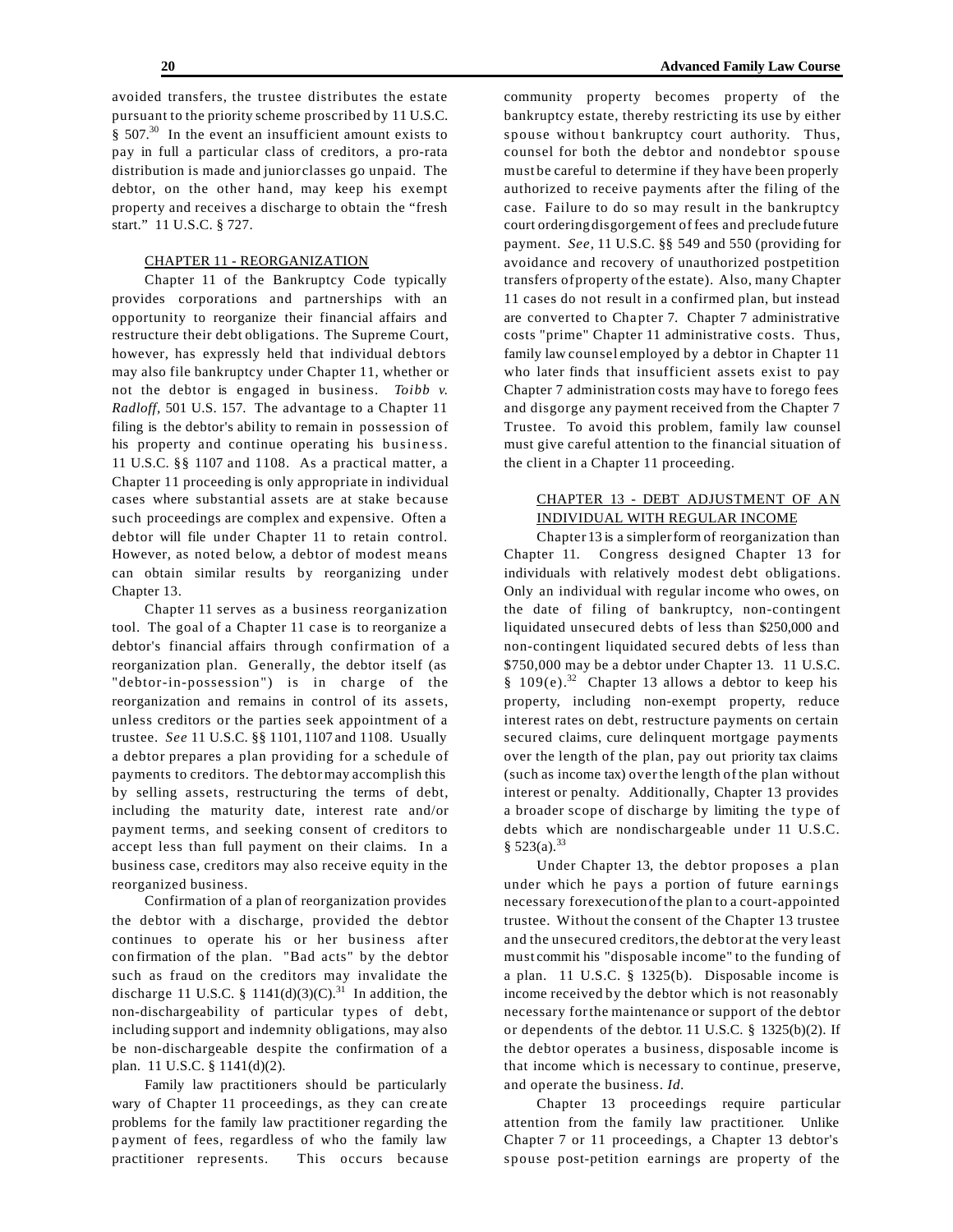bankruptcy estate 11 U.S.C. § 1306. Accordingly, as is discussed *infra*, it is difficult to attach such assets for the support and maintenance of the nondebtorspouse or children of the marriage without seeking relief from the automatic stay. *See* 11 U.S.C. § 362(a). The debtor must carefully examine his reorganization plan and purported "disposable income" to ensure that the plan includes future child and spousal support payments. Otherwise, opposing counsel should challenge the plan's feasibility. If the plan does not properly designate past-due child and spousal support as a priority claim to be paid in full underthe life of the plan, opposing counselshould objectto its confirmation.*See* 11 U.S.C. §§ 507(a)(7) and 1322(a)(2). Once confirmed, the provisions of the plan bind the debtor and each creditor, whether or not the plan provides for the claim of such a creditor. 11 U.S.C. § 1327(a).

The family law practitioner should also be aware that the debtor's nonsupport obligations will be discharged upon completion of payments under a Chapter 13 plan notwithstanding 11 U.S.C. § 523(a)(15). Accordingly, under the proper circumstances, the debtor spouse may wish to consider a conversion of the debtor's Chapter 13 case to Chapter 7. Conversely, the debtor spouse filing bankruptcy may wish to seek qualification underChapter 13 to discharge nonsupport obligations.

#### D. **The Bankruptcy Court and Its Jurisdiction** THE COURT

The bankruptcy court is part of the federal court system. While a bankruptcy court is nominally an adjunct of the district court, the bankruptcy courts operate virtually independently of the district court. In accordance with 28 U.S.C. § 157, each district court, with the exception of Delaware,has ordered that any or all cases under, arising under, or related to the Bankruptcy Code are referred to the bankruptcy judge for that district. 28 U.S.C. § 157(a). Nevertheless, the district court retains the right to withdraw such case or proceeding either *sua sponte* or upon the motion of a party, and is required to do so if the resolution of the matter involves "consideration of both title 11 and otherlaws of the United States regulating organizations or activities affecting interstate commerce." 28 U.S.C. § 157(d).

The courts of appeal for each circuit appoints bankruptcy judges for a term of fourteen-yearterms. 28 U.S.C. § 152(a)(1). Bankruptcy judges are subject to removal during the term of their office "only for incompetence,misconduct, neglect of duty, or physical or mental disability and only by the judicial counsel of the circuit." 28 U.S.C. § 152(e). In short, the bankruptcy court looks and acts very much like a district court, except that the bankruptcy court has a more limited jurisdiction.

# ii. BANKRUPTCY COURT JURISDICTION

The Bankruptcy Court exercises jurisdiction over three different, but occasionally overlapping matters.<sup>34</sup> (1) cases pursuant 28 U.S.C. § 1334(a); (2) civil proceedings pursuant to 28 U.S.C. § 1334(b); and (3) property pursuant to 28 U.S.C. § 1334(d).

# 1. Jurisdiction Over Cases

28 U.S.C. § 1334(a) vests "original and exclusive jurisdiction of all cases under Title 11" in the bankruptcy court. The filing of the bankruptcy petition pursuant to 11 U.S.C. §§ 301 -304 commences a case under Title 11. The grant of exclusive jurisdiction to the bankruptcy court over a bankruptcy case precludes the filing of a bankruptcy petition in state court. The distinction between a case, on one hand, and civil proceedings, on the other, is important because the bankruptcy court's exclusive jurisdiction only relates to cases. The filing of the petition and proceedings on the petition itself, such as the trial of an involuntary bankruptcy petition or a motion to dismiss the petition, constitute part of the case. Beyond this, the meaning of "case" is debatable but has not been the subject of any significant development by the courts to date.

#### 2. **Jurisdiction Over Civil Proceedings**

28 U.S.C. § 1334(b) provides bankruptcy courts with "original but not exclusive jurisdiction over all civil proceedings arising underTitle 11, arising in or related to cases under Title 11." As jurisdiction over civil proceedings is nonexclusive, bankruptcy litigation often proceeds in other federal and state courts even though a bankruptcy court has jurisdiction to hear it. Particularly in the case of family law proceedings, the bankruptcy court may choose to abstain from hearing a particular proceeding, remand an action removed to it, or authorize an action originally filed in state court to proceed to judgment in that court.

The bankruptcy jurisdiction, although nonexclusive, is nevertheless paramount. The automatic stay imposed by a bankruptcy filing generally precludes litigation in other courts from proceeding without consent of the bankruptcy court. 11 U.S.C. § 362. Alternatively, a bankruptcy court may enioin litigation in other courts pursuant to 11 U.S.C. § 105(a). Further, subject to the bankruptcy court's decision to abstain or remand such an action, parties to the litigation may remove to the bankruptcy court an action pending in another court priorto bankruptcy. 28 U.S.C. § 1452.

The Bankruptcy Code uses the term "proceeding" to refer to anything that occurs in a case. "Proceeding" used in its broadest sense encompasses contested matters, adversary proceedings, and any disputes related to administrative matters in a bankruptcy case. Bankruptcy court jurisdiction over civil proceedings is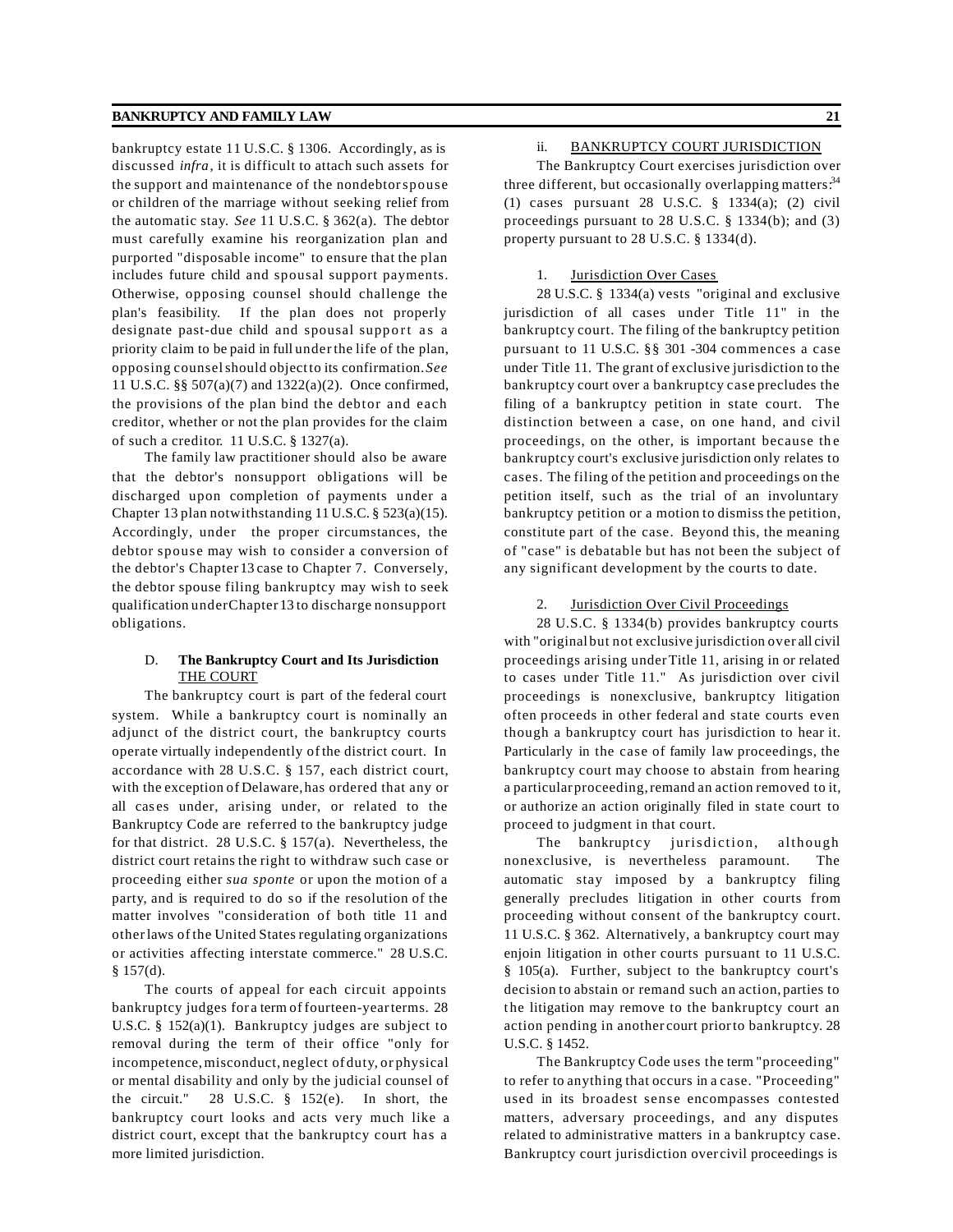divided into "core" and "non-core" proceedings. Core proceedings are proceedings in which bankruptcy judges may determine fact and law and enter appropriate final orders and judgments, so long as the reference of the case has not been withdrawn by the district court. Core proceedings are matters directly related to the administration of a debtor's bankruptcy estate, adjustment of debt obligations and adjustment of the debtor-creditor relationship. Core proceedings include, but are not limited to, allowance of claims against the estate, proceedings to determine,avoid, and recover preferences and fraudulent conveyances, dischargeability of the debtor and particular debts, determinations of validity, extent and priority of liens or other interest in property and other proceedings which affect the liquidation of the assets of the estate or adjustment of the debtor-creditor relationship. *See* 28 U.S.C. § 157(b)(2). However, Congress has expressly excluded proceedings related to determination of personal injury awards or wrongful death claims from the bankruptcy court's core judicial authority. 28 U.S.C. § 157(b)(2)(O).

Bankruptcy courts may also hear "related non-core" proceedings. *Cf. In re Gallucci*, 931 F.2d 738 (11th Cir. 1991) (bankruptcy court may not hear noncore, nonrelated matters). A proceeding "relates to" a bankruptcy case ifits outcome affects the amount of property available for distribution of the allocation of property to creditors. *In re Emerald Acquisition Corp.*, 170B.R. 632 (Bankr. N.D. Ill. 1994). In a noncore related case, absent the consent of the parties, the bankruptcy court must submit findings of fact and conclusions of law to the district court, which then enters judgment in the case. 28 U.S.C.  $\S 157(c)(1)$  and (2). Case law has defined "related proceedings" as those proceedings that, in the absence of a petition in bankruptcy, the parties could bring in a state or district court. *See Moody v. Amoco Oil Company*, 734 F.2d 1200 (7th Cir. 1984) cert. den'd, 469 U.S. 982 (1984)*. See also, In re Best Prod. Co., Inc.*, 168 B.R. 35 (Bankr. S.D. N.Y. 1994)*.*

The bankruptcy judge determines wh ether a matter is core or noncore. *Eubanks v. Esenjay Petro. Corp.*, 152 B.R. 459 (E.D. La. 1993). The judge may make this determination on her own motion or upon the timely motion of a party. 28 U.S.C. § 157(b)(3). The bankruptcy judge's determination that a proceeding is core -- either express or implied from his entering a final order -- is presumably subject to review on appeal. However, unless the objecting party app eals the determination in a timely fashion and the court reverses its decision, the final judgment or order will bind the parties even though the matter may have been truly noncore. *See DuVoisin v. Foster (In re Southern Indust. Banking Corp.*), 809 F.2d 329, 331 (6th Cir. 1987).

3. Jurisdiction Over Property

28 U.S.C. § 1334(e) grants the bankruptcy court exclusive jurisdiction over all property, wherever located, of the debtor and the estate as of the commencement of the case. This section makes clear that a bankruptcy proceeding constitutes, in large measure, an *in rem* action for the purposes of collection,liquidation, and distribution of an estate. To this end, the bankruptcy court has exclusive jurisdiction over virtually all the debtor's property interests, disputes, ownership or lien interests in that property and about its disposition. In general, the property is accorded the bankruptcy court's protection, even if it was subject to the jurisdiction of another court at the time the bankruptcy petition was filed. This jurisdictional provision directly affects any divorce action the nondebtor spouse may seek to commence or which is ongoing when the bankruptcy proceeding is filed. Absent abstention by the bankruptcy court of its exclusive jurisdiction over the debtor's property, the state court may not exercise jurisdiction over property of the debtor or property of the bankruptcy estate. *See e.g., In re Palmer*, 78 B.R. 402, 405-06 (Bankr. E.D.N.Y. 1987).

#### **E. Bankruptcy Administration**

One matter causing confusion and frustration to nonbankruptcy practitioners is the number of parties involved in the administration of the bankruptcy case. These parties include the bankruptcy judge, the United States Trustee's office, a panel or private trustee, the estate's professionals and, in limited circumstances, examiners. While a detailed discussion of the roles of each of these parties to a bankruptcy case would provide a topic for an entirely separate paper, a brief description is necessary for understanding the basics of bankruptcy.

## i. THE BANKRUPTCY JUDGE

Although technically not an "administrator," the bankruptcy judge (as described above) presides over cases and proceedings before the bankruptcy court. The role of the bankruptcy judge is comparable to that of other judges, i.e., to act as a finder of fact and to make conclusions of law based on presentation of evidence and argument to the court. The absence of the bankruptcy judge in administration is a noteworthy development of modern bankruptcy. Prior to the enactment of the Bankruptcy Code, the bankruptcy judge not only exercised judicial decision-making authority, but also supervised the administration of bankruptcy cases. The dual-role of the bankruptcy judge was, in the opinion of many, the most glaring defect in the former bankruptcy system. The very nature of administrative duties imposed by the court under the Bankruptcy Act encouraged, if not required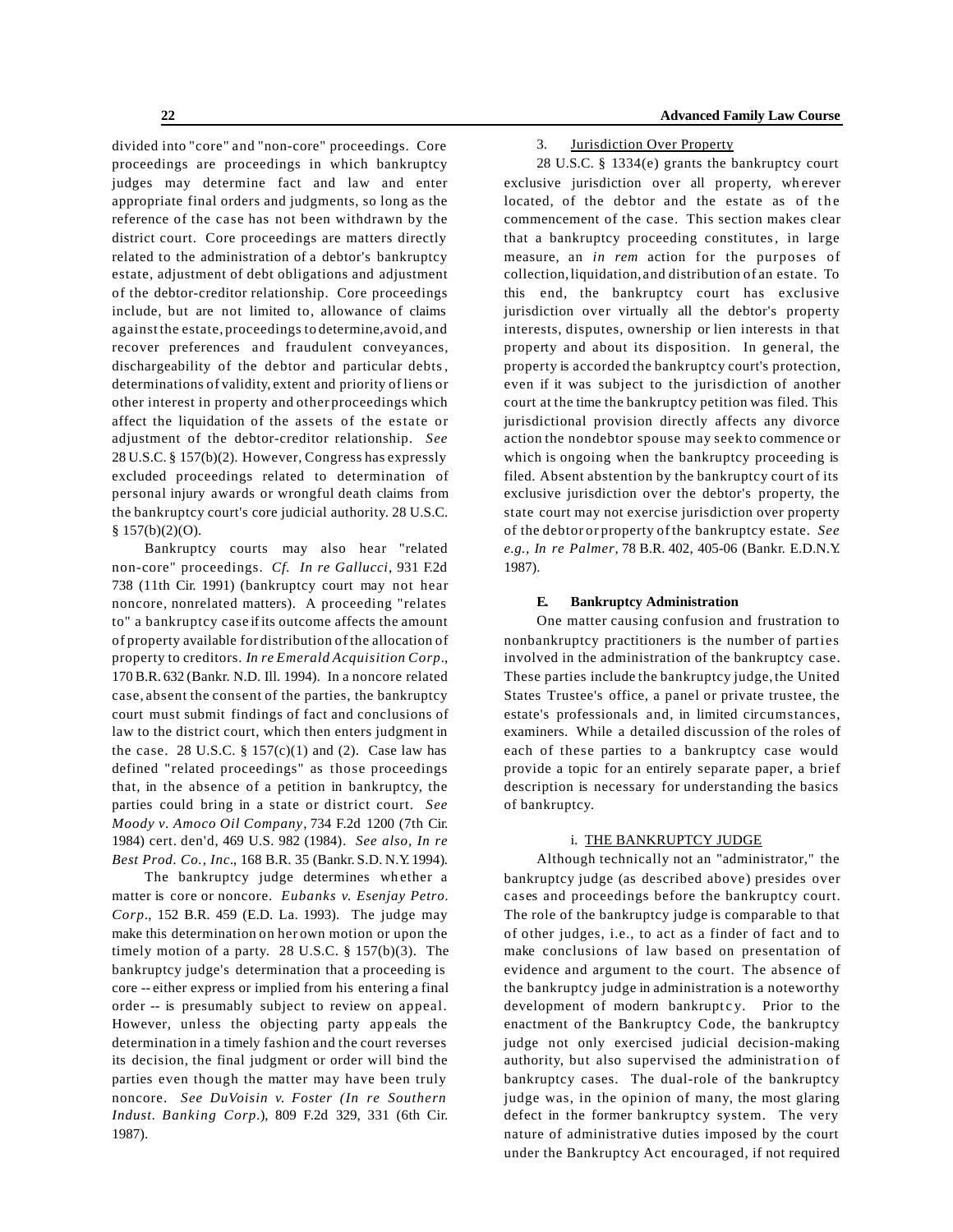informal contact among the bankruptcy judge, lawyers, and others participating in the bankruptcy administration. For this reason, the Bankruptcy Code separates the judicialand administrative functions. The United States Trustee's Office performs the administrative functions previously handled by bankruptcy judges.

#### ii. THE UNITED STATES TRUSTEE

The United States Trustee operates under the supervision of the United States Attorney General. The twenty-one regions,which consist of groups of federal judicial districts, comprise the United States Trustee system. 28 U.S.C. § 581(a). The Attorney General appoints a United States Trustee for each region to a five-year term. The Attorney General has general supervisory power over United States Trustee as well as the power of removal. 28 U.S.C. §§ 581(a) - (c) and 586(c). The United States Trustee for a given region has a staff of attorneys, accountants and other professionals who assist him in performing his statutory duties.

The United States Trustee has the initial responsibility ofappointing individuals fromthe private sector who actually administer Chapter 7 bankruptcy cases. When no trustee from the private sector is available or desires to serve in a particular case, the United States Trustee staff member may act as trustee for that particular case. 11 U.S.C.  $\S$  701(a)(2). In Chapter 11 cases, the United States Trustee appoints a private trustee,ifthe court orders the appointment, and creditor committee(s) when appropriate. In Chapter 13 cases, the United States Trustee supervises the operations of the standing trustee appointed to administer such cases.

The United States Trustee is responsible for supervising the administration of all cases as well as the actions of private trustees who serve in any particular case. 28 U.S.C. §§ 586(a)(3) and 586(b). To fulfill this responsibility, the United States Trustee monitors: (1) applications for employment of professionals and their compensation and reimbursement for expenses, (2) plans filed in reorganization cases, and (3) disclosure statements in Chapter 11 cases. The United States Trustee ensures that the debtor files all required schedules,reports, and other papers in a timely and proper manner and that filing fees and other fees are paid. The Bankruptcy Code also authorizes the United States Trustee to report to the court his views concerning all matters of administration and to take any necessary steps to ensure that cases under the Bankruptcy Code proceed as expeditiously as possible. 28 U.S.C.  $\S$  586(a)(3)(A)-(H). However, the United States Trustee does not have his own enforcement powers. The United States Trustee cannot make orders in the sense that a court or even an administrative agency canmake orders. Rather, the United States Trustee exercises his influence through his standing to file appropriate motions, complaints and objections that seek a ruling by th e bankruptcy court. 11 U.S.C. § 307.

#### iii. PANEL OR PRIVATE TRUSTEES

In Chapter 7 cases, the panel or private trustee is the representative of the bankruptcy estate charged with the actual administration the estate's assets. 11 U.S.C. § 323. Promptly after a petition is filed, or an order for relief is entered in an involuntary case under Chapter7, the United States Trustee appoints an interim trustee from a panel of private trustees maintained by the United States Trustee. Panel trustees are usually attorneys, accountants, or other persons who have met the Attorney General's education and business experience requirements. In any given case, a trustee may be appointed from outside the panel. However, any such trustee must post a sizeable bond to protect creditors and other parties relying on his performance from malfeasance.

At the meeting of creditors held pursuant to 11 U.S.C. § 341(a), if a quorumof creditors holding at least twenty pe rcent (20%) of the amount of outstanding unsecured claims call for an election, properly qualified unsecured creditors may elect their own trustee by a majority vote. 11 U.S.C. § 702(c). An elected trustee need not be a member of the panel. However, due to the substantial effort needed to elect a trustee, it rarely happens. If no other trustee is elected, then the interim trustee serves as the permanent trustee for the Chapter 7 case. 11 U.S.C. § 702(d).

In Chapter 11 reorganiza tion cases, a debtor-inpossession is the normal practice. On occasion creditors may move for the appointment of a Chapter 11 trustee until the time of confirmation of plan. *See*, 11 U.S.C. § 1104. In Chapter 13 cases, there is ordinarily a standing trustee in each district to whomallChapter 13 cases are assigned as petitions are filed. The creditors do not have the opportunity to elect a trustee in a Chapter 13 case.

Panel trustees receive compensation for their services based on a percentage of distribution to creditors. *See* 11 U.S.C. § 326. Trustees are also reimbursed for their actual expenses. 11 U.S.C. § 330. All such fees and expenses are paid prior to any distribution to unsecured creditors. 11 U.S.C. § 507(a).

#### iv. THE ESTATE'S PROFESSIONALS

A private trustee (as well as a debtor-inpossession and a Chapter 11 creditors' committee) has the right to seek court authorization to employ attorneys, accountants and other professionals at the expense of the bankruptcy estate. See, 11 U.S.C. §§ 327(a), 1103(a) and 1107(a). Before professionals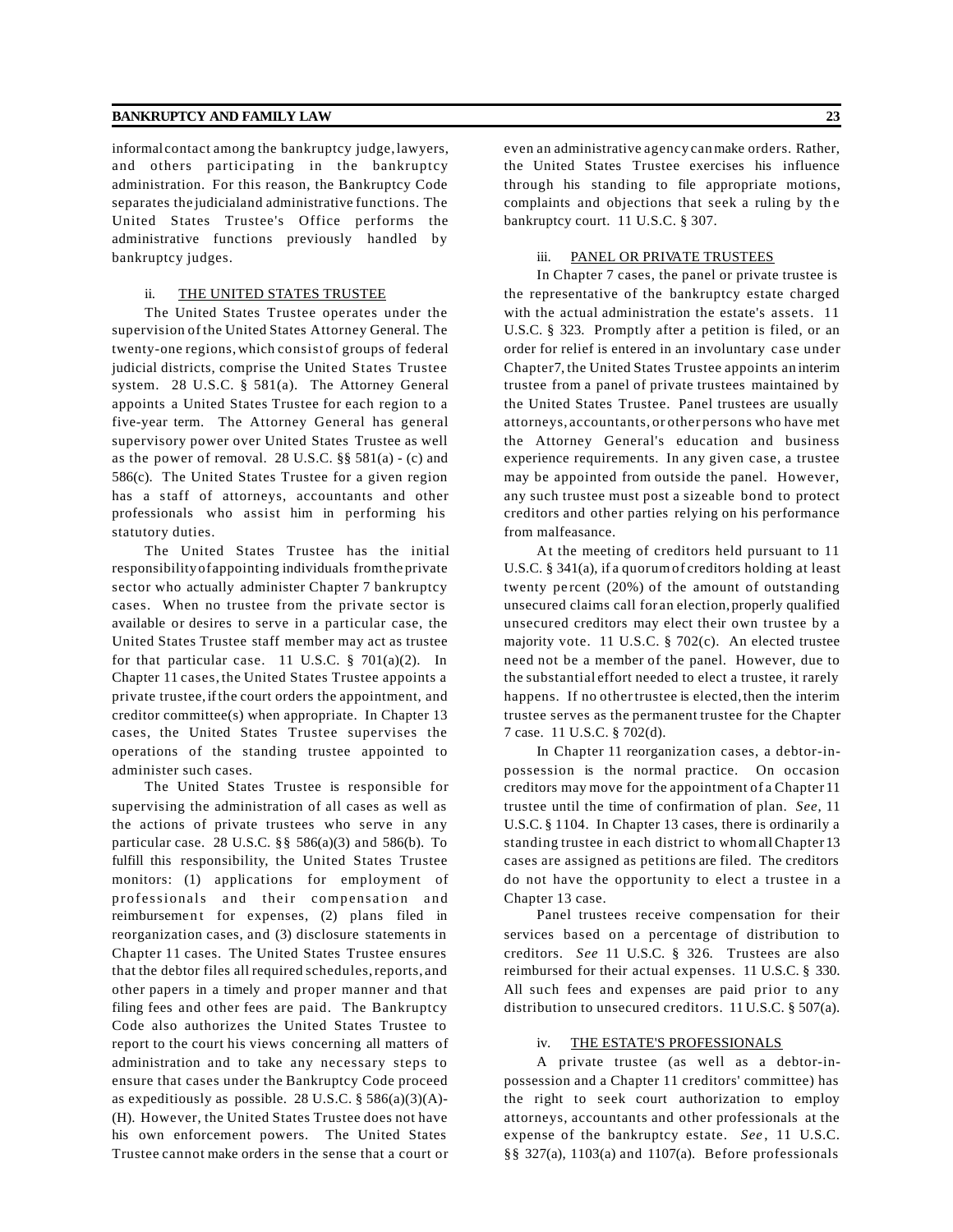render services, the court must authorize their employment and before receiving remuneration the court must review and authorize payment. *See*, 11 U.S.C. §§ 327-331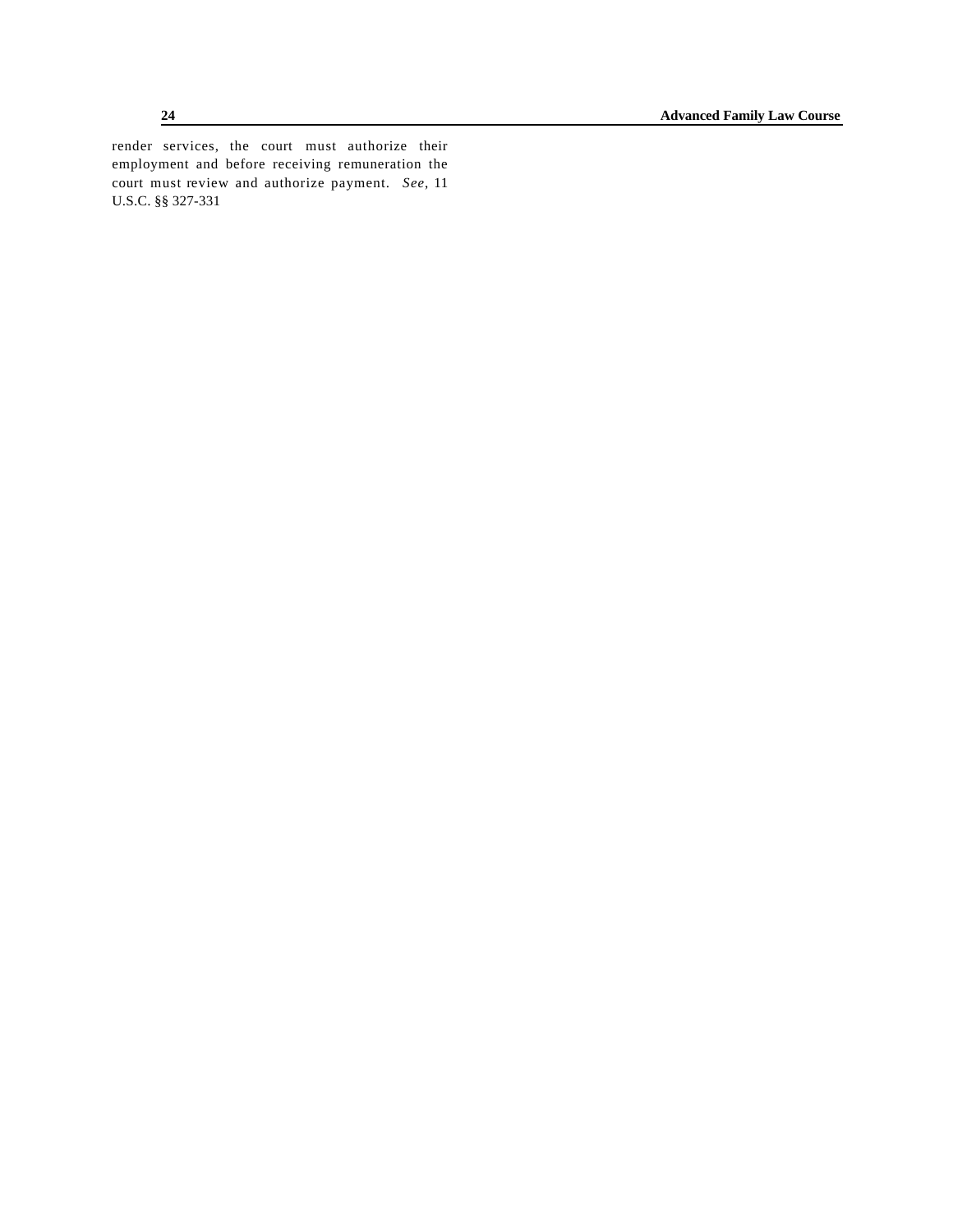# **APPENDIX B**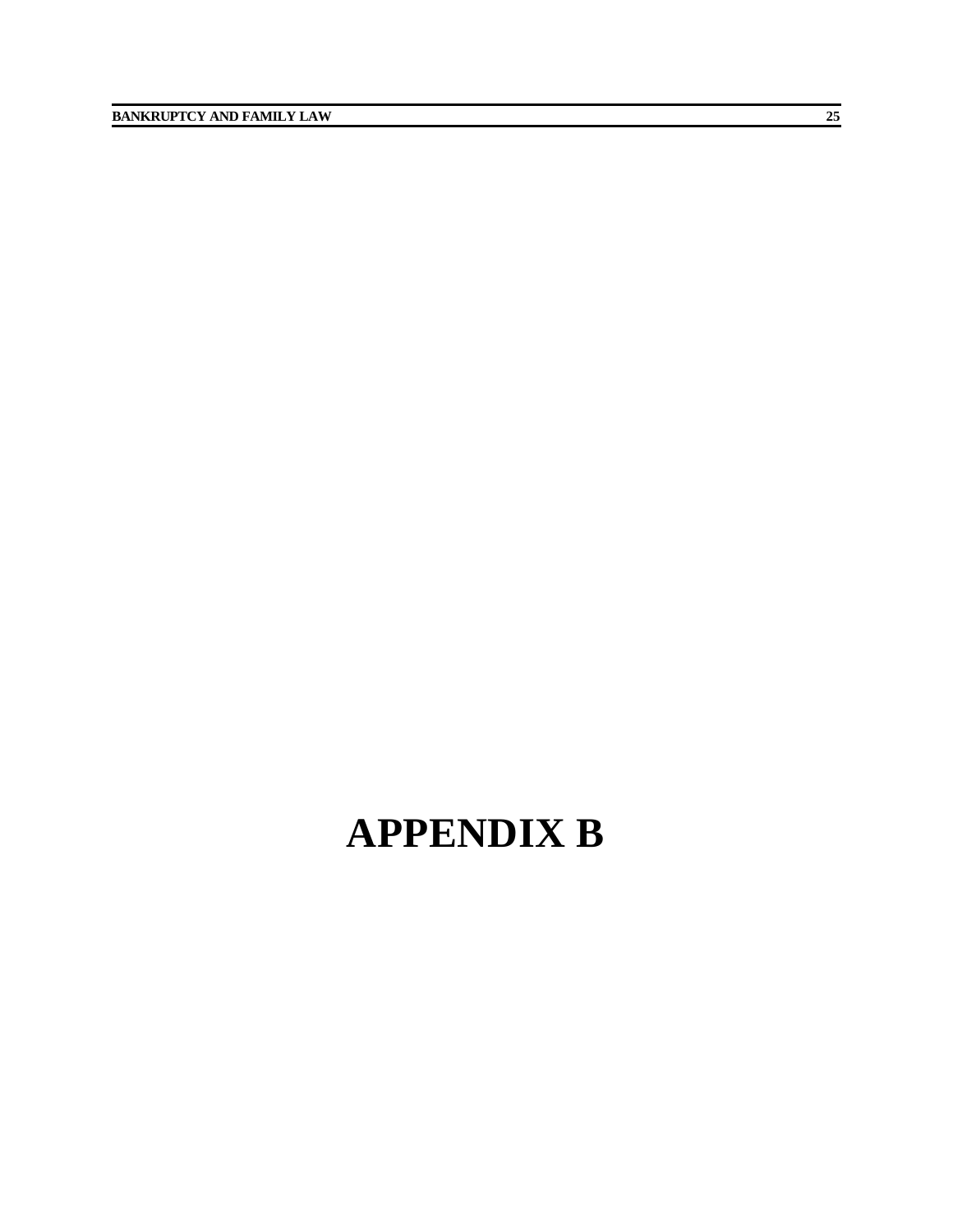# **FORM: APPEARANCE OF CHILD SUPPORT CREDITOR OR REPRESENTATIVE\***

#### **UNITED STATES BANKRUPTCY COURT DISTRICT OF**

In re

Bankruptcy Case No. \_\_\_\_\_\_\_\_\_\_\_\_\_\_\_

Debtor

Date

Chapter \_\_\_\_\_\_\_\_\_

Address: Social Security No(s).: Employer's Tax Identification No(s). [if any]:

# **APPEARANCE OF CHILD SUPPORT CREDITOR\* OR REPRESENTATIVE**

I certify under penalty of perjury that I am a child support creditor\* of the above-named debtor, or the authorized representative of such child support creditor, with respect to the child support obligation which is set out below.

Name: Organization: Address:

Telephone Number:

X

Child Support Creditor\* or Authorized Representative

| Summary of Child Support Obligation                                   |                                                                                                                |  |  |  |
|-----------------------------------------------------------------------|----------------------------------------------------------------------------------------------------------------|--|--|--|
| Amount in arrears:                                                    | If Child Support has been assigned:                                                                            |  |  |  |
| <u> 1999 - Johann John Hermer, mensk</u>                              | Amount of Support which is owed under assignment:                                                              |  |  |  |
| Amount currently due per week or per month: on a<br>continuing basis: | \$ _________________________                                                                                   |  |  |  |
| __________________<br>(per week) (per month)                          | Amount owed primary child support creditor (balance)<br>not assigned);                                         |  |  |  |
|                                                                       | and a complete the contract of the contract of the contract of the contract of the contract of the contract of |  |  |  |
| Attach an itemized statement of account                               |                                                                                                                |  |  |  |

\*Child support creditor includes both creditor or whom the debtor has a primary obligation to pay child support as well as any entity to whom such support has been assigned. If pursuant to Section 422(a)(26) of the SocialSecurity Act or if such debt has been assigned to the Federal Government or to any State or political subdivision of a State.

\*This form was issued by the Director of the Administrative Office of the United States Courts for use in bankruptcy cases. The reference to "child support creditor" at the bottom of the form would also include a governmental unit that is the primary child support creditor by law rather than by assignment. Sec. 11 U.S.C. § 523(a)(8).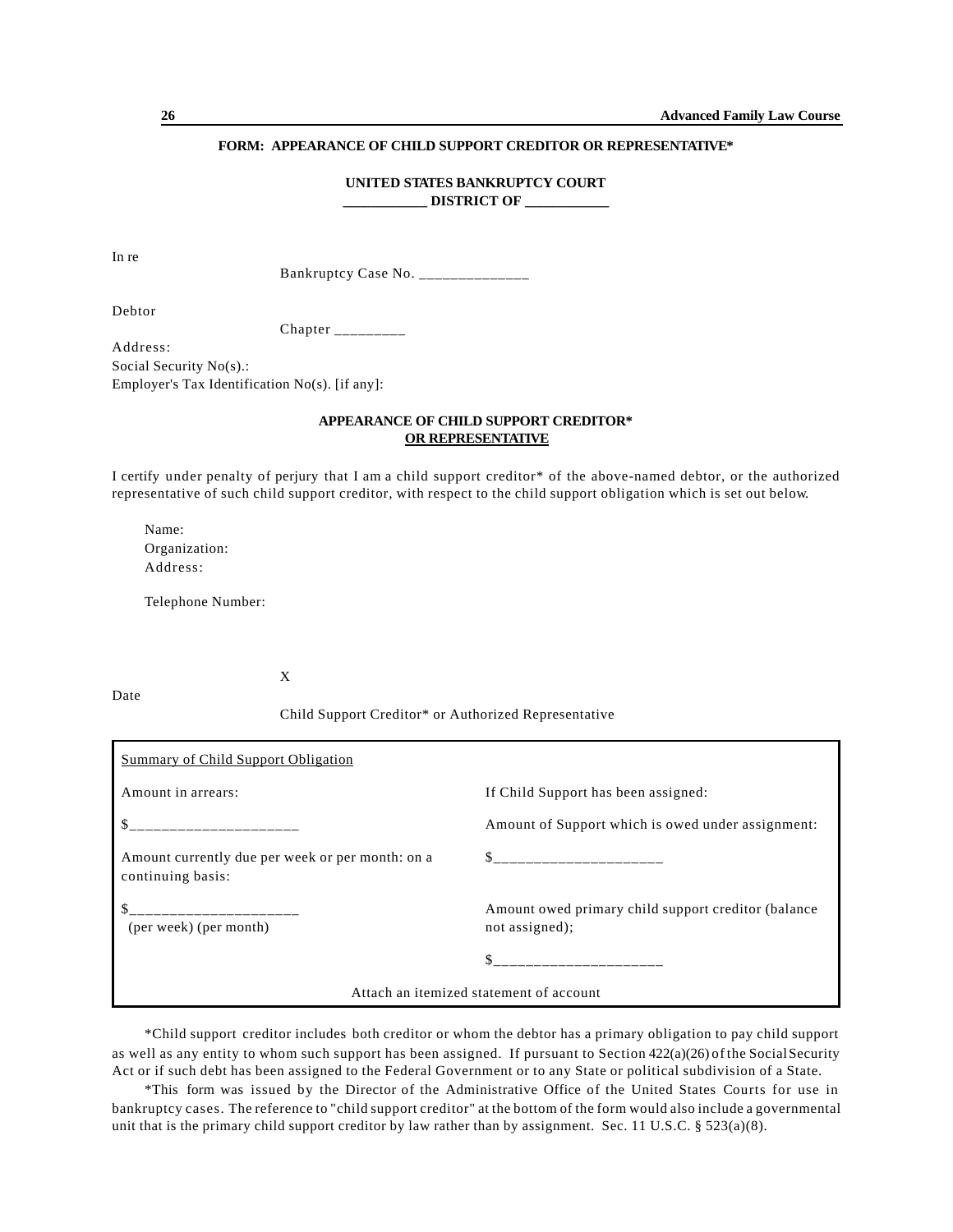# **ENDNOTES**

### **1. 11 U.S.C. § 362 (a) provides as follows:**

- 1. except as provided in subsection (b) of this section, a petition filed under **§§** 301, 302 or 303 of this title, or an application filed under **§** 5(a)(3) of the Securities Investor Protection Act of 1970, operates as a stay, applicable to all entities, of –
- 2. the commencement or continuation, including the issuance or emplo yment of process, of a judicial, administrative,or other action or proceeding against the debtorthat was or could have been commenced before the commencement of the case under this title, or to recover a claim against the debtor that arose before the commencement of the case under this title;
- 3. the enforcement, againstthe debtor or against property of the state, of a judgment obtained before the commencement of the case under this title;
- 4. any act to obtain possession of property of the estate or of property from the estate or to exercise control over property of the estate;
- 5. any act to create, perfect, or enforce any lien against property of the estate;
- 6. any act to create, perfect, or enforce against property of the debtor any lien to the extent that such lien secures a claim that arose before the commencement of the case under this title;
- 7. any act to collect, assess, or recover a claim against the debtorthat arose before the commencement of a case under this title;
- 8. the setoff of any debt owing to the debtor that arose before the commencement of the case under this title against any claim against the debtor; and
- 9. the commencement or continuation of a proceeding before the United States Tax Court concerning the debtor.
- 2. One should not that a determination of whether the stay is applicable is within the purview of the state court's jurisdiction and a state court's decision that the stay is not applicable is not subject to review by a bankruptcy court.
- 3. As discussed *infra*, this provision may be of little comfort if the debtor files for relief under Chapter 13.
- 4. Section 524 of the Bankruptcy Code prohibits the enforcement of a reaffirmation agreement of a discharged debt without bankruptcy court approval in accordance with the procedures set forth therein. 11 U.S.C. **§** 524.
- 5. Importantly, property award to nondebtor spouse under a divorce decree which is not turned over to nondebtor spouse prior to filing, should not become part of bankruptcy estate. *In re Topper (Jones v. Topper)*, 212 B.R. 255 (Bankr.S.D.Tex. 1997) (stock award to wife under divorce decree not part of ex-husband debtor's estate).
- 6. For this reason, in the case of a severely financially distressed client, the family law practitioner may want to suggest the joint filing of a bankruptcy petition priorto initiation of a divorce proceeding ratherthan riska mid-case filing.
- 7. This is only true in Chapter 7 and Chapter 11 cases. In Chapter 12 and 13 cases, the debtor's postpetition earnings and property acquired postpetition becomes the property of the estate. *See* 11 U.S.C. **§§** 1207 and 1306.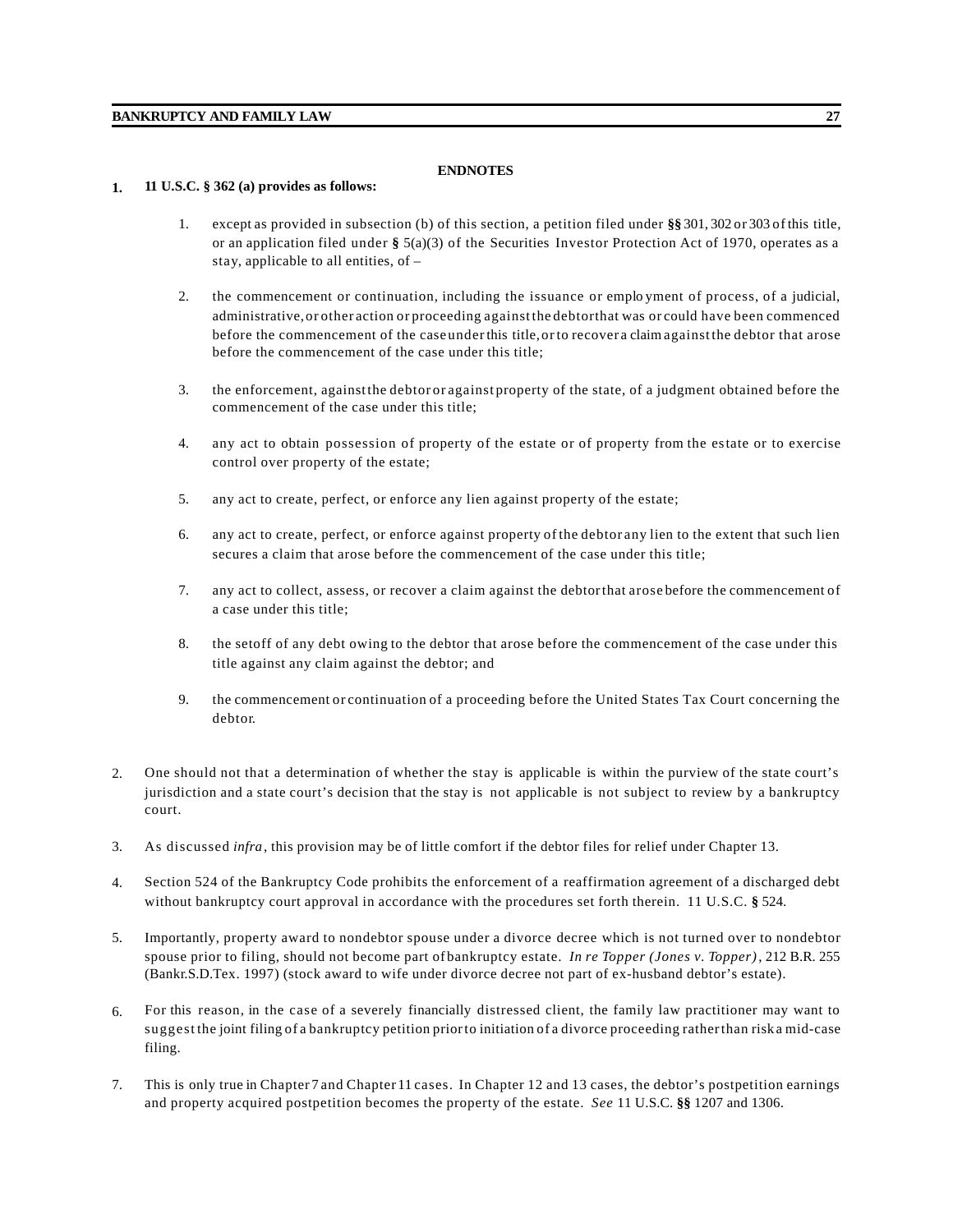- 8. For example, federal bankruptcy exemptions provide for a \$15,000.00 homestead exemption and a "wild card" or "spill over" provision. *See,* 11 U.S.C. **§** 522(d)(1) and (5). Thus, a debtor who has not claimed a homestead exemption may exempt as much as \$8,300.00 in cash.
- 9. This section is writtenfromthe perspective of the nondebtorspouse as it presumes the debtorspouse has engaged bankruptcy counsel. In the alternative, the reader may reflect upon this section of the paper as "what will the nondebtor spouse do after filing of the debtor spouse?"
- 10. If a bar date is missed, review *Pioneer Inv. Services Co. v. Brunswick Assoc.Ltd.Partnership,* 507 U.S. 380 (1993) and its progeny to determine whether relief is available to file a late claim under *Pioneer's* excusable neglect standard.
- 11. Of course, any amount paid by the estate must be credited against herjudgment. Conversely, an amount collected fromthe debtorspouse reduces the claim against the estate. However, the nondebtorspouse need not choose one source over the other, and if the claim is nondischargeable, the nondebtor spouse may pursue both avenues of recovery.
- 12. This form was created by Chief Bankruptcy Judge Robert C. McGuire of the United States Bankruptcy Court for the Northern District of Texas.
- 13. Section 523(a)(15) applies only to bankruptcy cases filed after October 22, 1994.
- 14. Pursuant to Bankruptcy Rule 2003(a), the initialmeeting of creditors must be scheduled no soonerthan twenty days and no more than forty days after the filing of the case in Chapter 11 and Chapter cases, no sooner than twenty and no more than thirty-five days afterthe Orderfor Relief in Chapter 12 cases and no sooner than twenty and no more than fifty days after the Order for Relief in Chapter 13 cases. The practitioner should be certain to note that even if an initial meeting of creditors under Section 341 of the Bankruptcy Code is rescheduled, the deadline for filing a nondischargeability complaint still runs from the originally scheduled date.
- 15. In a Chapter 13 bankruptcy, if the debtor moves for a hardship discharge under **§** 1328(b), the court shall fixthe time to file the complaint to determine the dischargeability of any debt pursuant to **§** 523(c). *In re Auld*, 187 B.R. 351, 352 (Bankr. D.Kan. 1995).
- 16. *See* Texas Family code, Chapter 3, subsection g, **§§** 3.9601-3.96011 (effective as to cases filed after September 1, 1995).
- 17. In the *Brown* case, the drafting was sufficient where it provided:

[The Defendant husband]shall pay and provide for the college education or the post-high school education of the child.

*In re Brown* 74 B.R. at 972.

- 18. Recent changes in Texas Family Law Code provide forlimited alimony opportunities effective as to cases filed after September 1, 1995. *See* note 22.
- 19. 11 U.S.C. **§** 523(a)(15) provides:

[N]ot of the kind described in paragraph (5) that is incurred by the debtor in the course of a divorce or separation or in connection with a separation agreement, divorce decree or other order of a court of record, a determination made in accordance with State or territorial law by a government unit–unless

(A) the debtor does not have the ability to pay such debt from income or property of the debtor not reasonably necessary to be expended for the maintenance or support of the debtor or a dependent of the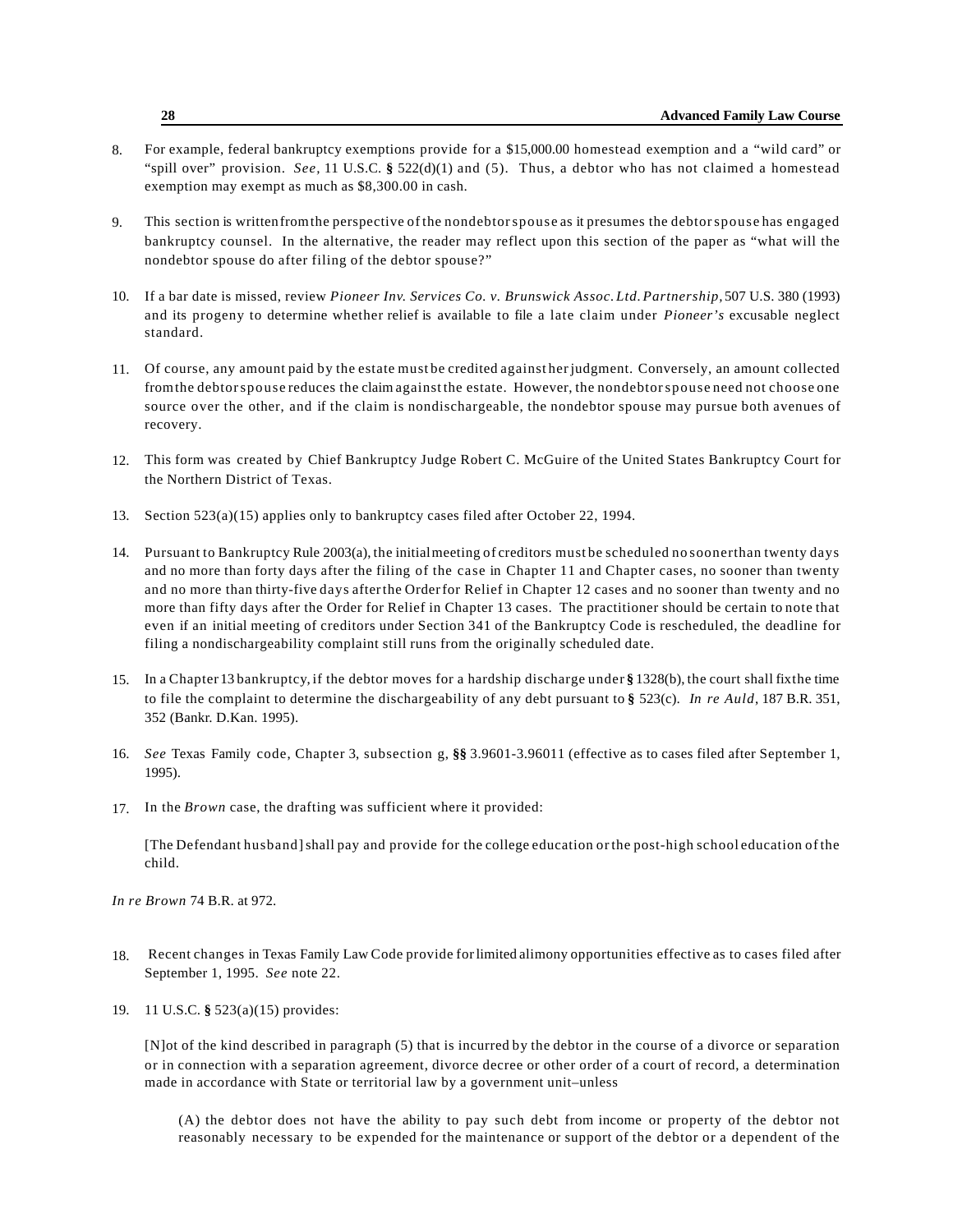debtor and, if the debtor is engaged in a business, for the payment of expenditures necessary for the continuation, preservation, and operation of such business; or

(B) discharging such debt would result in a benefit to the debtorthat outweighs the detrimental consequences to a spouse, former spouse, or child of the debtor.

- 20. Section 1325 defines "disposable income" as income "not reasonably necessary to be expended (A) for the maintenance of support of the debtor or a dependent of the debtor..." 11 U.S.C. **§** 1325.
- 21. For example,in Chapter 13 cases, it has been consistently held that **§** 1325(b)does not permit voluntary deductions for a savings account or deductions for a voluntary pension fund,retirement program, or employee stock purchase plan. *See, e.g., In re Harshburger,* 66 F.3rd 775 (6<sup>th</sup> Cir. 1995).

#### In *Garza*, Judge McGuire observed:

...the "disposable income" test that is delineated in Code **§** 1325 (b) provides an excellent starting point for measuring a debtor's ability to pay under **§** 523(a)(15)(B). *See,* 11 U.S.C. **§**1325(b)(2)(1994). *Some courts have been reluctant to use this test in the divorce situation where parties have been known to sacrifice their own financial well-being to spite their ex-spouse*. However, a proper application of the testshould take into account the prospective income that the debtor should earn and the debtor's reasonable expenses...These types of adjustments are appropriate and should not cause courts to reject the disposable income test as an excellent reference point.

- 22. *See* 11 U.S.C. **§§** 523(a)(1) and 507(a)(8).
- 23. This paper limits its scope to howan individual's bankruptcy impacts family law cases. Business bankruptcy has its own set of purposes and policies which do not normally impact family law cases.
- 24. A dishonest debtor may find his or her discharge denied or revoke pursuant to 11 U.S.C. **§§** 727(a), 1121(d)(3), 1228(d) or 1328(e).
- 25. A Chapter 11 debtor may retain exempt property only with consent of the creditors unless unsecured creditors are paid in full. *See, e.g., In re Yasparro, 100 B.R. 91 (Bankr.M.D. Fla. 1989)(debtor cannot confirm plan retaining exempt property unless creditors consent or are paid in full in accordance with absolute priority rule).*
- 26. The indemnification claims of a spouse, however, may be nondischargeable in Chapter 7 and 11 cases. *See* 11 U.S.C. **§** 523(a)(14).
- 27. Under recent amendments to the Code, support and maintenance claims awarded in family law cases now have a superior priority than general unsecured claims and those of taxing authorities. *See,* 11 U.S.C. **§** 507(a)(7).
- 28. A t the time this paper was being prepared, the House of Representatives had approved legislation moving support obligations from the seventh priority to the first priority. *See* H.R. No. 3150 (June 11, 1998).
- 29. Individuals who are family farmers can also file under Chapter 12.
- 30. Where a Chapter 7 filing involves both community and separate property, the trustee must divide the estate in four sub-estates and pay claims according to a complexdisbursement plan set out in 11 U.S.C. **§§**507 and 726(a). These Bankruptcy Code sections provide a detailed methodology for categorizing both estate property claims as being either separate or community and specify which category of claims may be paid from a given category of funds. Nevertheless, the categorization of property as community orseparate property is determined under state law. *See Butner v. United States,* 44 U.S. 48 (1979).